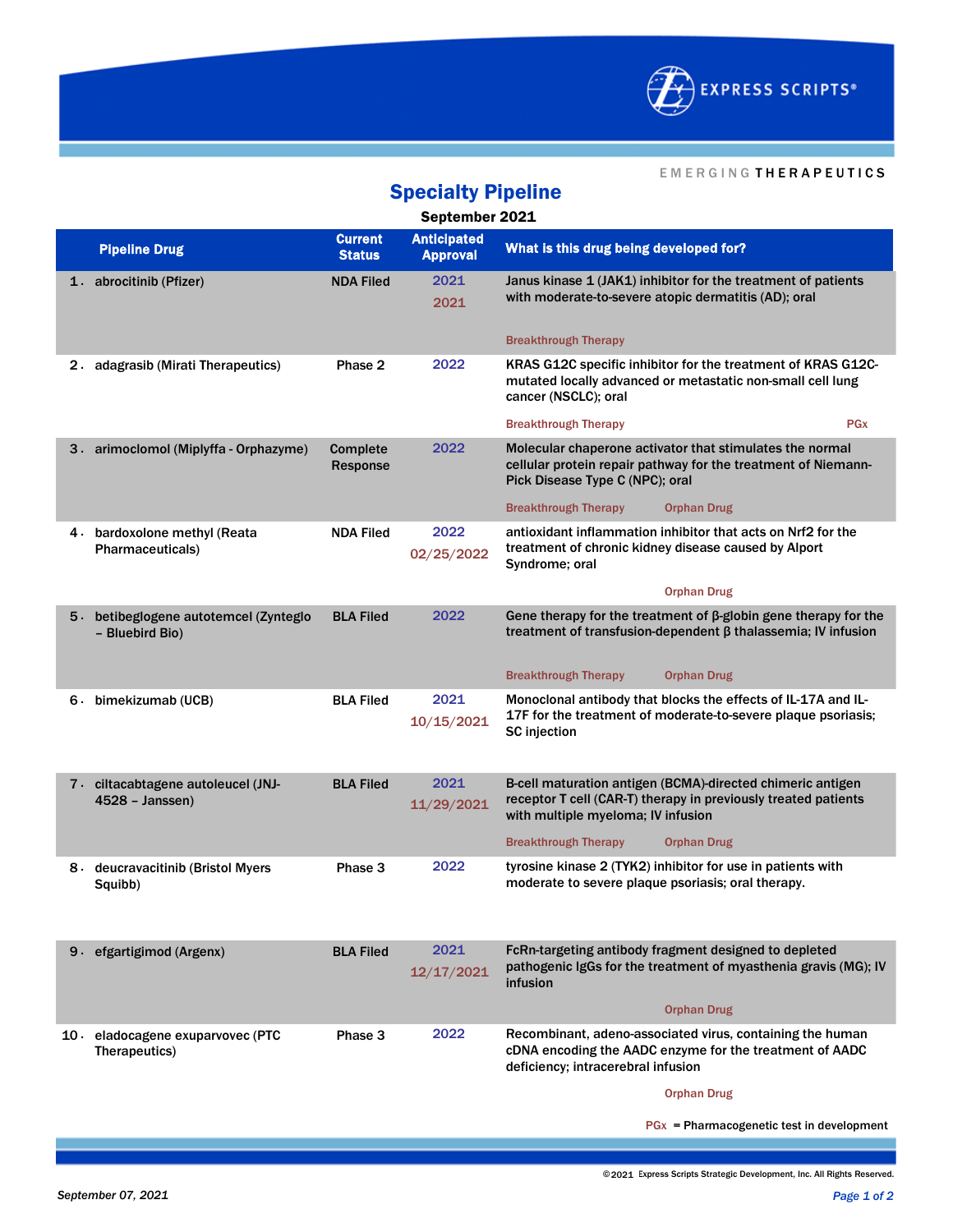|      | <b>Pipeline Drug</b>                                                               | <b>Current</b><br><b>Status</b> | <b>Anticipated</b><br><b>Approval</b> | What is this drug being developed for?                                                                                                                                                                                                                                                                                                                                                                                       |
|------|------------------------------------------------------------------------------------|---------------------------------|---------------------------------------|------------------------------------------------------------------------------------------------------------------------------------------------------------------------------------------------------------------------------------------------------------------------------------------------------------------------------------------------------------------------------------------------------------------------------|
|      | 11 futibatinib (Taiho Oncology)                                                    | Phase 3                         | 2022                                  | fibroblast growth factor (FGFR) 1-4 inhibitor for the treatment<br>of patients with previously treated locally advanced or<br>metastatic cholangiocarcinoma harboring FGFR2 gene<br>rearrangements, including gene fusions; oral                                                                                                                                                                                             |
|      |                                                                                    |                                 |                                       | <b>Breakthrough Therapy</b><br><b>Orphan Drug</b><br><b>PGx</b>                                                                                                                                                                                                                                                                                                                                                              |
|      | 12 inclisiran (Leqvio - Novartis)                                                  | <b>NDA Filed</b>                | 2022<br>01/01/2022                    | small interfering RNA (siRNA) therapy that lowers low-density<br>lipoprotein cholesterol (LDL-C) for the treatment of adults with<br>atherosclerotic cardiovascular disease (ASCVD) or heterozygous<br>familial hypercholesterolemia (HeFH) who have elevated LDL-C<br>while being on a maximum tolerated dose of a lipid-lowering<br>therapy (LLT); subcutaneous injection (administration by a<br>healthcare professional) |
|      | 13 obeticholic acid (Intercept<br>Pharmaceuticals)                                 | <b>Complete</b><br>Response     | 2022                                  | Farnesoid X receptor (FXR) agonist for the treatment of<br>nonalcoholic steatohepatitis (NASH); oral<br><b>Breakthrough Therapy</b><br><b>Orphan Drug</b>                                                                                                                                                                                                                                                                    |
| 14 - | pegunigalsidase alfa (Protalix<br><b>BioTherapeutics)</b>                          | Complete<br>Response            | 2022                                  | Plant cell-expressed, recombinant alpha-galactosidase-A<br>enzyme for the treatment of Fabry disease; IV infusion (monthly)<br><b>Breakthrough Therapy</b><br><b>Orphan Drug</b>                                                                                                                                                                                                                                             |
|      | 15. sutimlimab (Sanofi)                                                            | <b>Complete</b><br>Response     | 2022                                  | anti-C1s antibody for the treatment of primary cold agglutinin<br>disease (CAD); IV infusion                                                                                                                                                                                                                                                                                                                                 |
|      | 16 teplizumab (Provention Bio)                                                     | Complete<br>Response            | 2021                                  | <b>Breakthrough Therapy</b><br><b>Orphan Drug</b><br>Humanized monoclonal antibody engineered to alter the<br>function of the T lymphocytes that mediate the destruction of<br>the insulin-producing beta cells of the islets of the pancreas to<br>delay or prevent the onset of type 1 diabetes in at-risk<br>individuals; IV<br><b>Breakthrough Therapy</b>                                                               |
|      | 17 . tezepelumab (Amgen/AstraZeneca)                                               | <b>BLA Filed</b>                | 2022<br>01/10/2022                    | anti-thymic stromal lymphopoietin (anti-TSLP) monoclonal<br>antibody for the treatment of severe, uncontrolled asthma; SC<br><b>Breakthrough Therapy</b>                                                                                                                                                                                                                                                                     |
|      | 18 · tralokinumab (LEO Pharma)                                                     | Complete<br>Response            | 2021                                  | Anti-IL-13 for the treatment of moderate to severe atopic<br>dermatitis (AD); SC                                                                                                                                                                                                                                                                                                                                             |
|      | 19. valoctocogene roxaparvovec<br>(Roctavian - BioMarin<br><b>Pharmaceuticals)</b> | <b>Complete</b><br>Response     | 2022                                  | Adenovirus-associated virus vector-mediated the transfer of<br>Human Factor VIII gene in patients with severe hemophilia A; IV<br>infusion<br><b>Breakthrough Therapy</b><br><b>Orphan Drug</b>                                                                                                                                                                                                                              |
|      | 20 vosoritide (Voxzogo - BioMarin)                                                 | <b>NDA Filed</b>                | 2021<br>11/20/2021                    | Analog of C-type Natriuretic Peptide (CNP) for the treatment of<br>children with achondroplasia; SC                                                                                                                                                                                                                                                                                                                          |

Orphan Drug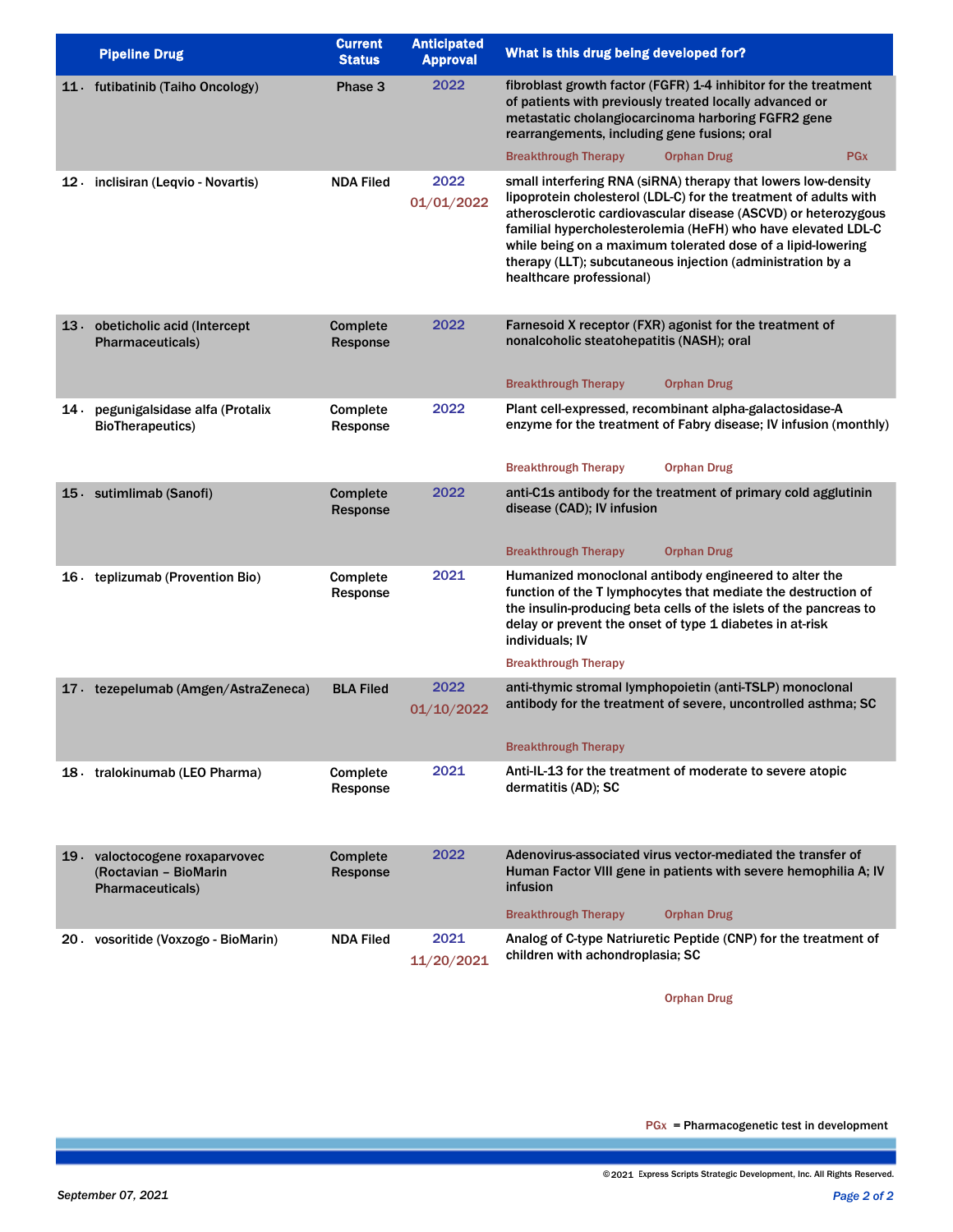# 1. abrocitinib (Pfizer)

Current Status: NDA filed. Priority review granted. Breakthrough therapy for atopic dermatitis indication. July 2021: approval delayed.

Route of Administration/Dosing: oral tablet (100 mg or 200 mg orally once daily)

Proposed Indication(s): treatment for moderate to severe atopic dermatitis (AD) in adults and adolescents 12 years and older.

Mechanism of Action: Abrocitinib is a small molecule inhibitor of Janus kinase (JAK) 1. Selectively inhibiting JAK 1 is thought to modulate pro-inflammatory cytokines, including interleukin (IL)-4, IL-13, IL-31, and interferon gamma, which are key drivers in the pathophysiology of atopic dermatitis.

Patient Impact: Atopic dermatitis (AD) is a chronic skin disease characterized by inflammation of the skin and skin barrier defects. Children are often affected by AD during their first year of life and it will appear as dry, scaly patches on the scalp, arms and legs. The affected areas are often very itchy, which can range in severity, but is generally associated with inability to sleep and increased risk of skin infection. AD can be long-lasting and continue throughout adulthood. If left untreated, affected skin can become bumpy, discolored, and remain persistently itchy. The American Academy of Dermatology (AAD) estimates that between 10% and 20% of children and about 1% to 3% of adults are affected by AD. There are approximately 3 million children in the US with moderate AD and 800,000 children in the US with severe AD. There are approximately 1.5 million adults in the US with moderate AD and 500,000 adults in the US with severe AD. Most patients (90%) have disease onset before 5 years of age, as AD rarely begins in adulthood. Incidence of AD has increased 2- to 3-fold since the 1970s and is commonly associated with additional atopic manifestations, such as food allergies, allergic rhinitis, and asthma. About 20% of children who develop AD before 2 years of age will have persisting symptoms of disease and 17% will have intermittent symptoms by 7 years of age. In many cases, childhood AD resolves by the time a child reaches adulthood, but approximately 10% to 30% of patients will continue to have symptoms of disease throughout their lifetime.

# Cost Estimates (per Patient): \$55,000/yr

Current Therapies: Dupixent (dupilumab), a monoclonal antibody that antagonizes interleukin (IL)-4 and IL-13. Following a one-time loading dose of 600 mg (administered as two 300 mg subcutaneous injections), the recommended dose of Dupixent is 300 mg subcutaneously every other week. Other therapies to treat atopic dermatitis include topical steroids; phototherapy; topical immunomodulators (calcineurin inhibitors) such as Protopic (tacrolimus) and Elidel (pimecrolimus); Xolair (omalizumab), a monoclonal antibody that blocks IgG function that is sometimes used off label for AD. Methotrexate, cyclosporine, and mycophenylate mofetil are also sometimes used in patients with severe disease.

Pipeline Product(s): Lilly and Incyte's baricitinib is a once-daily oral JAK inhibitor that has greater inhibitory potency at JAK1, JAK2, and tyrosine kinase (TYK)-2 relative to JAK3. It received FDA approval for moderately-to-severely active rheumatoid arthritis (RA) in May 2018 and is currently in phase III development for moderate-to-severe AD with anticipated completion in August 2019. AbbVie's upadacitinib is a once-daily oral selective JAK1 inhibitor currently in phase III development for moderate-to-severe AD with probable completion in September 2020. AbbVie is also seeking approval of upadacitinib for Crohn's Disease, psoriatic arthritis, rheumatoid arthritis, ulcerative colitis, and axial spondyloarthritis. LEO Pharma's tralokinumab is a monoclonal antibody that selectively inhibits IL-13 and is given through subcutaneous injection every two weeks. It is currently in phase III development for moderate-to-severe AD and uncontrolled asthma. Xbiotech's bermekimab is a monoclonal antibody that selectively inhibits IL-1-alpha. Bermekimab is a novel agent in phase II development for atopic dermatitis and hidradenitis suppurativa. Lilly and Incyte's ruxolitinib is an oral JAK inhibitor with approved indications for myelofibrosis, polycythemia vera, and steroidrefractory acute graft-versus-host disease. Ruxolitinib topical cream is currently in phase II development for moderateto-severe AD. Dermira's lebrikizumab is a monoclonal antibody that targets IL-13 and is currently in phase II development for AD.

Comments: In February 2018, Pfizer gained breakthrough designation for abrocitinib in moderate-to-severe atopic dermatitis. On Oct. 12, 2019 Pfizer announced complete results from a Phase 3, 12-week, pivotal study (JADE MONO-1). Abrocitinib, an investigational oral Janus kinase 1 (JAK1) inhibitor, met all the co-primary and key secondary endpoints, which were related to skin clearance and itch relief compared to placebo. Safety data showed that both evaluated doses of abrocitinib (200mg and 100mg) were well tolerated and were consistent with a companion study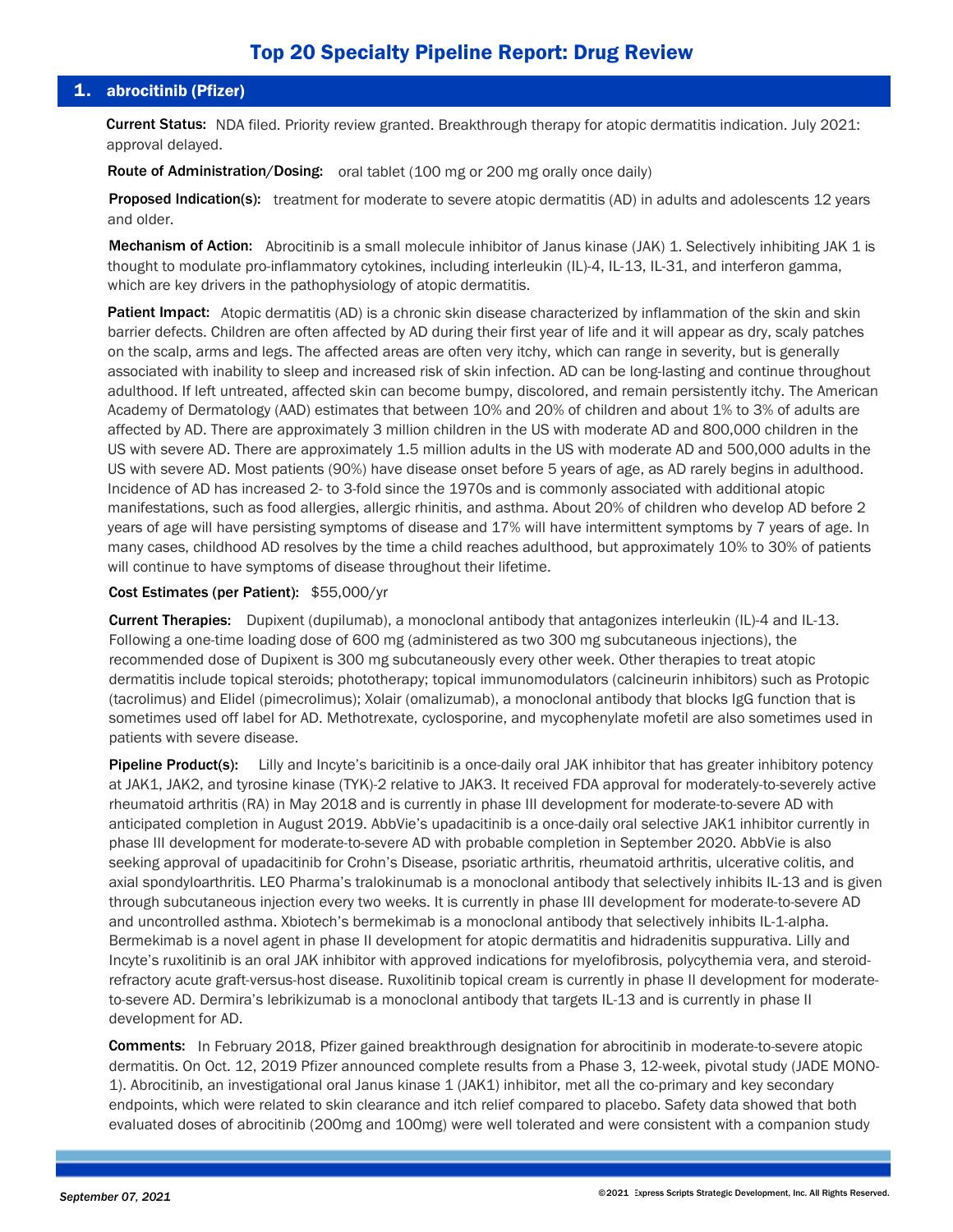(JADE MONO-2). The co-primary study endpoints in JADE MONO-1 were the proportion of patients who achieved an Investigator Global Assessment (IGA) score of clear (0) or almost clear (1) skin and two-point or greater improvement relative to baseline; and the proportion of patients who achieved at least a 75% or greater change from baseline in their Eczema Area and Severity Index (EASI) score. The key secondary endpoints were the proportion of patients achieving a four-point or larger reduction in itch severity measured with the pruritus numerical rating scale (NRS), and the magnitude of decrease in the Pruritus and Symptoms Assessment for Atopic Dermatitis (PSAAD), a patientreported measurement scale developed by Pfizer. Other secondary endpoints included the proportion of patients who achieved a 90% or greater change in EASI score, and the percentage change from baseline in their SCORing Atopic Dermatitis (SCORAD) response at all scheduled time points. After 12 weeks, 43.8% of subjects on high-dose abrocitinib had an Investigator Global Assessment (IGA) score of clear or almost clear skin, compared to 7.9% in the placebo group. That was one of two co-primary endpoints. The other showed 62.7% of patients on high-dose abrocitinib experienced a 75% or greater improvement on the EASI symptom score, compared to 11.8% in the placebo cohort. The most frequently reported treatment-emergent adverse events in abrocitinib-treated patients (200mg, 100mg) were short-lasting nausea (20.1%, 9.0%), headache (9.7%, 7.7%), and nasopharyngitis (11.7%, 14.7%), while for placebo, it was dermatitis (16.9%). On Mar. 18, 2020, Pfizer announced that its Phase 3 trial, JADE COMPARE, met its co-primary efficacy endpoints: the proportion of patients who achieved an IGA of clear (0) or almost clear (1) and a two-point or greater reduction from baseline at Week 12; and the proportion of patients who achieved at least a 75% or greater change from baseline in their EASI score at Week 12. Results showed that the percentage of patients achieving each co-primary efficacy endpoint at Week 12 was statistically superior with both doses of abrocitinib than with placebo. Superiority to placebo with both doses was maintained at Week 16. Dupilumab, the active control on these primary endpoints, demonstrated superiority to placebo at Week 12 and Week 16. A secondary endpoint, the percentage of patients who had a clinically significant reduction in itch by Week 2 of treatment was statistically superior for the 200mg abrocitinib dose compared to dupilumab and numerically higher, but not statistically significantly higher, for the 100mg abrocitinib dose compared to dupilumab. Safety results showed that 61.9% of patients receiving abrocitinib 200mg experienced adverse events compared to placebo (53.4%), abrocitinib 100mg (50.8%), and dupilumab (50%). The percentage of patients experiencing serious adverse events and adverse events leading to study discontinuation were similar across the placebo (3.8% each), abrocitinib 100mg (2.5% each), abrocitinib 200mg (0.9% and 4.4%, respectively), and dupilumab (0.8% and 3.3%, respectively) treatment arms. On June 3, 2020, Pfizer announced that JAMA Dermatology published complete results from the second Phase 3 monotherapy pivotal study (JADE MONO-2) in patients aged 12 and older with moderate to severe atopic dermatitis (AD). Both doses (100mg and 200mg once daily) of abrocitinib met all co-primary and key secondary endpoints and were generally well tolerated. JADE MONO-2 was a randomized, double-blind, placebo-controlled, parallel-group study designed to evaluate the efficacy and safety of two doses of abrocitinib monotherapy over 12 weeks. A total of 391 subjects with moderate to severe atopic dermatitis were randomized to abrocitinib 200mg, abrocitinib 100mg, and placebo in the trial. Efficacy endpoints evaluated measures of improvements in skin clearance, disease extent and severity, and itch. The co-primary study endpoints in JADE MONO-2 were the proportion of patients who achieved: an Investigator Global Assessment (IGA) score of clear (0) or almost clear (1) skin and twopoint or greater improvement relative to baseline at Week 12 and at least a 75% or greater change from baseline in their Eczema Area and Severity Index (EASI) score at Week 12. The key secondary endpoint was the proportion of patients achieving a four-point or larger reduction in itch severity measured with the Peak Pruritus Numerical Rating Scale (PP-NRS) at Weeks 2, 4, and 12. The proportion of patients who achieved a 90% or greater change from baseline in EASI score at Week 12 was included as a secondary endpoint. By Week 12, a greater proportion of patients on either dose of abrocitinib achieved the IGA, EASI-75, PP-NRS, and EASI-90 responses compared to those on placebo. The following co-primary efficacy and secondary endpoint results were seen at Week 12: IGA: abrocitinib 200mg 38.1%, abrocitinib 100mg 28.4%, placebo 9.1%; EASI-75: abrocitinib 200mg 61%, abrocitinib 100mg 44.5%, placebo 10.4%; PP-NRS: abrocitinib 200mg 55.3%, abrocitinib 100mg 45.2%, placebo 11.5%; EASI-90: abrocitinib 200mg 37.7%, abrocitinib 100mg 23.9%, placebo 3.9%. The most frequently reported treatment-emergent adverse events were nausea, nasopharyngitis, and atopic dermatitis in the abrocitinib 200mg, abrocitinib 100mg, and placebo groups, respectively. Observed serious adverse events that were considered related to treatment were reported for two patients in the abrocitinib 100mg group (herpangina and pneumonia) and one patient with two events in the placebo group (eczema herpeticum and staphylococcal infection). Platelet counts had a median decrease of 26% in patients on abrocitinib 200mg, 19% in patients taking abrocitinib 100mg and less than 1% in the placebo group. There were no serious treatment-related adverse events in the 200mg group. Serious infections occurred in none of the patients taking abrocitinib 200mg, 1.9% of patients in the 100mg group and 1.3% in the placebo group. The rate of discontinuation due to an adverse event was abrocitinib 200mg 3.2%, abrocitinib 100mg 3.8%, placebo 12.8%. The most frequently reported Aes leading to treatment discontinuation were headache in the abrocitinib 200mg group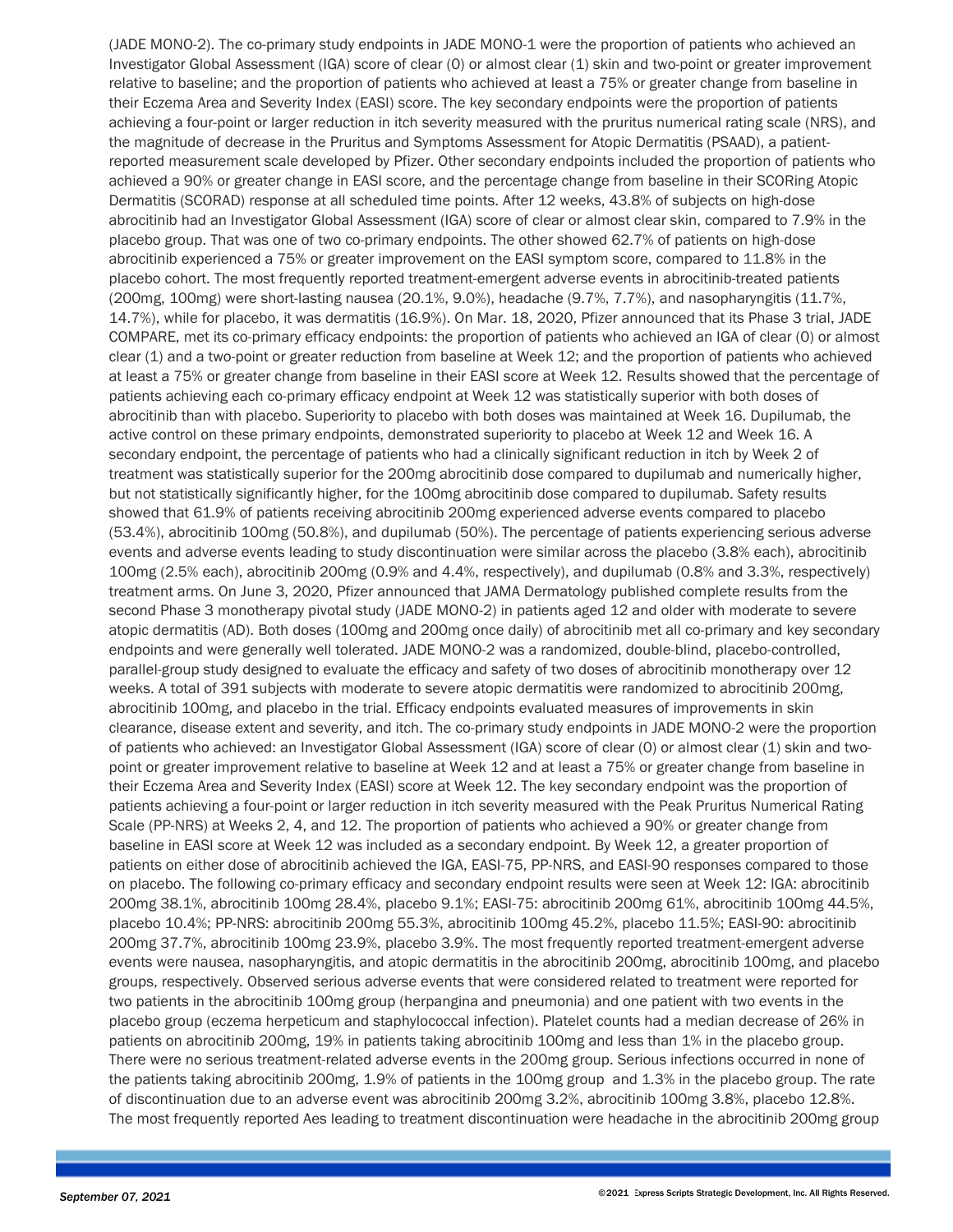and atopic dermatitis in the abrocitinib 100mg and the placebo groups. On June 10, 2020, Pfizer announced positive top-line results from the Phase 3 JADE TEEN study of abrocitinib in patients 12 to <18 years of age with moderate to severe atopic dermatitis (AD) who were also on background topical therapy. Both doses of abrocitinib met the coprimary endpoints and were generally well tolerated. The safety profile seen with abrocitinib was consistent with previous studies. Safety results showed that a higher percentage of patients receiving either the 100mg or 200mg dose of abrocitinib experienced adverse events compared to placebo (56.8%, 62.8%, and 52.1%, respectively). The percentage of patients who experienced serious adverse events or adverse events leading to study discontinuation were similar across the placebo (2.1% each), abrocitinib 100mg (0% and 1.1%, respectively), and abrocitinib 200mg (1.1% and 2.1%, respectively) treatment arms. On Sept. 15, 2020, Pfizer announced that it submitted its application for approval of abrocitinib, an oral JAK inhibitor, for atopic dermatitis in Aug. If priority review is granted, approval is expected in April 2021. On Oct .27, 2020, Pfizer announced that FDA granted priority review, confirming expected approval in April 2021. On Mar. 25, 2021, the JADE COMPARE trial was published online in the New England Journal of Medicine. In the phase 3, double-blind trial, patients with atopic dermatitis that was unresponsive to topical agents or that warranted systemic therapy were randomly assigned (in a 2:2:2:1 ratio) to receive 200 mg or 100 mg of abrocitinib orally once daily, 300 mg of dupilumab subcutaneously every other week (after a loading dose of 600 mg), or placebo; all the patients received topical therapy. The primary end points were an Investigator's Global Assessment (IGA) response (defined as a score of 0 [clear] or 1 [almost clear] on the IGA [scores range from 0 to 4], with an improvement of ≥2 points from baseline) and an Eczema Area and Severity Index–75 (EASI-75) response (defined as ≥75% improvement from baseline in the score on the EASI [scores range from 0 to 72]) at week 12. The key secondary end points were itch response (defined as an improvement of ≥4 points in the score on the Peak Pruritus Numerical Rating Scale [scores range from 0 to 10]) at week 2 and IGA and EASI-75 responses at week 16. A total of 838 patients underwent randomization; 226 patients were assigned to the 200-mg abrocitinib group, 238 to the 100 mg abrocitinib group, 243 to the dupilumab group, and 131 to the placebo group. An IGA response at week 12 was observed in 48.4% of patients in the 200-mg abrocitinib group, 36.6% in the 100-mg abrocitinib group, 36.5% in the dupilumab group, and 14.0% in the placebo group (P<0.001 for both abrocitinib doses vs. placebo); an EASI-75 response at week 12 was observed in 70.3%, 58.7%, 58.1%, and 27.1%, respectively (P<0.001 for both abrocitinib doses vs. placebo). The 200-mg dose, but not the 100-mg dose, of abrocitinib was superior to dupilumab with respect to itch response at week 2. Neither abrocitinib dose differed significantly from dupilumab with respect to most other key secondary end-point comparisons at week 16. Nausea occurred in 11.1% of the patients in the 200-mg abrocitinib group and 4.2% of those in the 100-mg abrocitinib group, and acne occurred in 6.6% and 2.9%, respectively. On April 7, 2021, Pfizer announced that FDA extended its review of abrocitinib by three months to early in the third quarter of 2021. On July 21, 2021, Pfizer announced that approval has been delayed. FDA is continuing to review Xeljanz safety as part of the ORAL Surveillance study. It possible FDA will hold an ad board to review JAK inhibitor safety. Approval is likely delayed until late-2021 or early-2022. On Aug. 30, 2021, Pfizer announced that JADE DARE, a 26-week, randomized, double-blind, double-dummy, active-controlled, multi-center Phase 3 study, met its co-primary and key secondary efficacy endpoints. The study showed that abrocitinib was statistically superior compared to dupilumab in each evaluated efficacy measure and had a safety profile consistent with previous studies. The head-to-head study was designed to directly compare the efficacy of abrocitinib 200mg versus dupilumab 300mg, in adult participants on background topical therapy with moderate to severe atopic dermatitis (AD). Abrocitinib 200mg was administered by once-daily oral tablet and dupilumab was administered by subcutaneous injection every other week following a 600mg induction dose. The co-primary efficacy endpoints in JADE DARE were the proportion of patients achieving at least a 4-point improvement in the severity of Peak Pruritus Numerical Rating Scale (PP-NRS4) from baseline at Week 2 and the proportion of patients achieving Eczema Area and Severity Index (EASI)-90 (≥90% improvement from baseline) at Week 4. The key secondary endpoint was the proportion of patients achieving EASI-90 at Week 16. The study will allow assessment of any difference in efficacy that may persist at month 6 of treatment. A larger percentage of patients treated with abrocitinib 200mg experienced adverse events compared to dupilumab 300mg. The proportion of patients experiencing serious adverse events, severe adverse events, and adverse events leading to study discontinuation were similar in both treatment arms. Two deaths occurred in patients treated with abrocitinib 200mg, which were characterized by the investigator as unrelated to the study drug. One death was attributed to COVID-19 and the second was attributed to intracranial hemorrhage and cardiorespiratory arrest, and classified as a major adverse cardiovascular event (MACE). There were no cases of malignancies or venous thromboembolism (VTE) events confirmed through adjudication. The safety profile seen with abrocitinib was consistent with previous studies in the JADE program.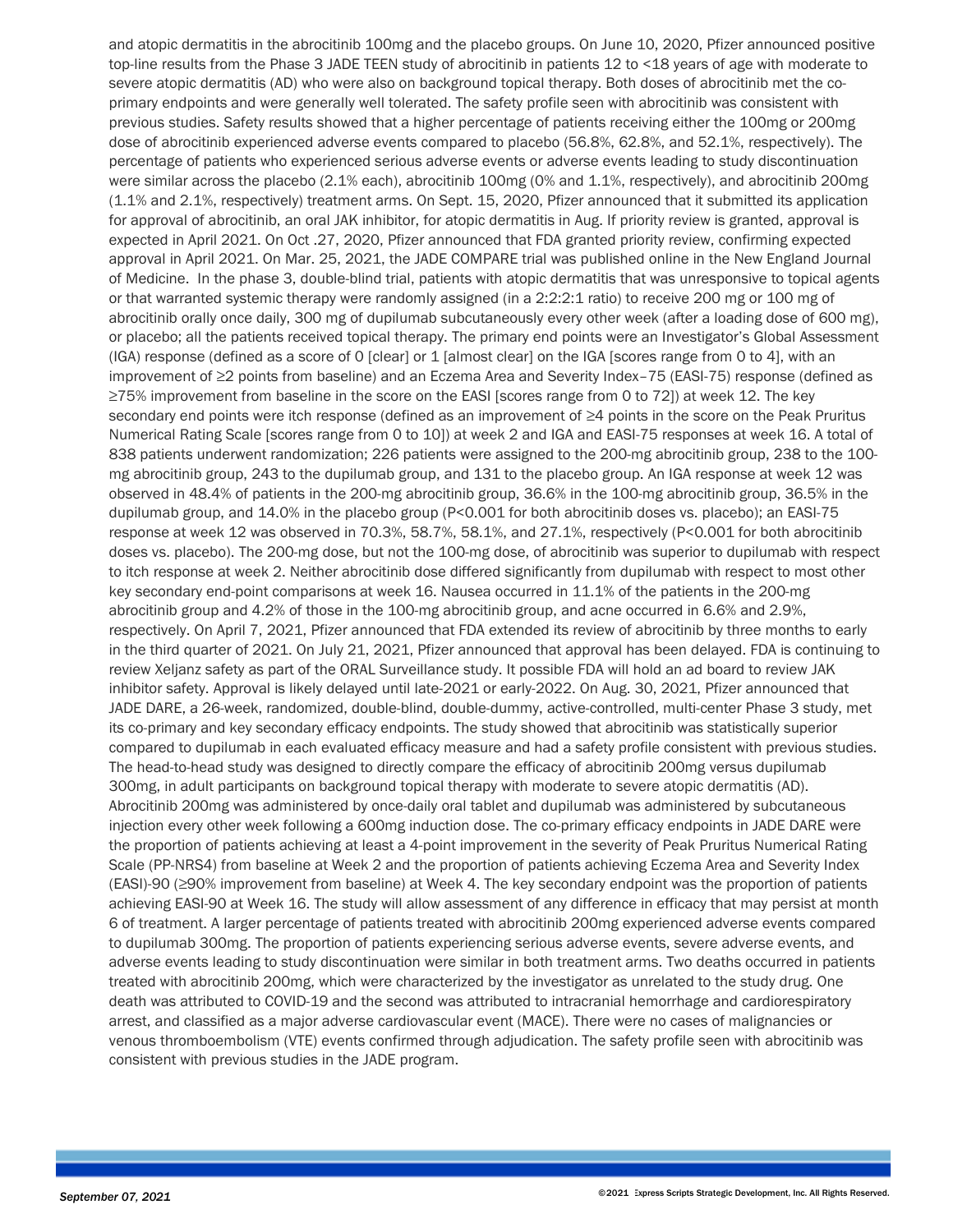Current Status: Breakthrough therapy. Phase III. Approval expected in 2022.

Route of Administration/Dosing: Oral (600mg twice daily)

Proposed Indication(s): Treatment of patients with KRAS G12C-mutated locally advanced or metastatic non-small cell lung cancer (NSCLC), as determined by an FDA-approved test, following at least one prior systemic therapy.

Mechanism of Action: KRAS G12C inhibitor

Patient Impact: Around 14% of NSCLC patients carry KRAS G12C mutations, and the cancer-linked gene is implicated in up to a third of all human cancers. KRAS G12C mutations are frequently linked to negative outcomes. Each year in the US, approximately 25,000 patients with NSCLC with G12C mutations may be candidates for treatment with a KRAS inhibitor.

#### Cost Estimates (per Patient): \$215,000/yr

Current Therapies: Amgen's Lumakras (sotorasib) is an oral KRAS G12C inhibitor that was approved for the treatment of adult patients who have advanced or metastatic non-small cell lung cancer (NSCLC) that tests positive for KRAS G12C mutations and that has been treated systemically one or more times with chemotherapy (chemo) and/or immunotherapy. Lumakras was approved on May 28, 2021.

Pipeline Product(s): Companies with earlier-stage KRAS programs include Boehringer Ingelheim, Johnson & Johnson/Wellspring, Merck/Moderna and AstraZeneca/Ionis.

Comments: On Oct. 25, 2020, Mirati Therapeutics reported updated clinical data of adagrasib. Preliminary efficacy data as of August 30, 2020 in patients with advanced non-small cell lung cancer (NSCLC) treated with adagrasib as a monotherapy at a 600 mg BID dose: Patients had a median of two prior systemic treatments, including all patients receiving prior treatment with platinum-based chemotherapy regimens and 92% of patients receiving prior treatment with an anti-PD-1/L1 inhibitor. Efficacy data from pooled Phase 1/1b cohort and Phase 2 registration-enabling cohort (n=51): 45% (23/51) confirmed objective response rate (ORR); 70% (16/23) of responders had a best tumor response greater than 40%; 96% (49/51) disease control rate (DCR); 3.6 months median duration of follow-up: 65% (33/51) of patients remain on treatment; 83% (19/23) of responders have not progressed and remain on treatment. Adagrasib 600mg BID was well tolerated in monotherapy and combination trials with pembrolizumab, cetuximab and TNO-155, a SHP-2 inhibitor. In a pooled assessment of 110 patients harboring a G12C mutation in NSCLC, CRC and other solid tumors, monotherapy adagrasib has been well tolerated. Side effects included nausea (52%), diarrhea (58%), vomiting (36%), fatigue (42%), and increased levels of an enzyme that indicates minor liver irritation (20%). The only serious adverse side effect to occur in more than one patient was low sodium in the blood, which occurred in two patients. 4.5% of treatment-related adverse events led to discontinuation.

Mirati plans on submitting a New Drug Application for accelerated approval of adagrasib as a monotherapy treatment for patients in 2nd / 3rd line NSCLC in the second half of 2021. It is in monotherapy and combination trials for earlier lines of therapy in NSCLC and colorectal cancer (CRC). The Ph1/2 KRYSTAL-01 study is evaluating adagrasib with Keytruda in first-line NSCLC and with Erbitux in second-line CRC. KRAS G12C mutations are found in approximately 3- 4% of patients with CRC.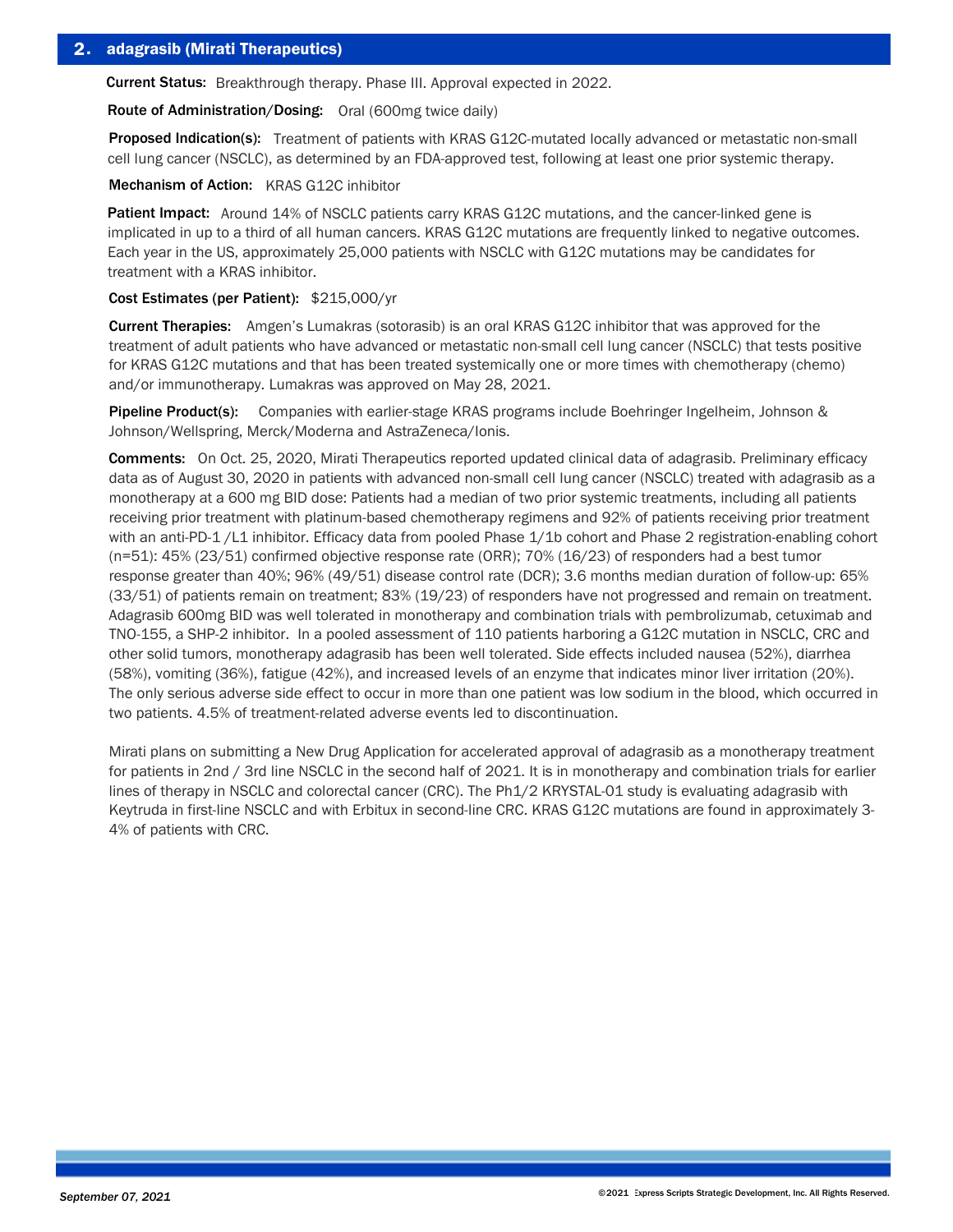Current Status: NDA filed. Orphan drug. Breakthrough therapy designation. June 18, 2021: complete response letter. Approval possible in 2022.

Route of Administration/Dosing: Oral (150mg to 600mg per day depending on weight and divided into three doses daily)

**Proposed Indication(s):** treatment of Niemann-Pick Disease Type C (NPC)

Mechanism of Action: heat shock factor 1 (HSF1) stimulant; Because arimoclomol crosses the blood-brain barrier, its concentrations in central nervous system (CNS) fluid approximately match those in blood. Additionally, it is 80% to 90% bioavailable, allowing for small doses to be effective. In stressed cells, it boosts and lengthens the activity of HSF1, which controls production of heat shock proteins (HSP). Increased levels of HSP help to readjust misfolded proteins, remove damaged material, enhance cellular repair and increase liposome activity.

Patient Impact: NPC is one of several very rare inherited lysosomal storage conditions that are difficult to diagnose. Patients who have it cannot break down lipids, including cholesterol, which collects in the liver, lungs and spleen. Other lipids lodge in the brain, causing difficulties with muscle tone and movement, speech, swallowing and walking. Patients, who gradually lose nerve function, get progressively worse as lipids accumulate. Symptoms may be noticeable at birth. Infants who have NPC may have jaundice, some have foam cells in the lungs and many have enlarged livers and/or spleens. Vertical gaze palsy (the inability to move the eyes up and down) may also be an early symptom. Epilepsy and mental health conditions are fairly common, as well. For many patients, problems often mistaken for behavioral and learning disorders begin in middle or late childhood. Those who are diagnosed in teen or adult years are more likely to have depression or schizophrenia-like symptoms. In general, the earlier the symptoms appear, the more severe the condition and the faster its progression. NPC nearly always is fatal -- usually before the age of 40. At an estimated one case of NPC in 120,000 live births, fewer than 50 new cases are discovered in the U.S each year. The total U.S. patient population is believed to be about 200, although many cases may be misdiagnosed as other conditions with similar symptoms.

## Cost Estimates (per Patient): \$500,000/yr

Current Therapies: Zavesca® (miglustat - Actelion) capsules, which is approved in Europe for treating NPC, is used off-label in the U.S. However, no drugs that affect progression of NPC presently are FDA approved in the United States. Therapy consists of controlling symptoms with treatment plans tailored to each individual and typically managed by several medical specialists. Drugs that lower cholesterol are not effective in reducing lipid deposits from NPC.

**Pipeline Product(s):** There are no other drugs in late-phase development for NPC.

Comments: On Feb. 6, 2019, CytRx Corporation highlighted positive Phase II/III clinical trial data from arimoclomol licensee Orphazyme A/S. Arimoclomal was studied in a 12-month double-blinded, placebo-controlled phase II/III trial that enrolled 44 patients with NPC over the age of two years. All patients continued receiving their usual treatment. In this full data set analysis, treatment with arimoclomol adjunct to routine clinical care resulted in a 74% reduction in disease progression (p-value=0.0506) as measured by the primary endpoint, 5-domain NPC Clinical Severity Scale (NPC-CSS). In the predefined subgroup of patients of 4 years and older (44 out of 50 randomized patients in the trial), the treatment difference was statistically significant with a minimal disease progression at month 12 in the arimoclomol-treated group (p-value =0.0219). A highly statistically significant treatment difference was observed in another predefined subgroup analysis, requested by the EMA, that compared arimoclomol to placebo control in patients receiving miglustat as a part of routine clinical care (p-value =0.0071). In agreement with the FDA, treatment response defined as no change or improved on the Clinical Global Impression of Improvement scale (CGI-I) was included as a co-primary endpoint. A responder rate of more than 50% in the placebo control group impeded the ability to show an overall effect on this endpoint. However, when considering patients who severely progressed during the trial, only 10.7% of the arimoclomol-treated patients got 'much worse' or 'very much worse' compared to 26.7% in the placebo control group. Forty-one patients continued in an open-label extension of the trial; with all taking arimoclomal for an additional 12 months. While disease progression slowed for all patients, those who had two full years of active treatment generally showed better results than participants who previously received placebos. The implication is that earlier treatment with arimoclomol delays the disease process. Overall, baseline characteristics were well-balanced across treatment arms. Arimoclomol was well-tolerated with a similar incidence of adverse events (AEs) for arimoclomol (88.2%) and placebo control (81.3%). Serious AEs occurred less frequently in the arimoclomol group (14.7%) compared to placebo control (37.5%). On July 21, 2020, CytRx Corporation highlighted that Orphayzme A/S announced they have completed their rolling submission of their New Drug Application (NDA) with the U.S. Food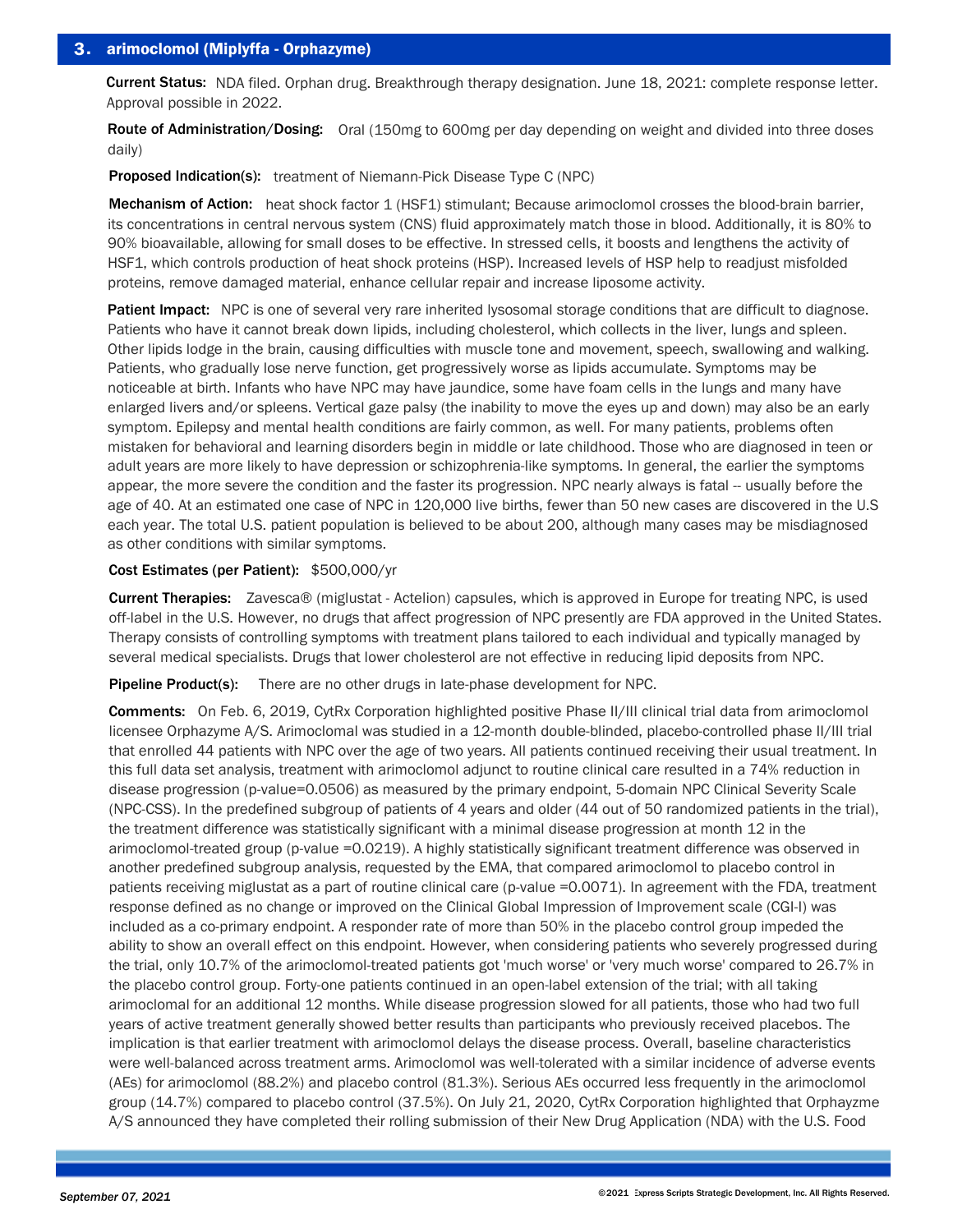and Drug Administration (FDA) for arimoclomol for the treatment of Niemann-Pick Disease Type-C (NPC). Orphazyme is also developing arimoclomol for amyotrophic lateral sclerosis (ALS), Gaucher disease and sporadic Inclusion Body Myositis. (sIBM). On December 27, 2020, Orphazyme announced that the FDA has extended the review period of the NDA for arimoclomol for the treatment of Niemann-Pick Disease Type C (NPC) by a standard extension period of three months. This extension is necessary for the FDA to complete its review of recently submitted QT study, hepatic and renal safety trial data. The updated Prescription Drug User Fee Act (PDUFA) target action date is June 17, 2021. On June 18, 2021, Orphazyme announced it had received a Complete Response Letter (CRL) from the U.S. Food and Drug Administration (FDA) following its review of the new drug application for arimoclomol, a heat shock protein amplifier intended for the treatment of Niemann-Pick disease type C (NPC). The FDA issued the CRL based on needing additional qualitative and quantitative evidence to further substantiate the validity and interpretation of the 5 domain NPC Clinical Severity Scale (NPCCSS) and, in particular, the swallow domain. Further, the FDA noted in the CRL that additional data are needed to bolster confirmatory evidence beyond the single phase 2/3 clinical trial to support the benefit-risk assessment of the NDA.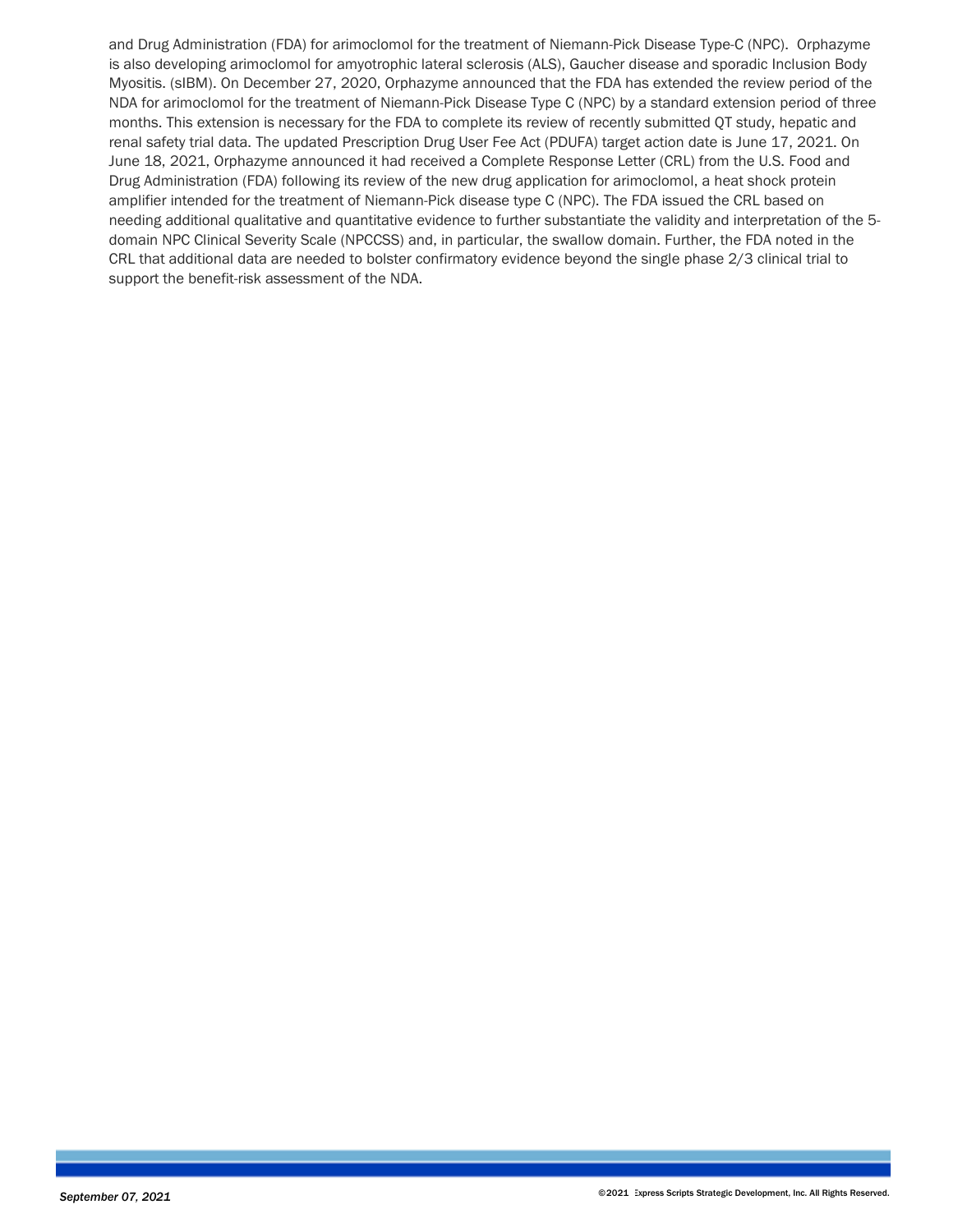Current Status: Orphan drug. NDA filed. Approval expected by Feb. 25, 2022

Route of Administration/Dosing: oral capsules (titrated up to a maximum dose of 20mg or 30mg once daily)

**Proposed Indication(s):** to treat chronic kidney disease (CKD) due to Alport syndrome

Mechanism of Action: Nuclear factor erythroid 2-related factor 2 (Nrf2) activator. By stimulating the activity of Nrf2, bardoxolone reduces inflammation and oxidative stress, while enhancing mitochondrial function.

Patient Impact: Each kidney contains multiple sets of glomeruli - capillary nodes that filter water and waste products out of the blood. Kidney function is measured by estimated glomerular filtration rate (eGFR), which approximates the amount of blood running through the glomeruli each minute based on an average body surface area (BSA) of 1.73m2. Naturally decreasing with age, eGFR averages about 107mL/min at age 30 declining to around 75mL/min by age 70. It also varies according to other factors, such as gender and race -- with women and African Americans tending to have lower rates. Generally, an eGFR less than 60mL/min correlates with advanced CKD. Kidney failure occurs at 15mL/min or less.

The Alport Syndrome Foundation (ASF) estimates that between 30,000 and 60,000 Americans have some degree of Alport syndrome. Mutations in any of three genes that encode proteins to build type IV collagen, a major component of glomeruli, cause irreversible weakening and changes in the kidney structures around glomeruli. The most prevalent mutation is carried on X chromosomes, so it is much more common for men than women. As damage to the kidney structures increases, kidney function gradually decreases, allowing more waste products of metabolism to remain in the blood. Eventually, cumulative kidney damage can result in end-stage renal disease (ESRD) that requires dialysis and/or a kidney transplant. According to the ASF, about one-half of patients who have severe Alport syndrome will need dialysis in their mid-twenties -- increasing to 90% by age 40. Type IV collagen also is an important component for parts of the ears and eyes, so patients who have Alport syndrome usually have hearing and vision problems, as well. Most have hypertension and blood in their urine; advanced cases also are likely to cause protein to leak into the urine.

## Cost Estimates (per Patient): \$55,000/yr

Current Therapies: No pharmaceutical treatments currently are FDA approved for treating the underlying cause of Alport syndrome. Present therapy consists of symptom control to delay the progression of kidney damage. Most patients manage high blood pressure with a sodium-limited diet and treatment with an antihypertensive such as an angiotensin-converting enzyme (ACE) inhibitor or an angiotensin receptor blocker (ARB).

Many patients, particularly men, who have Alport syndrome eventually need kidney dialysis due to ESRD. Kidney transplants also are an option, with high rates of patient survival and approximately 45% of kidney transplants remaining functional for at least 20 years among patients who have Alport syndrome.

Pipeline Product(s): Sanofi's lademirsen is a single stranded, chemically modified oligonucleotide that is in Phase II development as a subcutaneous injection for the treatment of Alport syndrome. Approval is possible in 2025.

Comments: On Nov. 9, 2020, Reata announced that the Phase III CARDINAL study of bardoxolone methyl in patients with chronic kidney disease (CKD) caused by Alport syndrome met its primary and key secondary endpoints at the end of Year 2. The phase III part of the CARDINAL clinical trial included 157 patients between the ages of 12 years and 70 years who had Alport syndrome and eGFRs from 30mL/min to 90mL/min. Patients took between 5mg and 30mg of bardoxolone or a placebo daily for 48 weeks, followed by a four-week interval of no drug treatment and then 48 more treatment weeks. Four weeks after the end of the complete study period, eGFR averaged 7.7mL/min2 higher than their eGFRs at study entry for actively treated patients, compared to an average loss of 8.5 mL/min for those taking a placebo. Average eGFR for patients who continued bardoxolone throughout the entire two years increased by 11.3mL/min from baseline. Across all treated patients, the risk of kidney failure fell by approximately 50%. Fourteen patients, who continued treatment for an additional year in the EAGLE study, maintained an average increase of 11.0 mL/min in eGFR at the end of 156 weeks. Bardoxolone was generally reported to be well tolerated in this study, and the safety profile was similar to that observed in prior trials. Seventy-five patients (97%) receiving bardoxolone and 77 patients (96%) receiving placebo experienced an adverse event (AE). Ten patients (13%) receiving bardoxolone and four patients (5%) receiving placebo discontinued study drug due to an AE, and no individual AE contributed to more than two discontinuations in either group. The reported AEs were generally mild to moderate in intensity, and the most common AEs observed more frequently in patients treated with bardoxolone compared to patients treated with placebo were muscle spasms and increases in aminotransferases. Eight patients (10%) receiving bardoxolone and 15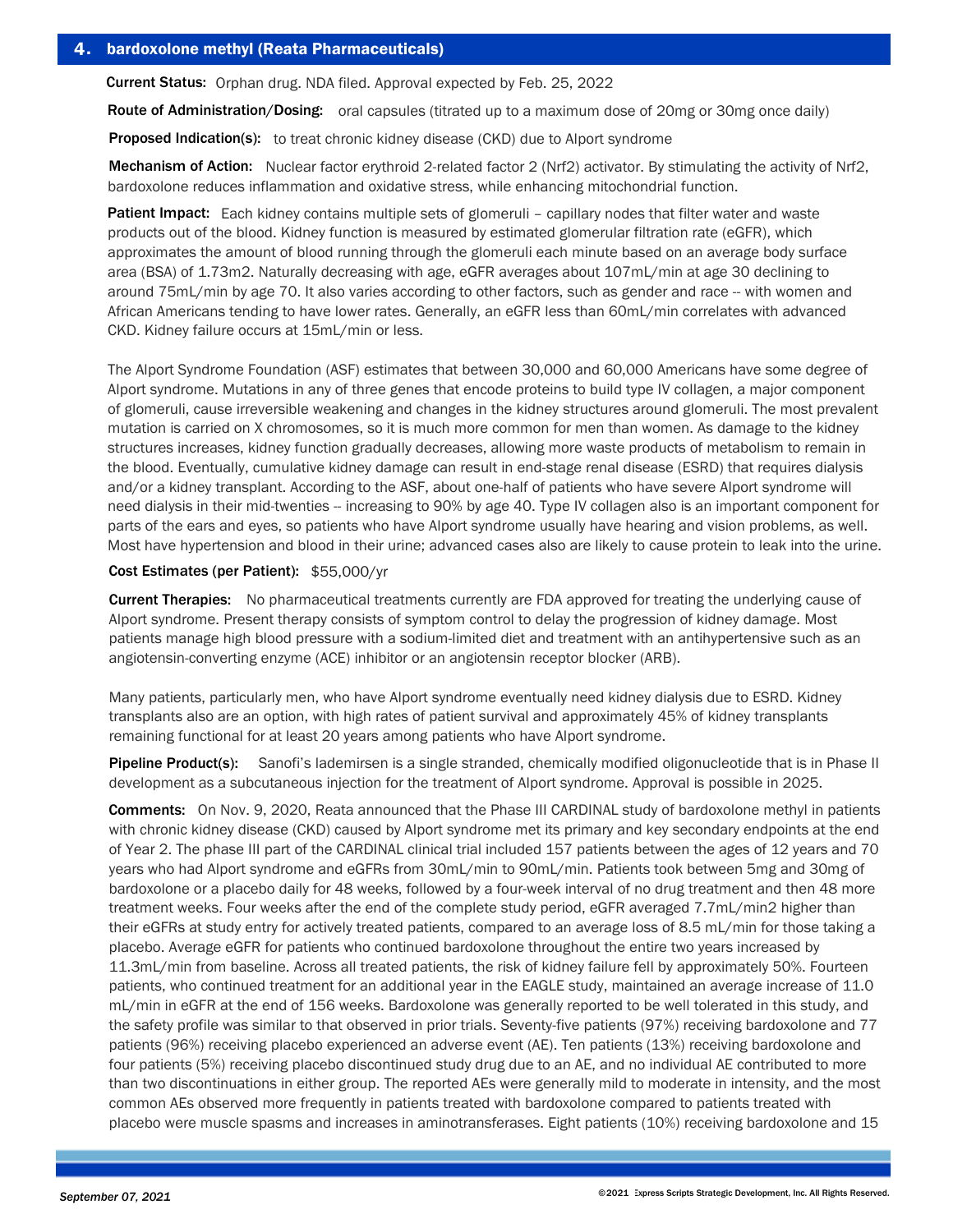patients (19%) receiving placebo experienced a treatment-emergent serious adverse event (SAE). No SAEs were reported in pediatric patients treated with bardoxolone. No fluid overload or major adverse cardiac events were reported in patients treated with bardoxolone. Blood pressure was not significantly different between the two groups. The urinary albumin-to-creatinine ratio (UACR) was not significantly different between treatment groups at Week 100 or Week 104. Non-kidney symptoms associated with Alport syndrome, including psychiatric, hearing, vestibular, and ocular AEs, occurred less frequently in bardoxolone-treated patients. Bardoxolone is also being studied in FALCON, a Phase III study for the treatment of autosomal dominant polycystic kidney disease, AYAME, a Phase III study for the treatment of diabetic kidney disease and BARCONA, a Phase II study for the treatment in patients suffering from COVID-19 conducted by researchers at NYU Grossman School of Medicine. On Apr. 26, 2021, Reata Pharmaceuticals announced that FDA granted standard review of bardoxolone for the treatment of patients with chronic kidney disease caused by Alport syndrome. Approval is expected by February 25, 2022. The FDA is planning to hold an Advisory Committee meeting to discuss the medication.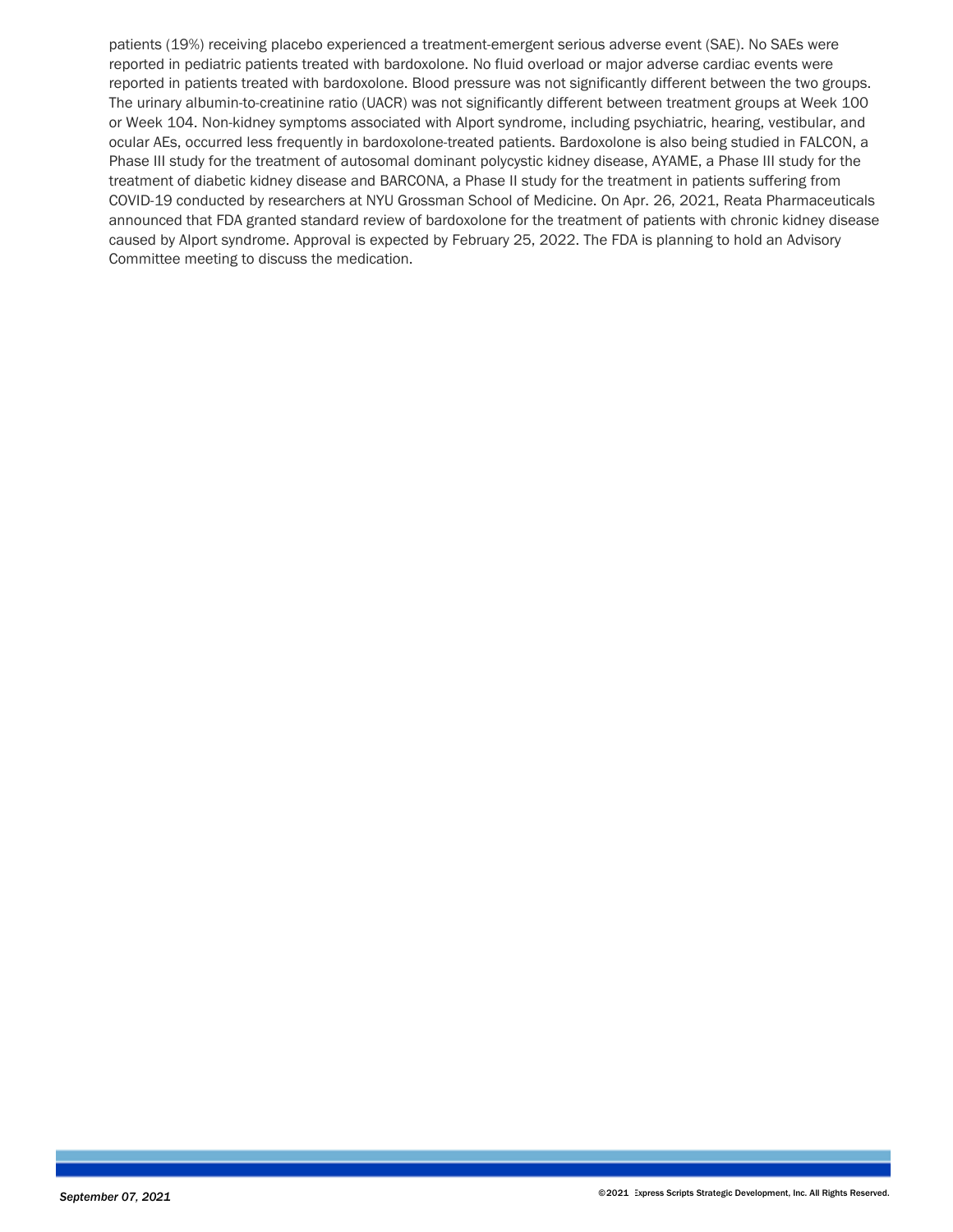Current Status: Orphan drug. Breakthrough therapy. Phase 3. Completion of a rolling BLA is expected in mid-2021.

Route of Administration/Dosing: One time intravenous (IV) infusion

**Proposed Indication(s):** β-globin gene therapy for the treatment of transfusion-dependent β thalassemia.

Mechanism of Action: lentiviral vector gene therapy. Upon extraction of the patients own CD34+ hematopoietic stem cells, the cells are genetically modified using a lentiviral gene vector to deliver the ß A-T87Q beta-globin gene to these cells. Once modified, they are returned to the patient

Patient Impact: β-thalassemia is estimated to affect approximately 1 in 100,000 individuals in the general population. The disorder is particularly prevalent in the Mediterranean, Middle East, Africa, central Asia, the Indian subcontinent and the Far East. Individuals in other parts of the world whose families are from these regions carry a greater risk of having β-thalassemia. In the United States, thalassemia's prevalence is approximately 1 in 272,000 or about 1,000 people.

#### Cost Estimates (per Patient): \$2 million+

Current Therapies: Current treatment of beta thalassemia may include regular blood transfusions, chelation therapy to remove excess iron from the body due to the transfusions, surgery to remove spleen and/or gallbladder (if needed), and possible bone marrow transplant.

Pipeline Product(s): CRISPR Therapeutics and Vertex's CTX-001 (one time IV infusion) and Orchard Therapeutics' OTL-300 (one time intra-bone injection) are gene therapies in development for transfusion-dependent β thalassemia; they may reach the market in 2023. Acceleron and Celgene's luspatercept, a subcutaneously administered erythroid maturation agent, is currently under FDA review for the treatment of adult patients with very low to intermediate risk myelodysplastic syndromes (MDS)-associated anemia who have ring sideroblasts and require red blood cell (RBC) transfusions and for the treatment of adult patients with beta-thalassemia-associated anemia who require red blood cell transfusions. This product is currently under FDA review for beta-thalassemia-associated anemia with a PDUFA date of Dec. 4, 2019. The PDUFA date for MDS-associated anemia is Apr. 4, 2020.

Comments: Zynteglo is made from stem cells taken from the patient's blood, which are modified by a virus that carries working copies of the beta-globin gene into the cells. When these modified cells are given back to the patient (autologous stem cell transplant), they are transported in the bloodstream to the bone marrow where they start to make healthy red blood cells that produce beta-globin. In June 2019, Zynteglo was granted conditional marketing approval by the European Commission, for the treatment of patients 12 years and older with transfusion-dependent βthalassemia (TDT), who do not have a β0/β0 genotype, and for whom hematopoietic stem cell (HSC) transplantation is appropriate but a human leukocyte antigen (HLA)-matched related HSC donor is not available.

On June 14, 2019, Bluebird Bio announced updated results from the completed Phase 1/2 Northstar (HGB-204) study, and new data from the Phase 3 Northstar-2 (HGB-207) and Phase 3 Northstar-3 (HGB-212) clinical studies of its LentiGlobin® (Zynteglo) gene therapy for patients with transfusion-dependent β-thalassemia (TDT), at the 24th European Hematology Association (EHA) Congress in Amsterdam, the Netherlands. The results reported for the completed Phase 1/2 Northstar (HGB-204) study reflect data as of December 13, 2018; of the 18 patients in the study, 10 patients do not have a β0/β0 genotype and eight have a β0/β0 genotype. All 18 patients have completed the two-year study and enrolled in the long-term follow-up study, LTF-303. Eight of 10 treated patients who do not have a β0/β0 genotype achieved transfusion independence (TI), meaning they had not received a transfusion for at least 12 months or more and maintained a weighted average Hb ≥9 g/dL. These eight patients had a median weighted average Hb during TI of 10.3 g/dL (min–max: 9.3–13.2 g/dL) and continued to maintain TI for up to 45 months. In patients who have a β0/β0 genotype, three of the eight achieved TI and maintained a median weighted average Hb ranging from 9.5–10.1 g/dL for a median duration of 16.4 months(min–max: 16.1–20.8 months). An exploratory assessment was conducted to assess liver iron concentration (LIC) in the 11 patients from the Northstar study who achieved TI. Increased iron levels are a consequence of frequent transfusions. High iron levels can cause organ damage, which many patients with TDT are at risk of and must manage through chelation regimens. LIC was measured at baseline and then every 12 months after treatment with LentiGlobin. Patients reinitiated iron chelation therapy at a median of 13 months after LentiGlobin infusion (min–max: 2–16 months). Over time, LIC began to decrease in all 11 patients with the largest decrease observed in patients who had 48 months of data available (n=4). A median 56 percent reduction (min–max: 38–83 percent) was reported in these four patients. As of April 12, 2019, 11 patients with TDT and a β0/β0 genotype or an IVS-I-110 mutation had been treated in the Phase 3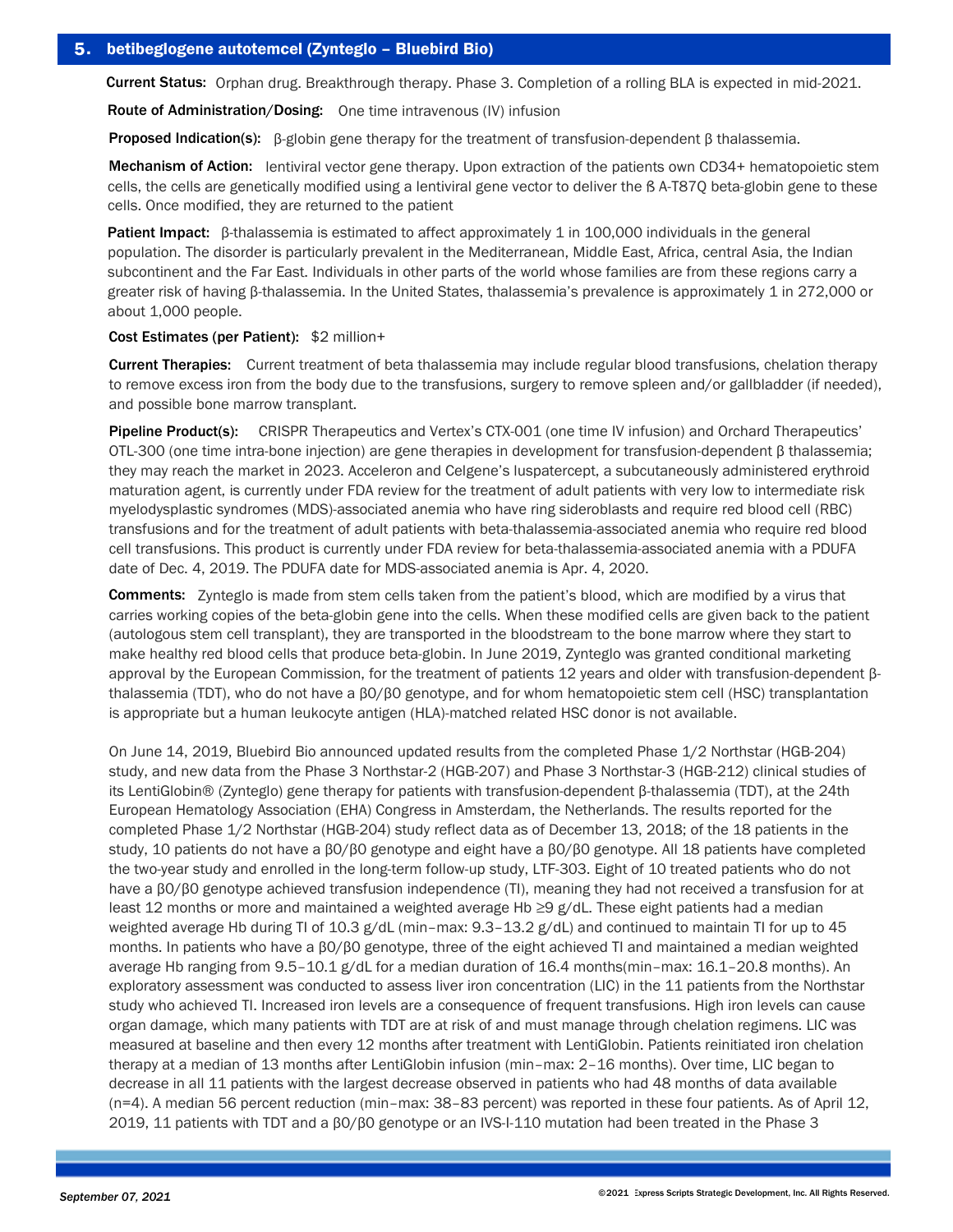Northstar-3 study. The one patient evaluable for TI achieved and maintained it and had a total Hb of 13.6 g/dL at the Month 16 follow-up. Five patients had stopped transfusions for at least three months and had Hb levels of 10.2–13.6  $g/dL$  at the time of the last study visit (5 – 16 months post-treatment). Of these patients, all of those who reached six months of follow-up (n=4) had HbAT87Q levels of at least 8 g/dL. Non-serious adverse events (Aes) observed during clinical studies that were attributed to LentiGlobin for TDT were hot flush, dyspnea, abdominal pain, pain in extremities and non-cardiac chest pain. One serious adverse event (SAE) of thrombocytopenia was considered possibly related to LentiGlobin for TDT. Additional Aes observed in clinical studies were consistent with the known side effects of HSC collection and bone marrow ablation with busulfan, including SAEs of veno-occlusive disease. This product is currently in Phase 3 development in the U.S. Completion of BLA filing is expected in mid-2021 with approval possible in early-2022. This product was granted orphan drug and breakthrough therapy designations.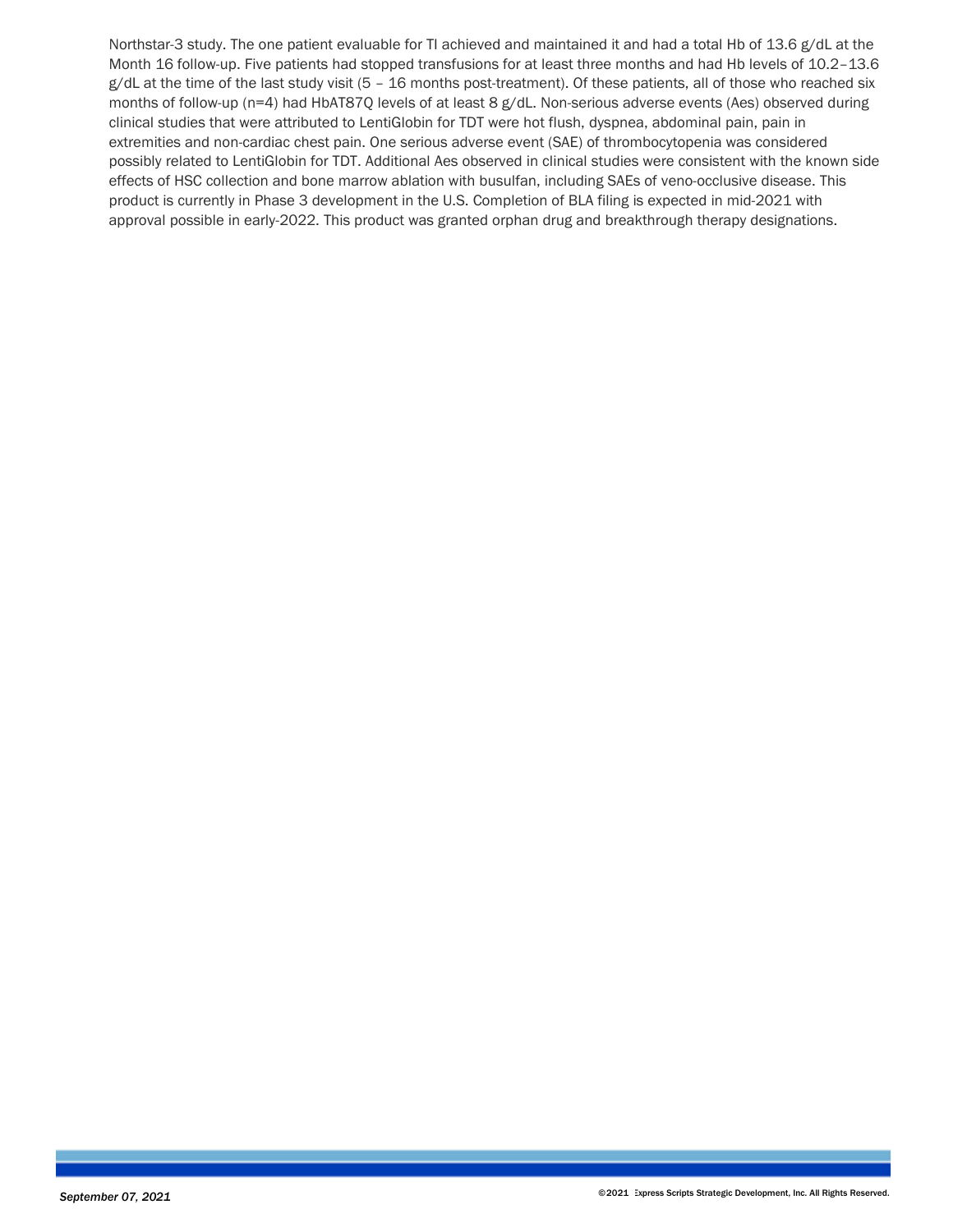# 6. bimekizumab (UCB)

Current Status: BLA filed. Approval expected by October 15, 2021.

Route of Administration/Dosing: subcutaneous (SC) injection (320mg every four weeks; self-administered)

Proposed Indication(s): moderate-to-severe plaque psoriasis

Mechanism of Action: Interleukin (IL)-17A and IL-17F inhibitor

Patient Impact: Psoriasis is an autoimmune disease that results from chronic overactivity of the immune system, causing an overproduction of skin cells. It is not contagious, but currently it cannot cured. Plaque psoriasis, which affects approximately eight million patients in the U.S., is characterized by itchy, red, scaly patches on the skin. Moderate-to-severe plaque psoriasis accounts for nearly 35% of psoriasis cases.

Often diagnosed when patients are in their mid-teens to mid-20s, psoriasis can occur at any age. It affects both genders about equally, and it is found in all ethnic groups. Chronic inflammation associated with psoriasis contributes to other medical conditions, such as cardiovascular (CV) disease and depression. Around one-third of patients who have psoriasis will develop psoriatic arthritis (PsA), which causes pain, stiffness and swelling in joints along with other symptoms.

### Cost Estimates (per Patient): \$65,000/yr

Current Therapies: Otezla® (apremilast - Amgen), an oral phosphodiesterase-4 (PDE-4) inhibitor that works inside cells to decrease inflammation. It is approved for psoriatic arthritis, plaque psoriasis and mouth sores that are caused by Behçet's disease. Injectable IL-23 inhibitors for treating moderate-to-severe plaque psoriasis include Skyrizi™ (risankizumab-rzaa – AbbVie/Boehringer Ingelheim), Tremfya® (guselkumab - Janssen) and Ilumya™ (tildrakizumabasmn – Sun Pharma). Stelara® (ustekinumab - Janssen) targets IL-23 and interleukin-12 (IL-12) for treating moderateto-severe plaque psoriasis. Injectable IL-17 inhibitors for treating moderate-to-severe plaque psoriasis include Cosentyx® (secukinumab – Novartis), Taltz® (ixekizumab – Lilly) and Siliq™ (brodalumab — Ortho Dermatologics). Several injectable TNF inhibitors are approved for moderate-to-severe plaque psoriasis (e.g., Enbrel, Humira, Cimzia).

Pipeline Product(s): Bristol Myers Squibb's deucravacitinib is an oral tyrosine kinase 2 (TYK2) inhibitor that is in Phase III development for the treatment of moderate-to-severe plaque psoriasis. Approval is possible in late-2021 or early-2022. Lilly's mirikizumab is an interleukin-23p19 inhibitor in Phase III development for moderate-to-severe plaque psoriasis. Approval is possible in late-2021 or early-2022.

Comments: FDA filing for bimekizumab included results from three phase III clinical trials, which all met their primary and secondary endpoints. In the placebo-controlled BE VIVID study, bimekizumab was compared with Stelara® (ustekinumab – Janssen). For the first 16 weeks, participants received either placebo, 320mg of bimekizumab once every four weeks or Stelara 45mg to 90mg (depending on body weight) once every 12 weeks after two loading doses four weeks apart. The placebo-treated patients all were started on bimekizumab at week 16. At that point, 85.0% of patients using bimekizumab had achieved PASI 90 – a 90% or more improvement in the Psoriasis Area and Severity Index and 58.6% had a PASI 100 (complete clearance of psoriatic plaques). Among patients using Stelara, the results were 49.7% and 20.9%, respectively. Responses to bimekizumab generally were quicker, as well, with 76.9% of patients treated with it responding within four weeks. At 52 weeks, 64.2% of patients using bimekizumab were at PSAI 100 vs 38.0% of Stelara-treated patients. The most frequently reported adverse events with bimekizumab through week 52 in BE VIVID were nasopharyngitis (21.8 percent), oral candidiasis (15.2 percent), and upper respiratory tract infections (9.1 percent). The majority of adverse events were mild to moderate in intensity. The vast majority of patients (94.7 percent) did not discontinue treatment. The incidence of serious treatment-emergent adverse events (TEAEs) was 6.1 percent with bimekizumab versus 7.4 percent with ustekinumab at week 52. BE READY was a placebo-controlled trial that enrolled 435 patients. Four-fifths of them used 320mg of bimekizumab once every four weeks for 16 weeks. The others were given placebo. Treated patients who showed at least PASI 90 were then reassigned to bimekizumab at 320mg every four weeks, 320mg once every eight weeks or placebo for 40 more weeks. Results for both treatment groups were similar – 86.8% of those on four-week dosing and 91.0% on eight-week schedules were still at PASI 90 or better at 56 weeks. Only 16.2% of patients given placebo for the final 40 weeks were able to maintain PASI 90. In BE READY, the most frequently reported adverse events with bimekizumab between week 16 and week 56 were nasopharyngitis (10.4 percent for the Q4W group; 23 percent for the Q8W group), oral candidiasis (11.3 percent Q4W; 9.0 percent Q8W), and upper respiratory tract infections (11.3 percent Q4W; 8.0 percent Q8W). The majority of adverse events were mild to moderate in intensity. The vast majority of patients (100 percent Q4W; 98 percent Q8W) did not discontinue treatment. The incidence of serious TEAEs with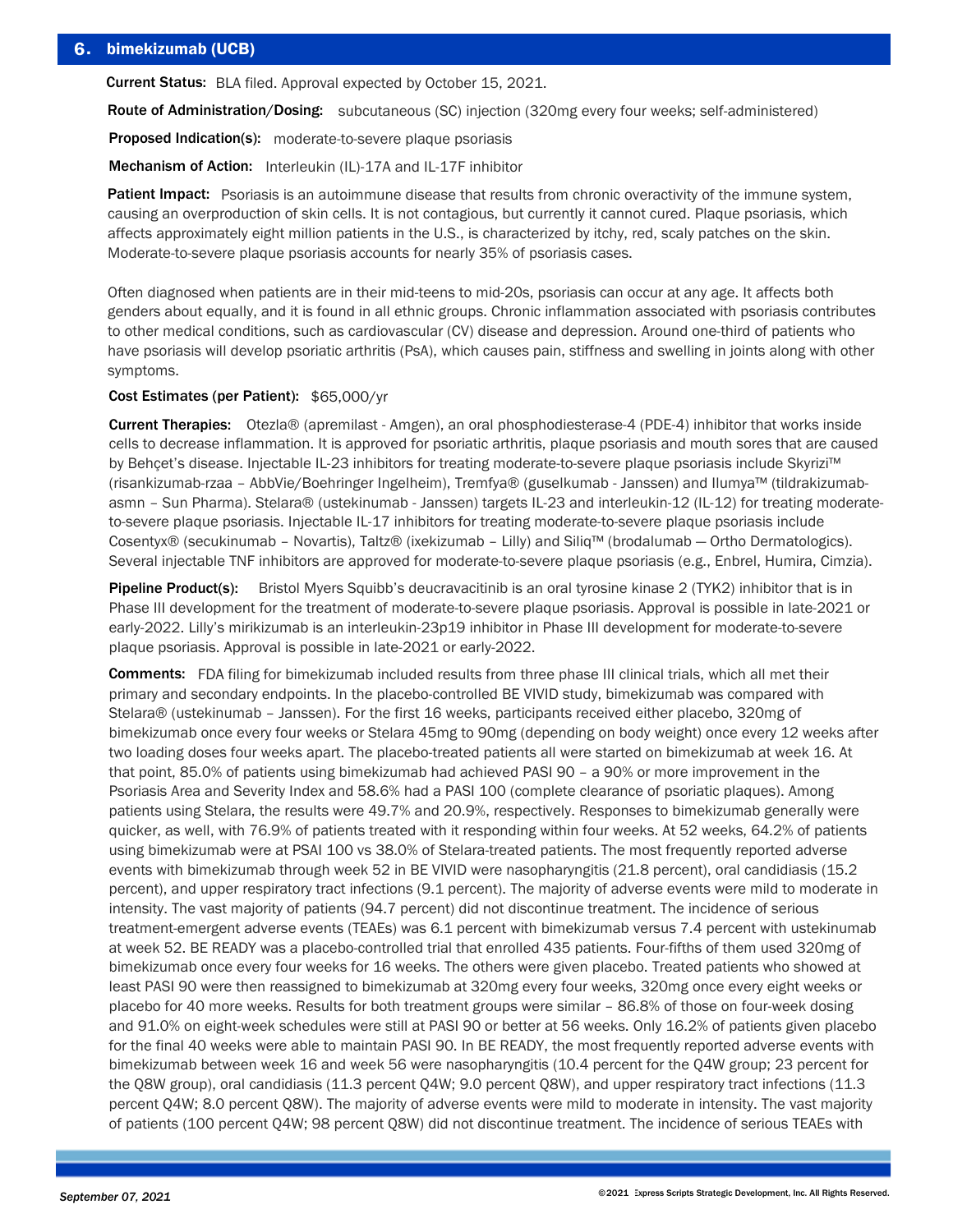bimekizumab was 4.7 percent for the Q4W group and 3.0 percent for the Q8W group versus 3.8 percent with placebo at week 56. Bimekizumab was tested against Humira® (adalimumab – AbbVie) in the BE SURE study. After 16 weeks of treatment, 86.2% of patients using bimekizumab were at PASI 90 as opposed to 47.2% of those receiving Humira. At week 24, 66.8% of patients on bimekizumab were at PASI 100 compared to 29.6% of those using Humira. Patients who moved to bimekizumab at 24 weeks achieved improved skin clearance more quickly compared to patients who continued on Humira. Through weeks 0–24, the active comparator period, treatment emergent adverse events (TEAEs) and serious TEAEs were comparable for patients receiving bimekizumab (71.5 percent and 1.6 percent, respectively) and adalimumab (69.8 percent and 3.1 percent). A fourth Phase III trial, BE RADIANT, assessed bimekizumab against Cosentyx® (secukinumab – Novartis) for achieving PASI 100. Although full results are not yet available, bimekizumab was better at achieving and maintaining PASI 100 through 48 weeks of blinded treatment followed by a 96-week open-label extension. On Sept. 22, 2020, UCB, announced that the FDA accepted the Biologics License Application (BLA) for bimekizumab for the treatment of adults with moderate to severe plaque psoriasis. Approval is expected by October 15, 2021. Bimekizumab is also in development for ankylosing spondylitis, nonradiographic axial spondyloarthritis and psoriatic arthritis (PsA). On April 23, 2021, UCB announced that The New England Journal of Medicine has published two manuscripts with results from BE RADIANT and BE SURE, two Phase 3 studies evaluating the efficacy and safety profile of bimekizumab in the treatment of adults with moderate to severe plaque psoriasis. The Phase 3b BE RADIANT study compared the efficacy and safety of bimekizumab to secukinumab in adults with moderate to severe plaque psoriasis. The study met its primary endpoint, with significantly more patients treated with bimekizumab achieving complete skin clearance, as measured by a 100 percent improvement from baseline in the Psoriasis Area and Severity Index (PASI 100) at week 16, compared to those treated with secukinumab (61.7 percent versus 48.9 percent, respectively; p<0.001). Across the study duration, the most common treatment-emergent adverse events (TEAEs) with bimekizumab were upper respiratory tract infections\* (38.9 percent), oral candidiasis (19.3 percent) and urinary tract infection (6.7 percent). 1 Oral candidiasis cases were predominantly mild or moderate and none led to discontinuation. 1 Over 48 weeks, the incidence of serious TEAEs was 5.9 percent with bimekizumab and 5.7 percent with secukinumab. The Phase 3 BE SURE study compared the efficacy and safety of bimekizumab to adalimumab in adults with moderate to severe plaque psoriasis. BE SURE met its co-primary endpoints, demonstrating that bimekizumab-treated patients achieved superior levels of skin clearance, at week 16, compared to those who received adalimumab, as measured by PASI 90 and Investigator's Global Assessment (IGA) response of clear or almost clear skin (IGA 0/1); p<0.001 for both comparisons. No new safety signals were identified. Through week 56, there were no suicidal ideation/behavior, inflammatory bowel disease, or major adverse cardiac events reported in patients treated with bimekizumab. On Apr. 28, 2021, UCB announced that the FDA has set the Prescription Drug User Fee Act (PDUFA) date for UCB's Biologics License Application (BLA) for bimekizumab for the treatment of adults with moderate to severe plaque psoriasis at October 15, 2021.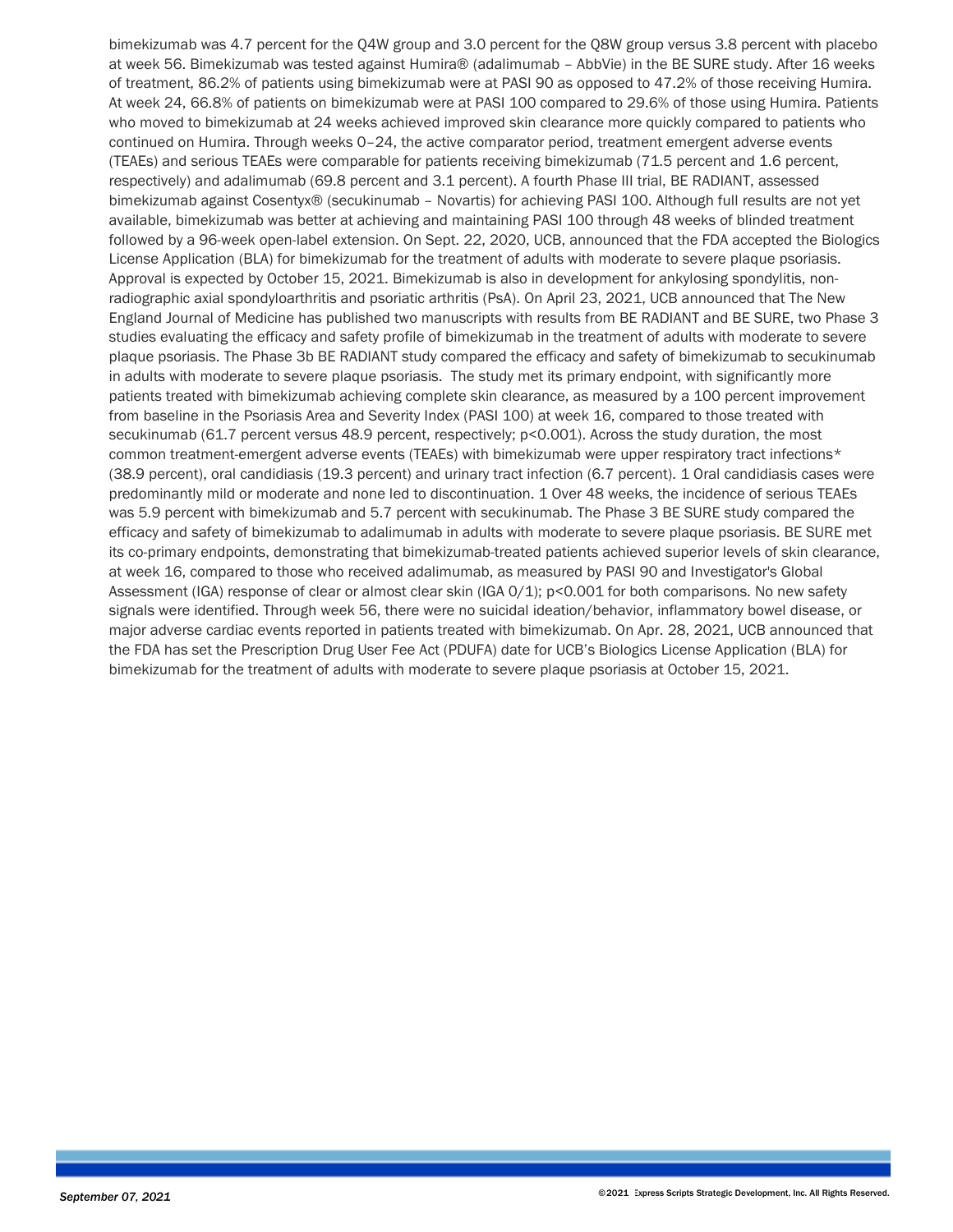Current Status: Orphan drug. Breakthrough therapy. BLA filed. Priority review granted. Approval expected by Nov. 29, 2021.

Route of Administration/Dosing: intravenous (IV) infusion (one-time at a target dose of 0.75  $*$  10^6 CAR-positive viable T cells/kg)

**Proposed Indication(s):** treatment of patients with relapsed or refractory multiple myeloma

Mechanism of Action: B cell maturation antigen (BCMA)-directed chimeric antigen receptor T cell (CAR-T) therapy

Patient Impact: Multiple myeloma is an incurable blood cancer that affects a type of white blood cell called plasma cells, which are found in the bone marrow. When damaged, these plasma cells rapidly spread and replace normal cells with tumors in the bone marrow. In 2020, it is estimated that 32,270 people will be diagnosed and 12,830 will die from the disease in the U.S. While some patients with multiple myeloma have no symptoms, most patients are diagnosed due to symptoms, which can include bone fracture or pain, low red blood cell counts, tiredness, high calcium levels, kidney problems or infections. Despite advances in five-year survival rates in the past two decades, this blood cancer has remained a persistent challenge to treat using traditional techniques because of its cyclical and progressive nature, as well as its ability to mutate and adapt over time.

### Cost Estimates (per Patient): \$420,000

Current Therapies: There are currently three additional CAR-T cell therapies available on the U.S. market. Kymriah (tisagenlecleucel-T - Novartis) and Yescarta (axicabtagene ciloleucel - Gilead) were approved in 2017 for treating acute lymphoblastic leukemia (ALL) and non-Hodgkin's lymphoma (NHL), respectively. Kymriah was later approved for NHL. Kite's Tecartus (brexucabtagene autoleucel) is a CAR-T that was approved in July 2020 for mantle cell lymphoma. The treatment of multiple myeloma consists of a regimen containing proteasome inhibitors (PIs), Velcade® (bortezomib) and Kyprolis® (carfilzomib), immunomodulatory drugs (IMiDs), Revlimid® (lenalidomide) and Pomalyst® (pomalidomide), the anti-CD38 monoclonal antibody Darzalex® (daratumumab), as well as alkylating agents and corticosteroids. Xpovio (selinexor - Karyopharm) was approved in June 2019 for treating penta-refractory multiple myeloma. On Aug. 5, 2020, GlaxoSmithKline's Blenrep (belantamab mafodotin-blmf) was approved as monotherapy for relapsed or refractory multiple myeloma after four or more previous treatments that include an anti-CD38 monoclonal antibody, a proteasome inhibitor and an immunomodulatory agent. Recommended dosing is as a 30-minute intravenous (IV) infusion of 2.5mg/kg once every three weeks. It is an antibody-drug conjugate that is the first drug in a new class called B-cell maturation antigen (anti-BCMA) agents. Bluebird Bio and BMS's Abecma® (idecabtagene vicleucel) is a BCMS-directed CAR-T cell therapy that was approved on Mar. 26, 2021 for multiple myeloma.

Pipeline Product(s): There are no other BCMA-directed CAR-T cell therapies in late-phase development for multiple myeloma.

Comments: On May 13, 2020, Janssen announced updated results from the Phase 1b/2 CARTITUDE-1 study evaluating the efficacy and safety of JNJ-4528. CARTITUDE-1 is an open-label, multicenter study evaluating the safety and efficacy of JNJ-4528 in adults with relapsed or refractory multiple myeloma, 97 percent of whom were refractory to the last line of treatment; 86 percent of whom were triple-class refractory, meaning their cancer did not, or no longer responds to an immunomodulatory agent (IMiD), a proteasome inhibitor (PI) and an anti-CD38 antibody. Longer-term follow-up results from the Phase 1b portion of the study (n=29) show that all patients responded to treatment and that the responses were deep and durable with 86 percent of patients achieving stringent complete response at a median follow-up of 11.5 months and 86 percent of patients being alive and progression free at 9 months. The 100 percent overall response rate (ORR) included 97 percent of patients achieving a very good partial response or better and three percent achieving a partial response. Responses were observed among heavily pretreated patients (n=29) at a low dose of CAR-T cells (median administered dose 0.72x106 CAR+ viable T cells/kg). Patients evaluated had received a median of five (range, 3-18) prior treatment regimens; 86 percent were triplerefractory and 28 percent were penta-refractory. The median time to first response was one month (range, 1-3), and 81 percent of evaluable patients (n=16) achieved minimal residual disease (MRD)-negative disease status at 10-5 or 10-6 at the time of first suspected complete response. The most common adverse events (Aes) observed in CARTITUDE-1 were neutropenia (100 percent) and cytokine release syndrome (CRS, 93 percent). In patients who experienced Grade 3 and above Aes, the most common were neutropenia (100 percent), thrombocytopenia (69 percent) and leukopenia (66 percent). The median time of onset of CRS was seven days (range, 2-12) post-infusion, with a majority of patients experiencing Grade 1-2 CRS and two patients experiencing Grade 3 or greater CRS.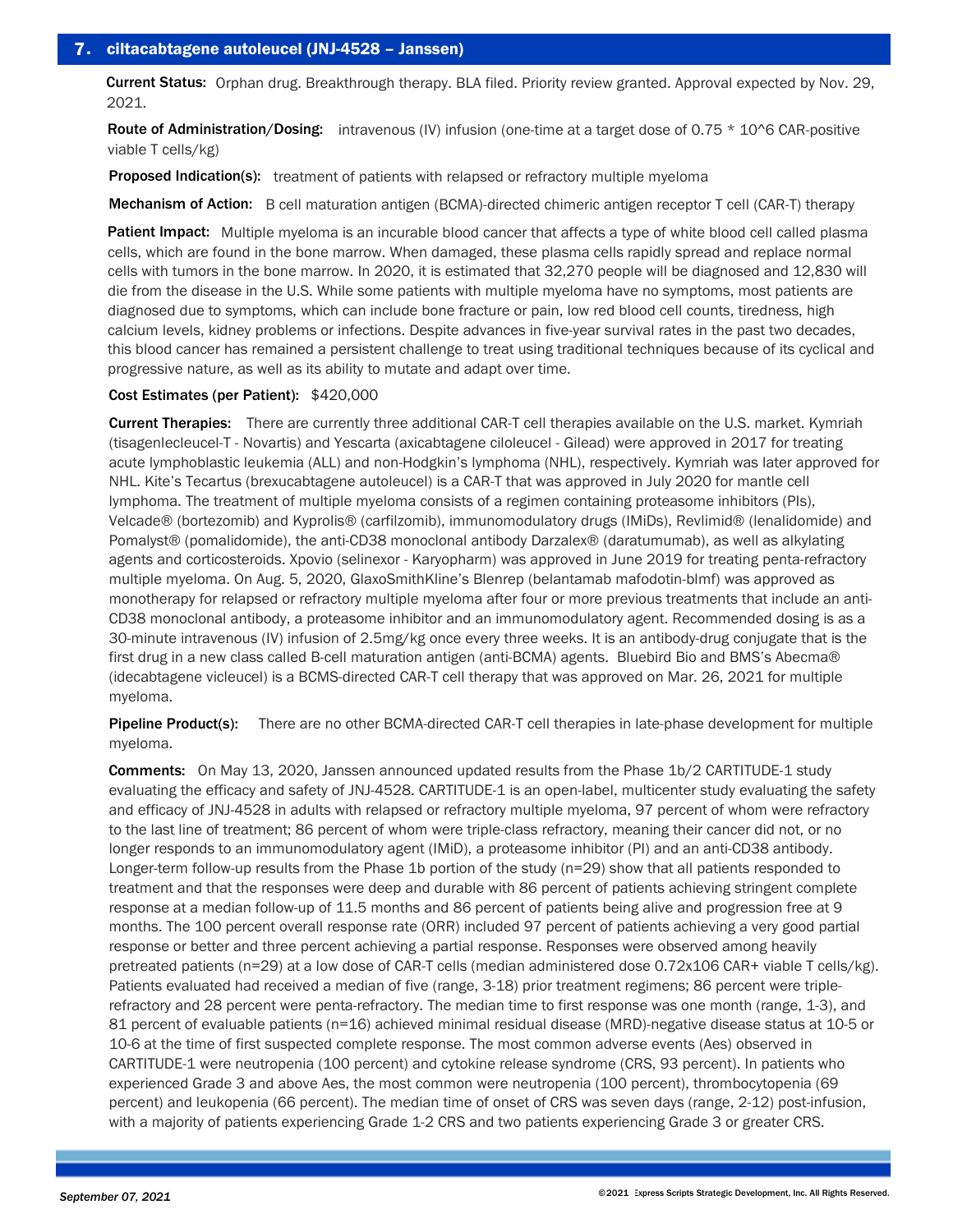Neurotoxicity consistent with immune effector cell-associated neurotoxicity syndrome (ICANS) was observed in 3 patients (10 percent), including one patient (3 percent) with Grade 3 or greater toxicity. Three deaths were reported during the Phase 1b study: one due to CRS, one due to acute myeloid leukemia (not treatment-related) and one due to progressive disease. On Dec. 21, 2020, Janssen announced the initiation of a rolling submission of its Biologics License Application (BLA) to the FDA for ciltacabtagene autoleucel (cilta-cel), an infused B-cell maturation antigen (BCMA)-directed chimeric antigen receptor T cell (CAR-T) therapy, for the treatment of adults with relapsed and/or refractory multiple myeloma. Once Janssen completes the submission, an expedited FDA review is expected. On May 26, 2021, it was announced that Janssen's ciltacabtagene autoleucel has been granted priority review by FDA. Approval is expected by Nov. 29, 2021. On June 1, 2021, Janssen announced new data for ciltacabtagene autoleucel. Updated results from the Phase 1b/2 CARTITUDE-1 study (n=97) with a longer-term follow-up at a median of 18 months showed an overall response rate (ORR) of 98 percent, with 80 percent of patients achieving a complete response (sCR). These data also showed 66 percent of patients were progression free and alive at 18 months (95 percent Confidence Interval [CI], range, 54.9–75.0). The latest findings to be presented at the American Society of Clinical Oncology (ASCO) Annual Meeting, showed an overall survival (OS) of 81 percent (95 percent CI, range, 71.4–87.6)1 and response rates comparable across prespecified subgroups and lines of treatment. The most common hematologic adverse events (AEs) observed in the CARTITUDE-1 study were neutropenia (96 percent); anemia (81 percent); thrombocytopenia (79 percent); leukopenia (62 percent); and lymphopenia (53 percent). Cytokine release syndrome (CRS) of any grade was observed in 95 percent of patients with a median duration of four days (range, 1-97), and 99 percent of which resolved within 14 days of onset.1 Of the 92 patients with CRS, 95 percent experienced Grade 1/2 events. Neurotoxicity of any grade was observed in 21 percent (n=20) of patients, with Grade 3 or higher neurotoxicity observed in 10 percent (n=10) of patients. Findings from Cohort A (n=20) in the Phase 2 CARTITUDE-2 (NCT04133636) study evaluating the safety and efficacy of cilta-cel in patients with multiple myeloma whose disease progressed after one to three prior lines of therapy, and who were lenalidomide refractory, will be presented for the first time at ASCO. Results from this cohort showed early and deep responses at a median of 5.8 months of follow-up2, and an ORR of 95 percent with 45 percent of patients achieving a sCR, 30 percent of patients achieving a CR, 10 percent of patients achieving a VGPR, and 10 percent of patients achieving a PR. The overall safety profile, including incidence of CRS and most common hematologic AEs, was consistent with observations in the CARTITUDE clinical development program.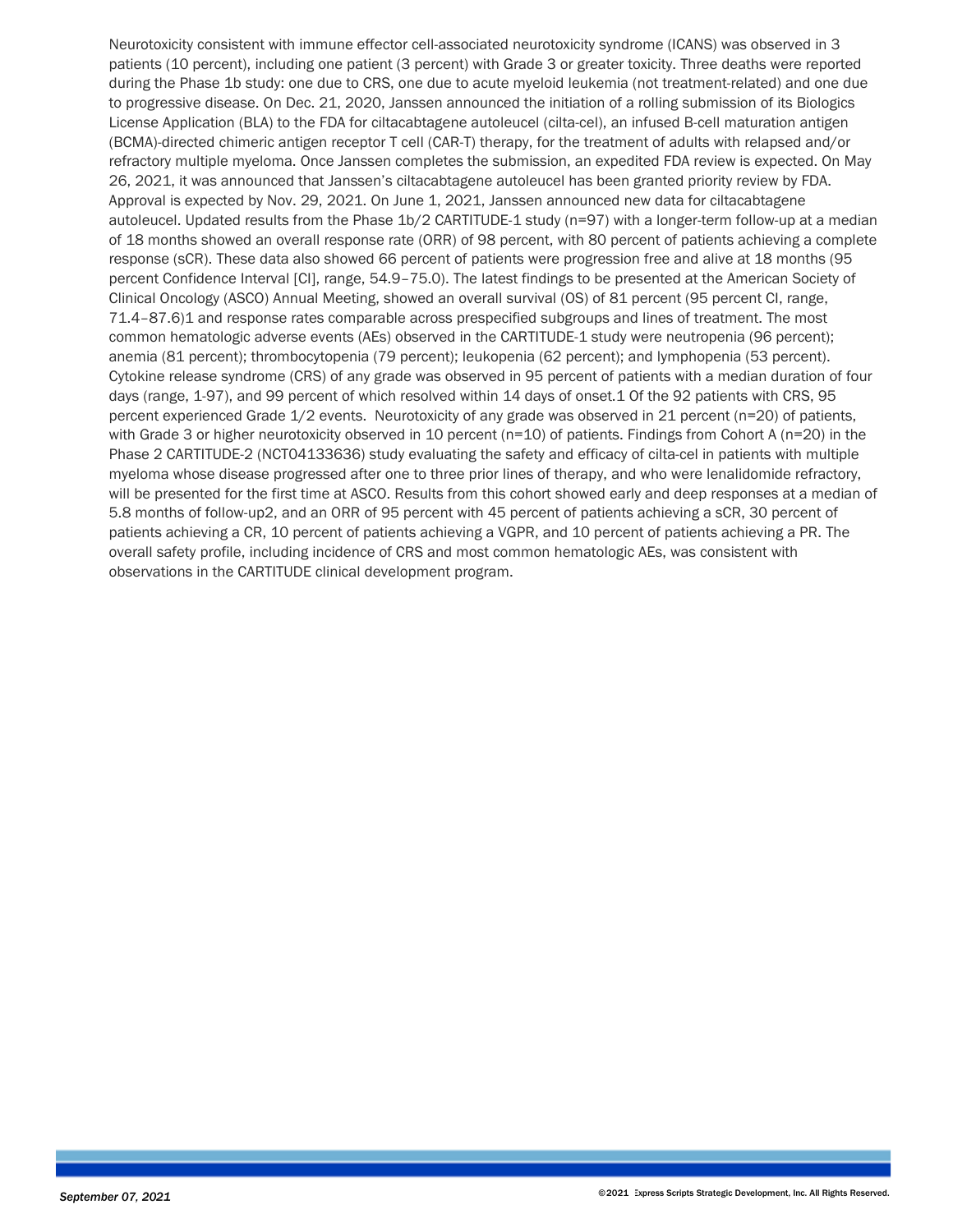Current Status: Phase III. NDA filing expected in 2021.

Route of Administration/Dosing: Oral (6mg once daily)

**Proposed Indication(s):** moderate to severe plaque psoriasis

Mechanism of Action: tyrosine kinase 2 (TYK2) inhibitor; it inhibits the interleukin (IL)-12, IL-23 and Type 1 interferon (IFN) pathways, which are implicated in the pathogenesis of psoriasis and other immune-mediated diseases

Patient Impact: Psoriasis is an autoimmune disease that results from chronic overactivity of the immune system, causing an overproduction of skin cells. It is not contagious, but currently it cannot cured. Plaque psoriasis, which affects approximately eight million patients in the U.S., is characterized by itchy, red, scaly patches on the skin. Moderate-to-severe plaque psoriasis accounts for nearly 35% of psoriasis cases.

Often diagnosed when patients are in their mid-teens to mid-20s, psoriasis can occur at any age. It affects both genders about equally, and it is found in all ethnic groups. Chronic inflammation associated with psoriasis contributes to other medical conditions, such as cardiovascular (CV) disease and depression. Around one-third of patients who have psoriasis will develop psoriatic arthritis (PsA), which causes pain, stiffness and swelling in joints along with other symptoms.

## Cost Estimates (per Patient): \$45,000/yr

Current Therapies: Otezla® (apremilast - Amgen), an oral phosphodiesterase-4 (PDE-4) inhibitor that works inside cells to decrease inflammation. It is approved for psoriatic arthritis, plaque psoriasis and mouth sores that are caused by Behçet's disease. Injectable IL-23 inhibitors for treating moderate-to-severe plaque psoriasis include Skyrizi™ (risankizumab-rzaa – AbbVie/Boehringer Ingelheim), Tremfya® (guselkumab - Janssen) and Ilumya™ (tildrakizumabasmn – Sun Pharma). Stelara® (ustekinumab - Janssen) targets IL-23 and interleukin-12 (IL-12) for treating moderateto-severe plaque psoriasis. Injectable IL-17 inhibitors for treating moderate-to-severe plaque psoriasis include Cosentyx® (secukinumab – Novartis), Taltz® (ixekizumab – Lilly) and Siliq™ (brodalumab — Ortho Dermatologics). Several injectable TNF inhibitors are approved for moderate-to-severe plaque psoriasis (e.g., Enbrel, Humira, Cimzia).

Pipeline Product(s): UCB's bimekizumab is an IL-17A and IL-17F inhibitor that is expected to be approved by July 22, 2021 for the treatment of moderate-to-severe plaque psoriasis. It's administered by SC injection. Lilly's mirikizumab is an interleukin-23p19 inhibitor in Phase III development for moderate-to-severe plaque psoriasis. Approval is possible in late-2021 or early-2022.

Comments: On Nov. 2, 2020, Bristol Myers Squibb announced positive results from POETYK PSO-1, the first pivotal Phase 3 trial evaluating deucravacitinib for the treatment of patients with moderate to severe plaque psoriasis. It is a multi-center, randomized, double-blind, placebo- and active comparator-controlled Phase 3 study with 666 participants. POETYK PSO-1 evaluated 6mg of deucravacitinib once daily and met both co-primary endpoints versus placebo, with more patients achieving Psoriasis Area and Severity Index (PASI) 75, defined as at least a 75 percent improvement in PASI, and a static Physician's Global Assessment (sPGA) score of clear or almost clear (sPGA 0/1) after 16 weeks of treatment with deucravacitinib. The trial also met multiple key secondary endpoints, including showing deucravacitinib was superior to Otezla® (apremilast) in the proportion of patients reaching a PASI 75 response and sPGA 0/1 at Week 16. The overall safety profile of deucravacitinib in the POETYK PSO-1 trial was consistent with previously reported Phase 2 results. In a Phase 2 study, with results reported Nov. 9, 2020, deucravacitinib was well-tolerated. In the study, there were no serious adverse events reported in deucravacitinibtreated patients. The most common treatment-emergent adverse events for patients who received deucravacitinib 6 mg or 12 mg versus placebo, respectively, were nasopharyngitis (5.7%, 17.9%, 7.6%), rash (4.3%, 6.0%, 0%) and headache (7.1%, 1.5%, 4.5%). On Feb. 2, 2021, Bristol Myers Squibb announced positive results from POETYK PSO-2, the second pivotal Phase 3 trial evaluating deucravacitinib for the treatment of patients with moderate to severe plaque psoriasis. The multi-center, randomized, double-blind study enrolled 1,020 patients. POETYK PSO-2 evaluated deucravacitinib 6mg once daily and met both co-primary endpoints versus placebo, with significantly more patients achieving Psoriasis Area and Severity Index (PASI 75), defined as at least a 75 percent improvement of baseline PASI, and a static Physician's Global Assessment (sPGA) score of clear or almost clear (sPGA 0/1) after 16 weeks of treatment with deucravacitinib. The trial also met multiple key secondary endpoints, including showing deucravacitinib 6mg once daily was superior to Otezla® (apremilast) in the proportion of patients reaching PASI 75 and sPGA 0/1 at Week 16. The overall safety profile of deucravacitinib in POETYK PSO-2 remains consistent with previously reported results and consistent with the mechanism of action of deucravacitinib. Deucravacitinib is in Phase II development for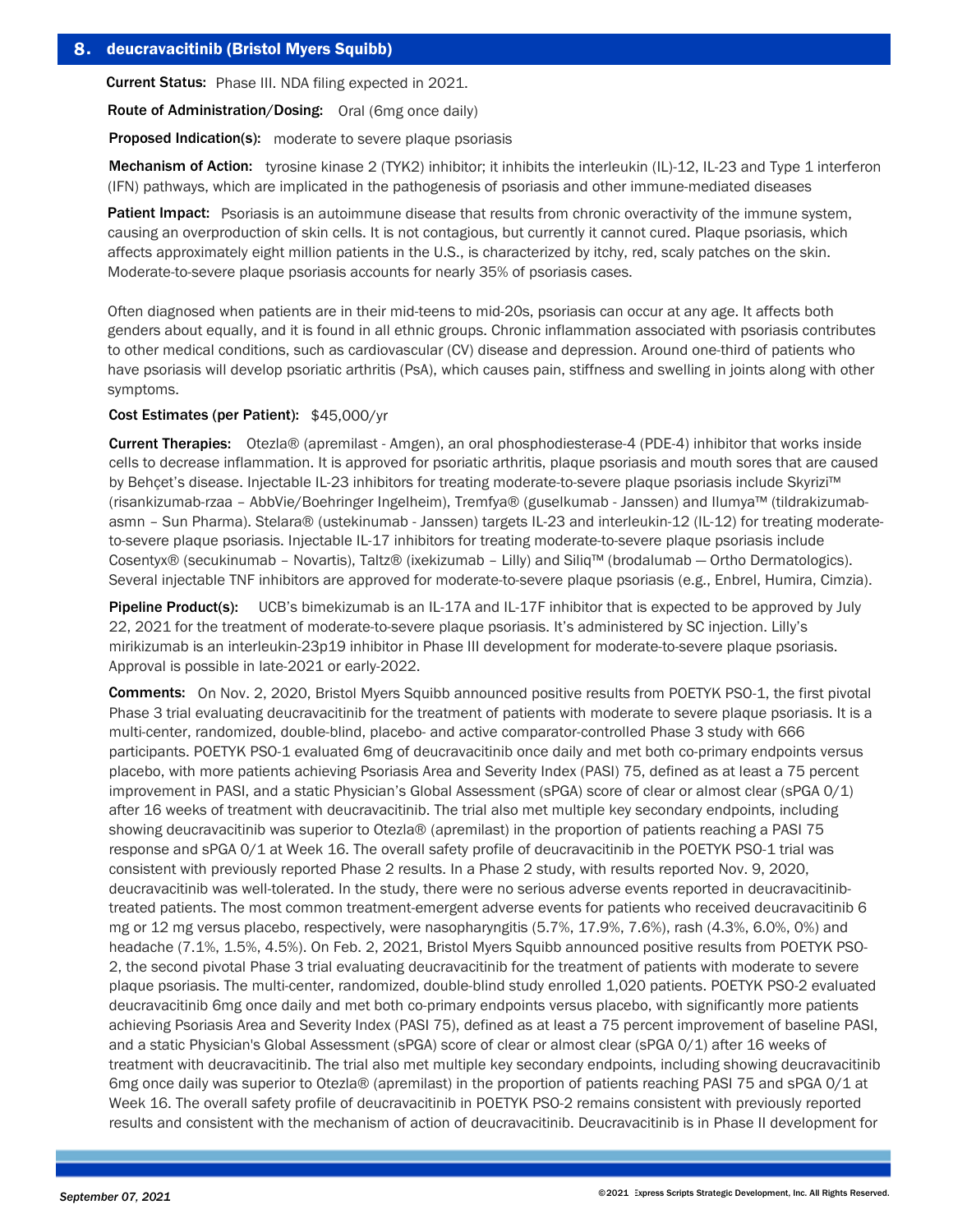psoriatic arthritis, lupus and inflammatory bowel disease.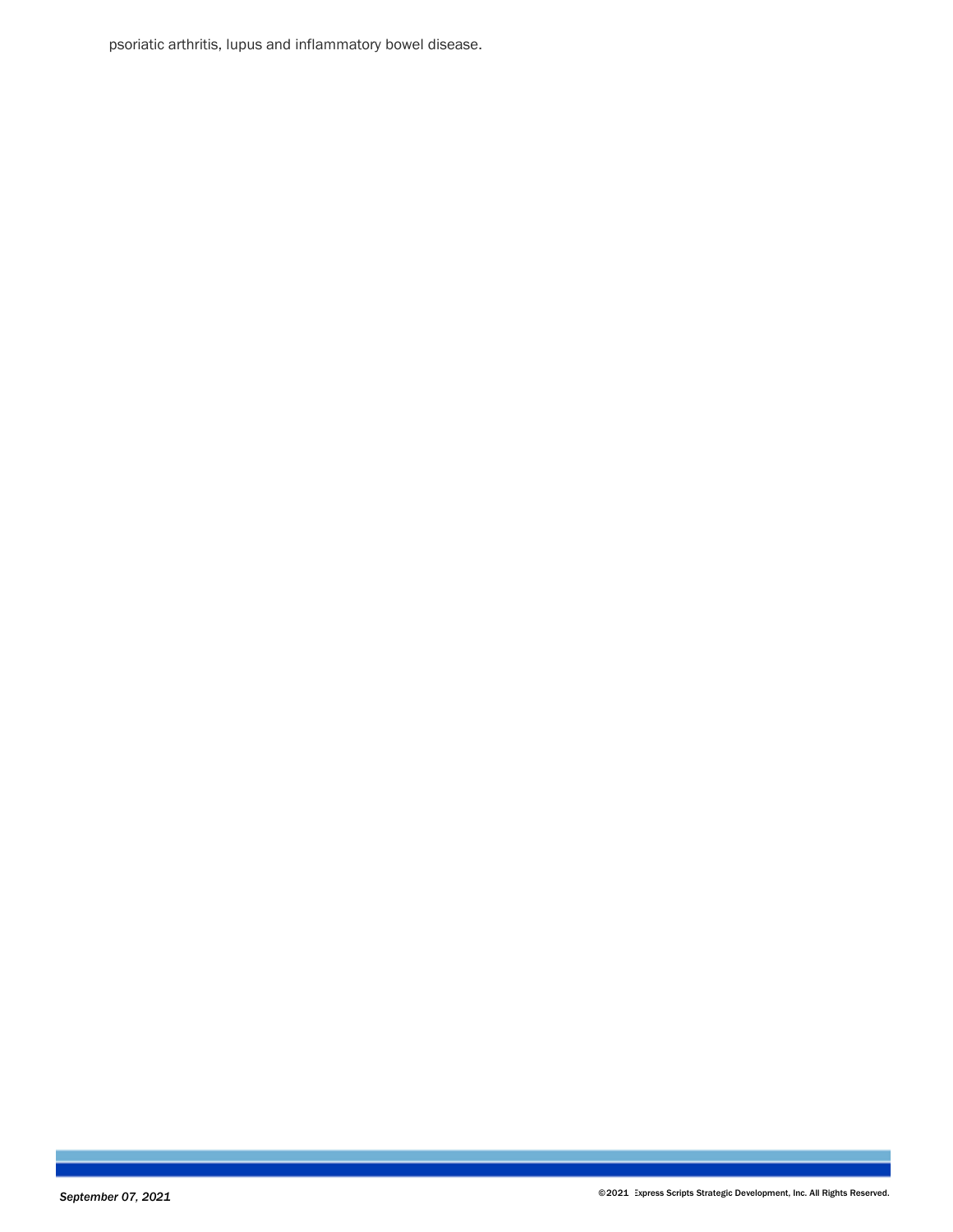# 9. efgartigimod (Argenx)

Current Status: Orphan drug. BLA filed. Approval expected by Dec. 17, 2021

Route of Administration/Dosing: Intravenous (IV) Infusion. Initial treatment cycle consisting of four weekly infusions (10mg/kg) then each subsequent cycle is individualized.

Proposed Indication(s): Treatment of patients with generalized Myasthenia gravis (gMG).

Mechanism of Action: Neonatal Fc receptor (FcRn) inhibitor. The neonatal Fc receptors (FcRn) binds immunoglobulins (IgGs) and pathogenic IgGs rescuing them from cell recycling and lysosomal degradation extending their half-life. Efgartigimod antagonizes neonatal Fc receptors (FcRn) which compete with immunoglobulin-G1 (IgG1), increasing clearance and reducing pathogenic IgGs by blocking cell recycling, a key contributor to the pathogenesis Myasthenia gravis (MG).

Patient Impact: MG is an autoimmune disease that is caused by poor nerve signaling resulting in the weakness of the voluntary muscles. Acetylcholine is a neurotransmitter that plays a key role in sending nerve signals to muscles helping with contraction, but in MG, antibodies are produced against acetylcholine that disrupts or block signal transmission on their respective receptors. The lack of acetylcholine causes the voluntary muscles to weaken and within 18 months, more than 85% of people will progress to multiple muscle groups being affected known as, generalized myasthenia gravis (gMG). Around 10 to 40% of cases will be limited to the eye muscles or drooping of one or both eyelids. As the disease progresses people can have trouble walking, moving arms or hands, vision disturbances, changing facial expressions, swallowing and shortness of breath. Muscle weakness typically worsens throughout the day and is not limited to a single muscle group; however, patients will not usually complain of generalized fatigue. Some patients will have spontaneous improvement at the early stages of the disease, but typically, patients will fluctuate between inactive and active states of the disease until symptoms become fixed in an atrophic or burnout stage. If the muscles that help control breathing do become affected it can be life threatening. MG is thought to affect approximately 65,000 Americans, but prevalence is probably higher since it is often underdiagnosed. MG can affect anyone at any age, but typically will affect women who are under 40 years of age and men over 60 years of age. It is not fully understood what triggers MG, but it is understood that genes may play a role and in some cases, it may be linked to thymus gland tumors or abnormalities.

### Cost Estimates (per Patient): \$450,000/yr

Current Therapies: Current treatments for MG include Mestinon®, Mestinon®-Timespan® (pyridostigmine bromide as tablet, solution and extended-release tablet – Bausch Health, generics), Regonol® (pyridostigmine bromide injection – Novartis). Corticosteroids and immunosuppressants can be used such as RAYOS® (prednisone delayedrelease – Horizon Therapeutics), Deltasone® (prednisone – Sonoma Pharmaceuticals, generics), Decadron® - (dexamethasone – Merck & Co., generics), Medrol® (methylprednisolone – Pfizer, generics), Cortone® (cortisone –Merck & Co., generics), (Imuran® (azathioprine – Sebela, generics), Cellcept® - mycophenolate mofetil – Genentech, generics), or Sandimmune® (cyclosporine – Novartis, generics), Gengraf® (cyclosporine modified – Abbvie, generics), Bloxiverz® (neostigmine – Avadel Legacy). The only product approved by the U.S. Food and Drug Administration (FDA) for MG is Soliris® (eculizumab – Alexion Pharmaceuticals). Sometimes, intravenous immune globulins (IVIg) may be used and examples include, (Carimune®/Carimune NF®– CSL Behring, Gammagard®/Gammagard S/D® -Shire, Asceniv® - ADMA Biologics, Bivigam® - ADMA Biologics, Cutaquig® - Pfizer, Cuvitru® - Shire, Flebogamma DIF® - Grifols USA, GamaSTAN® - Grifols USA, Gammaked® - Kedrion, Gammaplex® - Bio Products, Gamunex-C® - Grifols USA, Hizentra® - CSL Behring, Octagam® - Octapharma USA, Panzyga® - Octapharma USA, Privigen® - CSL Behring, Xembify® - Grifols USA). Other treatment approaches include plasma exchange (PLEX), or plasmapheresis to remove the pathogenic IgGs. If the thymus gland is believed to play a role in the disease, surgical removal may be considered to improve long-term outcomes; however, results are not seen for years.

Pipeline Product(s): Catalyst/Jazz Pharmaceuticals' Firdapse® (amifampridine) oral tablet was a phase III trial for MG did not statistically meet its endpoints, but the company plans to redesign the trial protocol in 2021 and meet with the FDA to see if there is a path forward. Rozanolixizumab is another FcRn inhibitor in phase III being investigated by UCB as an IV or SC treatment for MG. Approval is possible in 2024. Alexion's Ultomiris® (ravulizumab-cwvz) for intravenous use is seeking a new indication for gMG and plans to file a BLA in 2021. Viela bio is seeking an additional indication for their intravenous drug, Uplinza® (inebilizumab – cdon), which is in phase III trial. Zilucoplan, a oncedaily, self-administered SC injection from Ra Pharmaceuticals is being developed and is currently in phase III with Orphan Designation.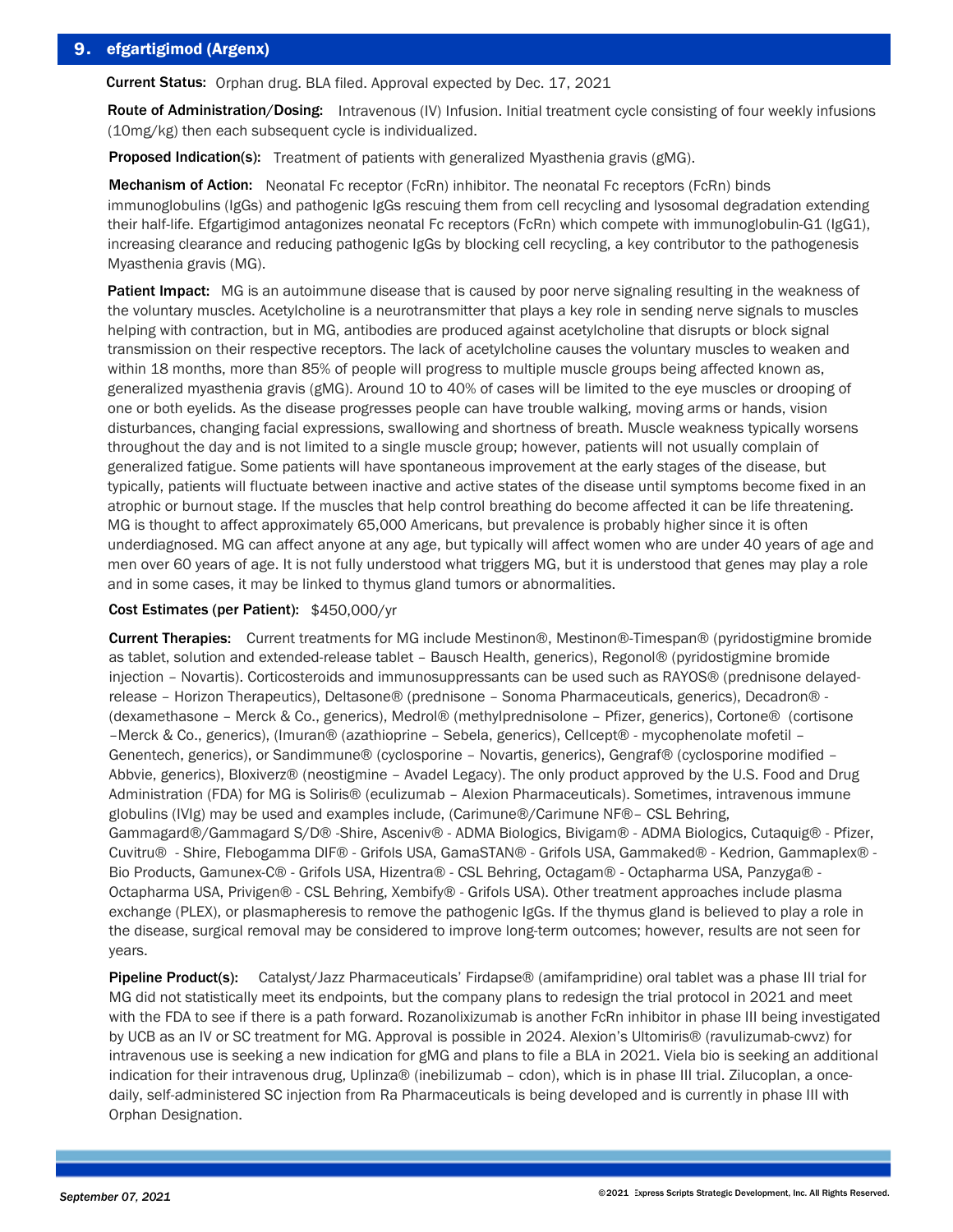Comments: Support for BLA filing was announced on May 26, 2020, in a phase III randomized, double-blind, placebo-controlled trial, called ADAPT. The trial evaluated safety, efficacy, and quality of life on normal activities in patients who have general muscle weakness due to myasthenia gravis (gMG). The trial was completed in North America, Europe and Japan in 167 adult patients. Patients had confirmed gMG, regardless of AChR antibody status with a Myasthenia Gravis Activities of Daily Living (MG-ADL) score of five or greater. The MG-ADL, is an eight item questionnaire that monitors the severity of MG. If a patient was on at least one treatment for their gMG before the trial, they were required to stay at that stable dose for the entirety of the study. For 26 weeks, patients were randomized 1:1 to receive efgartigimod or placebo. Patients received an initial treatment cycle followed by individualized subsequent treatments. Each cycle consisted of four weekly infusions of efgartigimod (10mg/kg) IV or placebo. The primary endpoint was the number of AChR-Ab+ patients with at least a two-point improvement in their MG-ADL score for four or more consecutive weeks. The study met its endpoint with statistical significance focused on patients treated with efgartigimod who are AChR-Ab+ having a 67.7% improvement in MG-ADL score vs. 29.7% in placebo (p<0.0001). Of the MG-ADL scores, 40% of the treated patients achieved a minimal symptom expression score defined as zero (no symptoms) or one compared to 11.1% for the placebo group. Sustained response was observed for those patients meeting the primary endpoint measured as 88.6% who achieved a six-week response, 56.8% who achieved an eight-week response and 34.1% who achieved a 12-week response. Also, patients showed a response on the Quantitative Myasthenia Gravis (QMG) test, defined as a three-point improvement or more, in 63.1% of treated AChR-Ab+ vs. 14.1% in placebo. The QMG test is a standardized test that measures the severe impairment due to MG. Secondary endpoints showed a statistically significant improvement in MG-ADL responses in the overall population, in both AChR-Ab+/- patients. Other secondary endpoints met include, time on trial in MG-ADL improvement of two or more and onset MG-ADL observed in the first two weeks. The time to qualify for retreatment did not meet its secondary endpoint. For a patient that received a second treatment cycle 70.6% of them were MG-ADL responders vs. 25.6% placebo. Overall, 90% of patients went on to the open-label phase extension of the trial. For patients who were AChR-Ab- achieved a similar MG-ADL score; however, a greater placebo response was measured. The company is going to include this efficacy data to support approval, even though not statistically significant due to the strong response in the treatment group. The subjectivity of MG-ADL scores could have been influenced by placebo-effect type improvement, desperation for approved treatments or heterogeneity of the population according to investigators for the company. An update to the study was announced on October 3, 2020, showing that 55.6% of efgartigimod treated patients had MG-ADL scores of five points or more and 50% had a QMG score of six points or more, with 33.9% having a nine-point or more improvement. The repeatability of response was seen in AChR-Ab+ patient's MG-ADL scores, with the first treatment cycle seeing (67.7% efgartigimod vs. 29.7% placebo) and in the second treatment cycle (70.6% efgartigimod vs. 25.6% placebo). Overall, 78.5% of the treated patients responded according to the MG-ADL score in the first two cycles. A clinical benefit in AChR-Ab- patients showed further evidence with 52.6% of efgartigimod- treated patients having a QMG score response compared to 36.8% of placebo. A post-hoc analysis of the seronegative group also showed 47.4% had a response in both QMG and MG-ADL scores vs. 21.1% of placebo patients. The safety of efgartigimod was established showing that it was well tolerated and had comparable data to placebo with no adverse events (AE's), including no elevation in total cholesterol, HDL and LDL. Argenx is working on a subcutaneous (SC) version.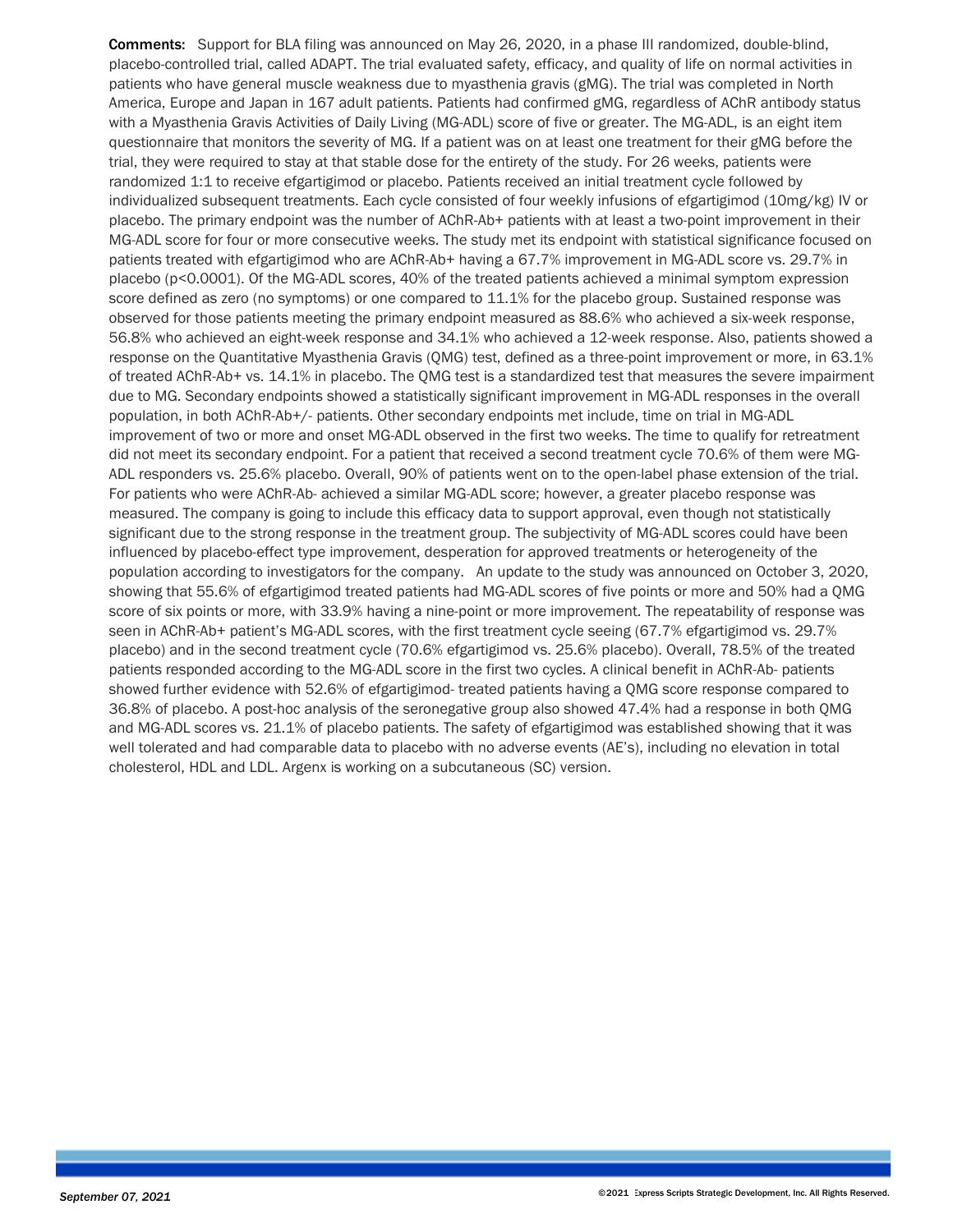Current Status: Orphan drug. Phase III. Filing expected in 2H:2021.

Route of Administration/Dosing: Infused through a surgical procedure directly into the putamen, parts of the brain that affect learning and movement/1.8  $\times$  10^11 vector genomes (vg) delivered as four 0.080 mL (0.45  $\times$  10^11 vg) infusions (two per putamen).

Proposed Indication(s): to replace an enzyme, aromatic-L-amino-acid decarboxylase (AADC), for patients who have AADC deficiencies

Mechanism of Action: Eladocagene exuparvovec is a recombinant adeno-associated virus vector gene therapy that uses human DNA to replace AADC.

Patient Impact: AACD deficiency is extremely rare; about 100 patients with this disease have been identified in the U.S. It results from mutations in the dopa decarboxylase (DDC) gene, which cause shortages of the enzyme, AADC. As a result, levels of dopamine and serotonin, two neurotransmitters that help pass information between nerve cells, are decreased. Because symptoms of AADC are very similar to those of other conditions, including cerebral palsy and epilepsy, diagnosing it may be difficult. Children who have severe deficiencies of AADC seldom survive into their teens.

Usually becoming evident in the first few months of life, AADC deficiency results in low energy, involuntary movements, poor sleep, weak or stiff muscles and the failure to reach typical achievements, such as learning to sit up, talk and walk. Many patients have oculogyric crises, which are typified by uncontrollable eye, head and neck movements, intense irritability, muscle spasms, pain and seizures. Such crises tend to occur every few days and they can last for several hours. Other body functions, such as blood pressure and temperature, also may be affected -- with many patients experiencing low blood sugar, low blood pressure or excessive sweating. For many patients, symptoms appear to increase when they are tired.

Cost Estimates (per Patient): \$4M for one-time infusion

Current Therapies: No treatments are FDA approved to correct AADC deficiency.

Therapies presently focus on increasing available neurotransmitters and relieving symptoms. Initial treatment usually includes vitamin B6 (pyridoxine), because it enhances any AADC production that the patient has. To increase dopamine, drugs such as bromocriptine and Neupro® (rotigotine transdermal patches) are used off-label. Although they also are not approved to treat AADC deficiency, monoamine oxidase inhibitors, including selegiline and tranylcypromine, may be used to delay the metabolism of dopamine and serotonin. Doses for children often have to be compounded since most of the oral drugs are not available in pediatric strengths or dosage forms.

Patients may need additional medications to control seizures, manage blood pressure and blood sugar, improve sleep and keep other symptoms in check. Physical, occupational, and speech therapies may also be helpful.

Pipeline Product(s): There are no other pipeline drugs in late-phase development for AADC deficiency.

Comments: On Oct. 24, 2019, PTC Therapeutics announced results from eladocagene exuparvovec in patients living with AADC deficiency. Results from three open-label clinical trials of eladocagene exuparvovec were pooled for analysis. The 26 patients who were treated ranged in age from 21 months old to eight and one-half years old at the beginning of the studies. None of the participants could restrict abnormal head movements, sit up, stand or walk before being treated. At one year after treatment, oculogyric crises had decreased for most patients and most had gained weight. All but three developed some degree of dyskinesia (unusual body movements), which was not considered to be severe for any of the children and which gradually dissipated over about ten months for most of them.

A sub-analysis for two studies included 18 patients followed for two years after therapy. Eight study participants had at least five years of data after treatment. In the two-year group, eight children could completely limit their head movements, six could sit up alone and three could stand unassisted. Among those whose treatment had been five years previously, four could control their head movements, four could sit up and two could stand without help.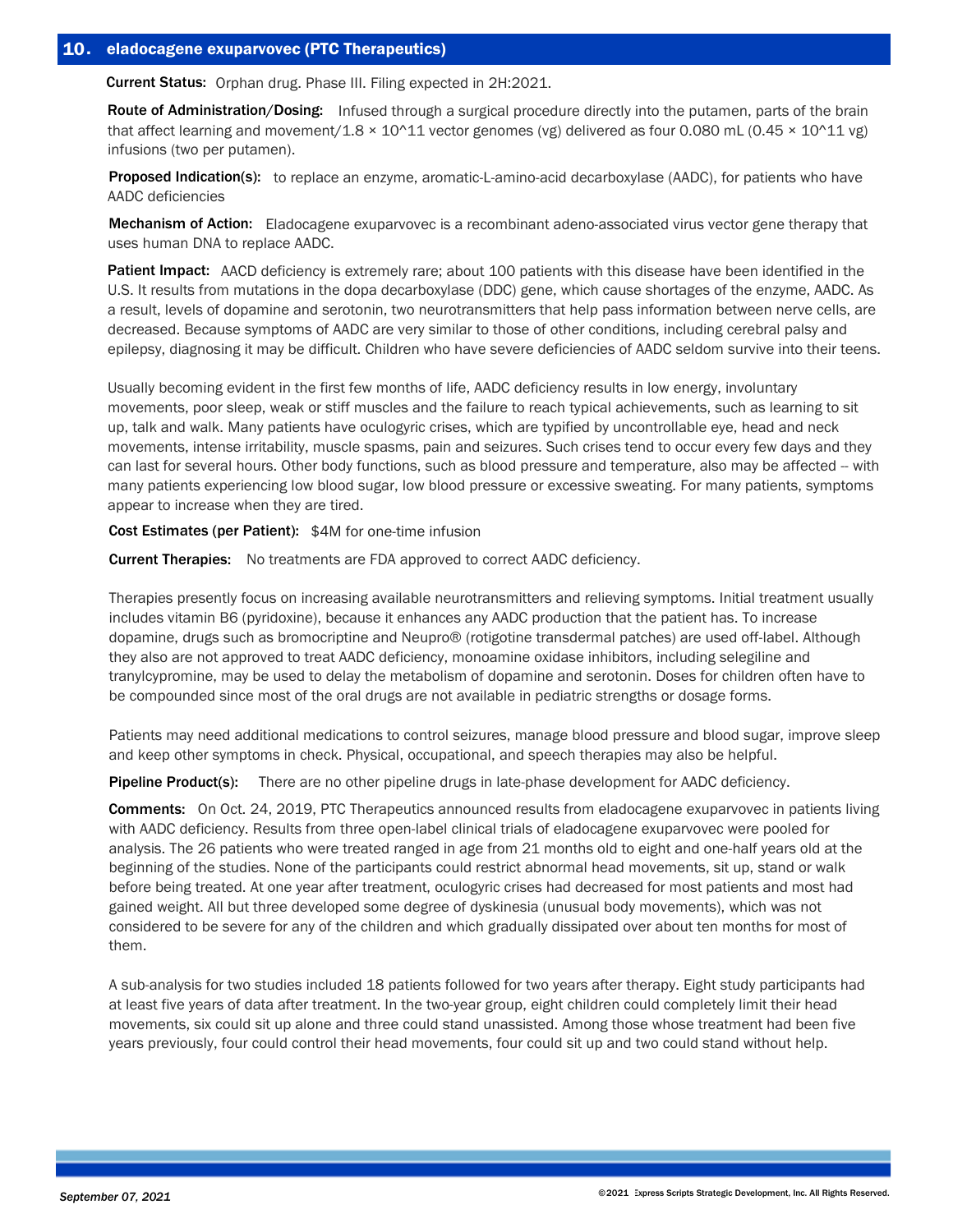Current Status: Orphan drug. Breakthrough therapy. Phase III. Approval expected in 2022.

Route of Administration/Dosing: Oral (20mg once daily)

Proposed Indication(s): Second- and later-line treatment of intrahepatic cholangiocarcinoma (iCCA) in patients with FGFR2 fusions

Mechanism of Action: fibroblast growth factor (FGFR) 1-4 inhibitor

Patient Impact: Cholangiocarcinoma is a rare cancer that forms in the bile duct. It is classified based on its origin: intrahepatic cholangiocarcinoma ("iCCA") occurs in the bile duct inside the liver and extrahepatic cholangiocarcinoma occurs in the bile duct outside the liver. Patients with cholangiocarcinoma are often diagnosed at a late or advanced stage when the prognosis is poor. Approximately 8,000 patients are diagnosed with cholangiocarcinoma each year in the United States. About 25% of patients with CCA have iCCA. FGFR2 genetic aberrations are present in approximately 15% to 20% of people who have this disease. Currently, treatment options are limited, and the five-year survival rate is only 9%.

## Cost Estimates (per Patient): \$250,000/yr

Current Therapies: The main treatment for CCA is surgery. Radiation therapy and chemotherapy may be used if the cancer cannot be entirely removed with surgery and in cases where the edges of the tissues removed at the operation show cancer cells (also called a positive margin). Both stage III and stage IV cancers cannot be completely removed surgically. Currently, standard treatment options are limited to radiation, palliative therapy, liver transplantation, surgery, chemotherapy and interventional radiology. First-line chemotherapy for locally advanced or metastatic CCA is the combination of gemcitabine and cisplatin chemotherapy; however, median survival is less than 1 year. Secondline therapies in CCA have shown limited efficacy. Incyte Pharmaceuticals' Pemazyre™ (pemigatinib), an oral FGFR 1, 2 and 3 inhibitor, was approved on Apr. 17, 2020, to treat adults who have previously treated, unresectable locally advanced or metastatic cholangiocarcinoma with a FGFR2 fusion or other rearrangement as detected by an FDAapproved test. On May 28, 2021, the U.S. Food and Drug Administration (FDA) granted Accelerated Approval for Truseltiq™ (infigratinib) capsules. An oral fibroblast growth factor 2 (FGFR2) inhibitor, it is indicated for treating adults who have inoperable cholangiocarcinoma (bile duct cancer) that has spread despite previous therapy. It is taken on 28-day cycles, with a 125mg dose on each of the first 21 days followed by one week off of treatment. It should be taken at least one hour before or two hours after eating. BridgeBio Pharma and Helsinn Therapeutics co-market Truseltiq in the United States.

Pipeline Product(s): Basilea Pharmaceutica' derazantinib is an oral FGFR inhibitor that is in Phase II development for the first or second-line treatment of cholangiocarcinoma. Approval is possible in 2023+.

Comments: On Apr. 11, 2021, Taiho Oncology announced efficacy and safety results from the Phase 2 FOENIX-CCA2 trial. In the trial, 103 patients with locally advanced or metastatic unresectable iCCA harboring FGFR2 gene rearrangements including fusions who had received one or more prior lines of systemic therapy received futibatinib 20 mg once daily until disease progression or unacceptable toxicity. The study met its primary endpoint of a greater than 20% objective response rate (ORR) assessed by independent central review with an ORR of 41.7%. Secondary endpoints of duration of response (DOR) and disease control rate (DCR) were also reported; responses were durable, with a median DOR of 9.7 months and 72% of responses ≥6 months, and a DCR of 82.5%. Median progression-free survival (PFS) was 9.0 months and median overall survival (OS) was 21.7 months, with 72% of patients alive at 12 months. Common treatment-related adverse events (TRAEs) were hyperphosphatemia (85%), alopecia (33%) and dry mouth (30%). The most frequent grade 3 TRAE was hyperphosphatemia (30%), which resolved in patients with adequate management. One grade 4 TRAE of increased ALT was reported and there were no treatment related deaths. The FDA granted breakthrough therapy designation based on the results of this study. Futibatinib is currently in a Phase III study comparing it to gemcitabine-cisplatin chemotherapy as first-line treatment of patients with advanced, metastatic, or recurrent unresectable iCCA harboring FGFR2 gene rearrangements.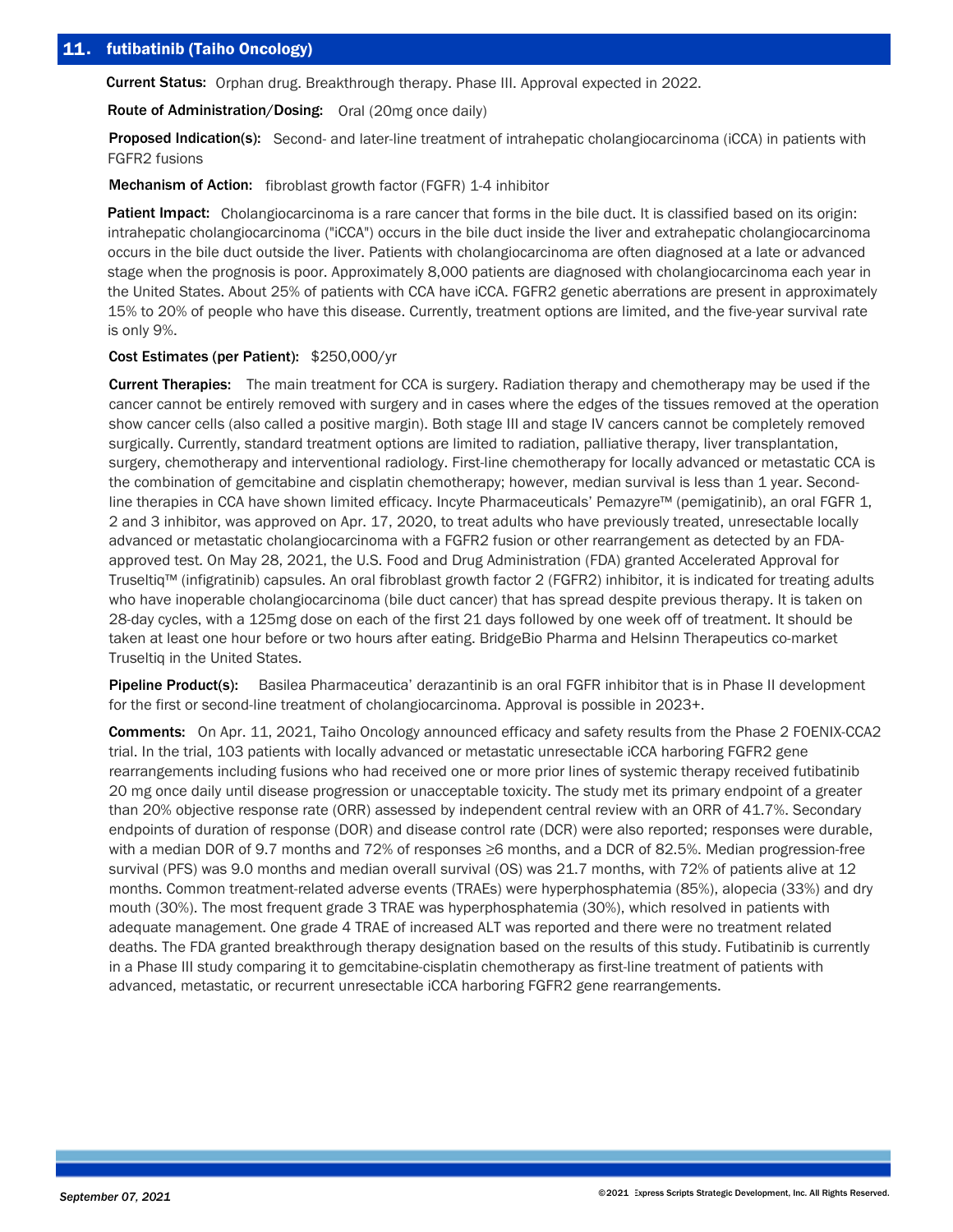# 12. inclisiran (Leqvio - Novartis)

Current Status: NDA filed. Complete response letter issued Dec. 18, 2020. Resubmitted in July 2021. Approval expected Jan. 1, 2022

Route of Administration/Dosing: Subcutaneous (SC) injection (300mg on days 1 and 90, followed by one 300mg injection once every six months by a healthcare professional)

Proposed Indication(s): treatment of adults with atherosclerotic cardiovascular disease (ASCVD or heterozygous familial hypercholesterolemia (HeFH) who have elevated LDL-C while being on a maximum tolerated dose of a lipidlowering therapies (LLT)

Mechanism of Action: small interfering RNA (siRNA) therapy that lowers low-density lipoprotein cholesterol (LDL-C)

Patient Impact: According to the Centers for Disease Control and Prevention (CDC), more than 71 million American adults have high levels of LDL-C, a major risk factor for cardiovascular (CV) disease. About one-quarter of them cannot take HMG-CoA reductase inhibitors (statins) or cannot control their LDL-C adequately with maximum statin doses. FH is an inherited condition involving mutations in one of the genes that regulate the body's clearance of cholesterol. It causes very high levels of cholesterol, which can result in heart disease for relatively young individuals. Its two major forms are heterozygous familial hypercholesterolemia (HeFH) and homozygous familial hypercholesterolemia (HoFH). By far the most common, HeFH is believed to affect one in 500 to one in 250 people, or approximately 650,000 to 1.3 million Americans. It is caused by one defective gene. Both HF genes are mutated for patients who have the more serious HoFH form of the condition (approximately one person in 300,000). Heart disease may be apparent for HoFH patients as early as their teens. It's estimated that there are more than 11 million patients in the U.S. with familial hypercholesterolemia and/or clinical ASCVD.

## Cost Estimates (per Patient): \$5,500/yr

**Current Therapies:** Two other PCSK9 inhibitors are approved by the FDA. Praluent® (alirocumab – Sanofi/Regeneron) was FDA approved on Jul. 24, 2015, and Repatha® (evolocumab – Amgen) on Aug. 27, 2015, to be used along with diet and other LDL-lowering therapies for specific subsets of patients who require additional lowering of LDL-C. Later, they each received additional indications still along with a low-cholesterol diet to reduce LDL-C. Either alone or with other lipid-lowering therapies, both are FDA approved to treat adults who have primary hyperlipidemia, including FH, and to decrease the risk of heart attacks, strokes and coronary revascularization in adults with established CV disease. Both Praluent and Repatha are monoclonal antibodies that have a different mechanism of action than inclisiran and both must be used more often – either once a month or once every two weeks by SC injection. They attach to PCSK9, preventing it from occupying LDL receptors and increasing the liver's ability to trap and eliminate LDL-C.

Pipeline Product(s): CiVi Biopharma's CiVi-007 is an antisense RNAi oligonucleotide targeting PCSK9 that's in Phase II development for the treatment of hypercholesterolemia. It's not expected to reach the market for several

Comments: Inclisiran has been tested in several clinical trials, including three major phase III studies. Over 1,600 adults participated in the 18-month long ORION-11 Study. All had either ASCVD or risk equivalents, such as diabetes; and 96.2% already were on statin therapy. On day 510 (17 months) of the study, those who were given 300mg of inclisiran on days 1, 90 (three months), 270 (nine months) and 450 (15 months) had average LDL-C levels 49% lower than when the study began. LDL-C levels for patients who got placebo injections averaged 4% higher. In general, side effects were similar between the two groups with the exception of skin events (primarily irritation at the injection site), which affected 4.7% of patients on the active drug, but only 0.5% of the patients using placebo. The ORION -10 trial included 1,561 patients age 18 or older who have ASCVD and whose LDL-C remained at or above 70mg/dL even though they were taking the highest doses of statins that they could. Some took ezetimibe, as well. More than 90% of participants had coronary artery disease (CAD). After 17 months, patients who were given two doses of inclisiran at a three-month interval and then two doses a year saw an average reduction in LDL-C of over 50%, compared to a slight increase (1% to 3%) in the group receiving placebos. ORION -9 enrolled 482 adult patients who have heterozygous familial hypercholesterolemia (HeFH) One-half of patients were randomized to 300mg of inclisiran on the first day, at three months, at nine months and at 15 months. The others received placebo injections on the same schedule. Average LDL-C levels for patients receiving inclisiran were 41% lower than at the start of the study, but LDL-C increased by 8% for those given a placebo injection. All patients continued on high doses of a statin. On Dec. 18, 2020, Novartis announced that the U.S. Food and Drug Administration (FDA) has issued a complete response letter (CRL) regarding the new drug application (NDA) for inclisiran, a subcutaneous small interfering RNA (siRNA) therapy that is in development for the treatment of hyperlipidemia in adults who have elevated low-density lipoprotein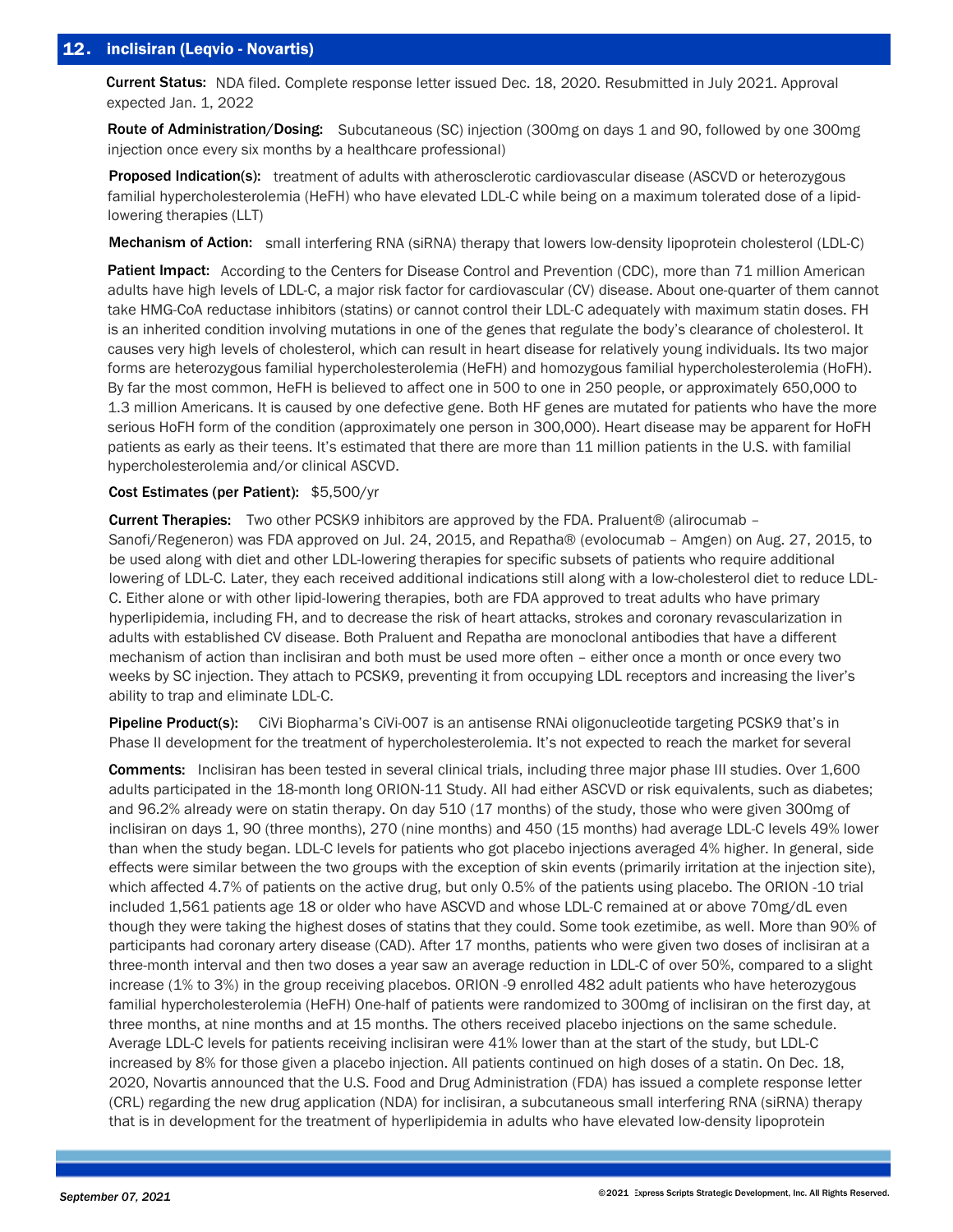cholesterol (LDL-C) while being on a maximum tolerated dose of a statin therapy. The CRL is due to unresolved facility inspection-related conditions and not safety or efficacy issues. In July 2021, Novartis resubmitted the application for approval with a new manufacturing facility. Approval is expected by Jan. 1, 2022. Cardiovascular outcomes data are expected in 2026.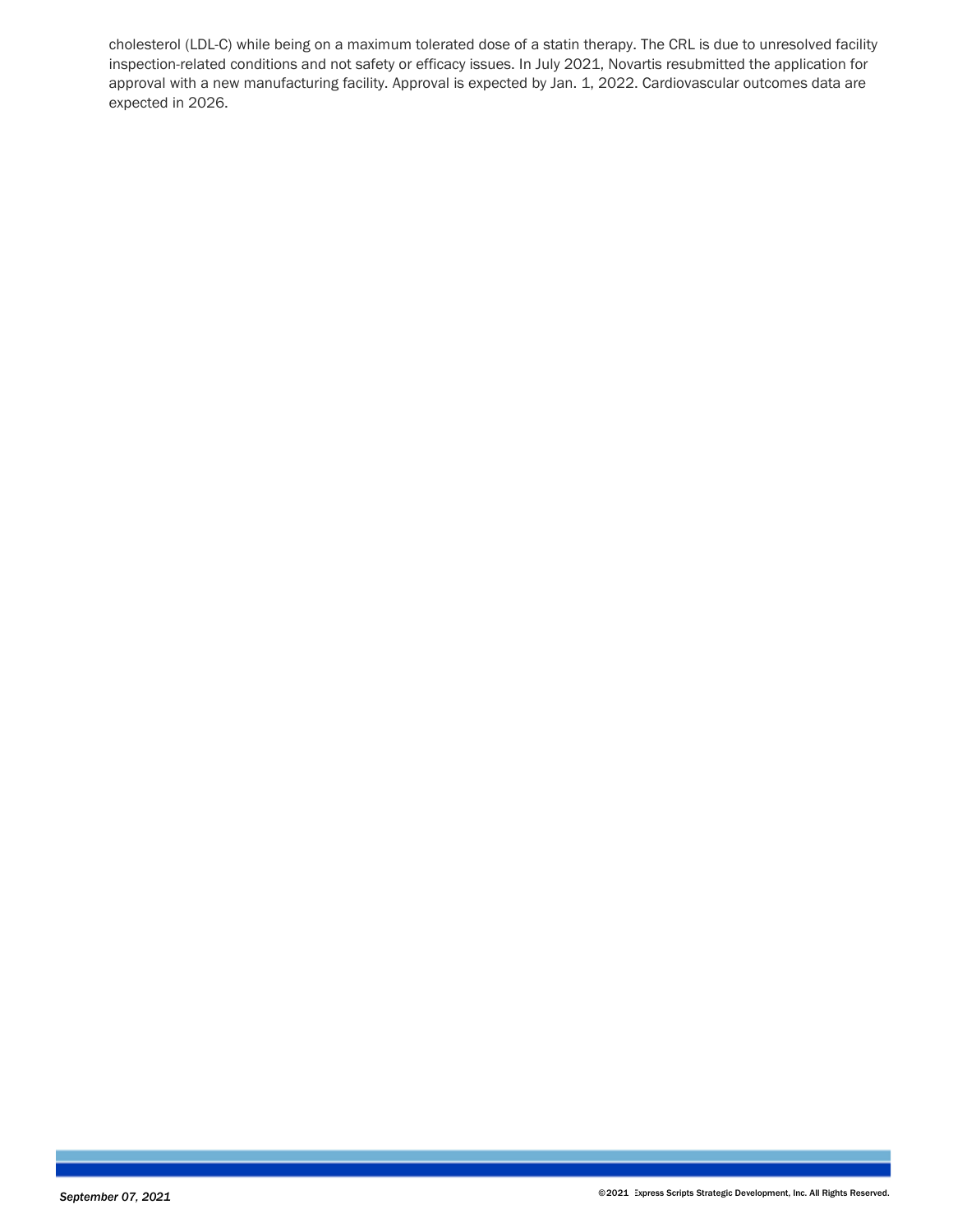Current Status: Breakthrough therapy for NASH with liver fibrosis. CRL. Approval in 2022+

Route of Administration/Dosing: Oral (10mg or 25mg once daily)

**Proposed Indication(s):** treatment of fibrosis due to nonalcoholic steatohepatitis (NASH)

Mechanism of Action: farnesoid X receptor (FXR) agonist

Patient Impact: Nonalcoholic fatty liver disease (NAFLD), a common form of chronic liver disease, is characterized by fat buildup in the liver. Many patients have only simple steatosis, a form of the condition that remains relatively mild. Its more severe progressive form, NASH, damages liver cells and causes inflammation, potentially resulting in fibrosis, cirrhosis, end-stage liver disease, liver transplant, liver cancer and liver-related death. Neither condition has definite symptoms, so they may not be diagnosed until damage is extensive. Although it is very similar to liver disease caused by excessive alcohol consumption, NASH occurs in persons who drink little or no alcohol. Some genetic factors related to NAFLD/NASH have been identified, and developing them is highly associated with several metabolic conditions that include obesity, type 2 diabetes, hypertension and high cholesterol. As a result, the first line of treatment for NAFLD/NASH is diet modification, increased physical activity and weight loss. Other current management recommendations are to control related conditions.

Currently, the only broadly accepted and definitive method for diagnosing NASH is a liver biopsy, which allows for the evaluation of cellular structure and the assessment of liver disease. However, this invasive procedure is not without pain and risks that include infections and bleeding. Additionally, the test evaluates only the portion of the liver directly sampled, which does not necessarily represent the condition of the entire liver and introduces the possibility of sampling errors. No FDA-approved diagnostic tests specifically are designed for the identification of patients with NASH. However, the majority of patients currently are diagnosed with non-invasive tests (NIT) such as blood test [e.g., liver function tests: alanine aminotransferase (ALT) and aspartate aminotransferase (AST)] and imaging (e.g., ultrasound, FibroScan, CT scan, MRI). According to Intercept, less than 10% of patients with ICD-10 codes for NASH have had a liver biopsy. Several NITs, including biomarkers (blood tests), for diagnosing NASH are in development.

According to Intercept, there are about 19M patients in the US with NASH and about 16M of these patients have some levels of fibrosis. Of these 16M patients, 11.2M are thought to have early fibrosis and are unlikely to require pharmaceutical treatment, and 1.5M have compensated cirrhosis. It's estimated that there are around 3M NASH patients with advanced fibrosis (F3 or F3-like, without cirrhosis) in the US, of which around 500,000 patients are thought to be under the care of a hepatologist or gastroenterologist. These 500,000 patients are Intercept's target patient population for obeticholic acid.

### Cost Estimates (per Patient): \$15K-\$20K/yr

Current Therapies: The first line of treatment for NAFLD/NASH is diet modification, increased physical activity and weight loss. Other current management recommendations are to control related conditions. There are no drugs currently approved to treat NASH.

Pipeline Product(s): There are several drugs in development for NASH. Oral drugs for NASH in Phase III development include: Genfit's elafibranor, a dual peroxisome proliferator-activated alpha and delta receptor agonist (PPARα/δ agonist); Allergan's cenicriviroc is a dual chemokine receptor 5 (CCR5) and chemokine receptor 2 (CCR2) antagonist; Madrigal's resmetirom is a thyroid hormone receptor (THR) β -selective agonist; Galmed's Aramchol (arachidyl amido cholanoic acid) is a novel fatty acid bile acid conjugate. These could potentially reach the market in 2021. It's more likely that Aramchol will be approved in 2023.

Comments: On Jan. 29, 2015, Intercept Pharmaceuticals announced that obeticholic acid (OCA) received a breakthrough therapy designation from the FDA for the treatment of patients with NASH with liver fibrosis. On Nov. 08, 2019, Intercept Pharmaceuticals announced additional Phase 3 REGENERATE data. Patients in the REGENERATE primary intent-to-treat (ITT) population (n=931) with stage 2 and 3 fibrosis were randomized 1:1:1 to receive OCA 25 mg (n=308), OCA 10 mg (n=312) or placebo (n=311) once daily over 18 months. As previously reported, in the primary efficacy analysis, once-daily OCA 25 mg met the primary endpoint of fibrosis improvement (≥1 stage) with no worsening of NASH in 23.1% of patients compared to 11.9% of placebo patients at the planned 18-month interim analysis (p=0.0002 vs. placebo). In a new analysis of the interim data presented at The Liver Meeting, OCA-treated patients in the primary ITT group showed time- and dose-dependent improvements compared to placebo across commercially available noninvasive tests, including blood tests of fibrosis (Fibrosis-4 [FIB-4] index, AST to platelet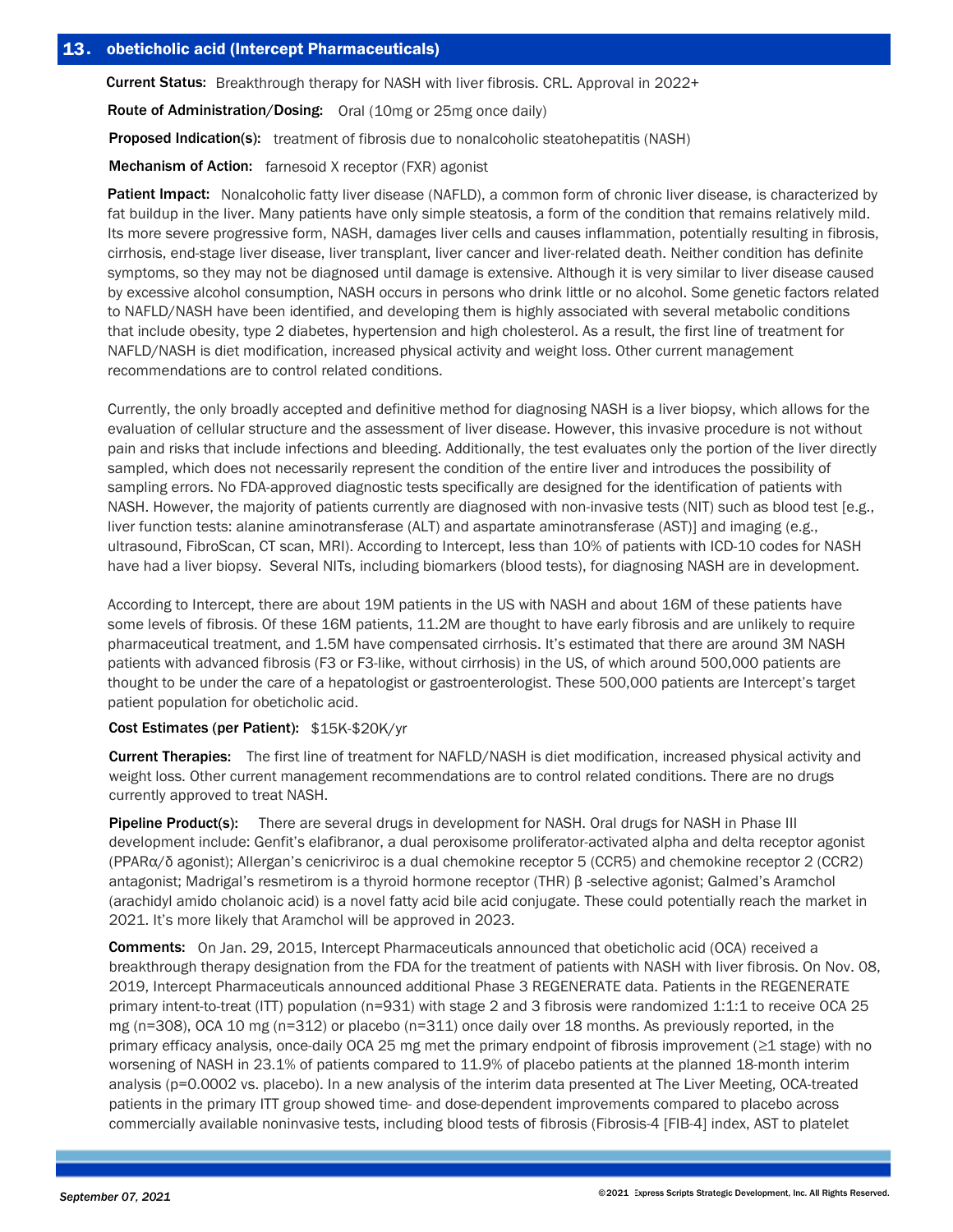ratio index [APRI], and FibroSURE®) as early as three months after treatment initiation. In addition, vibrationcontrolled transient elastography [VCTE], an imaging assessment of liver stiffness and a surrogate of fibrosis, decreased from baseline in both OCA groups but increased with placebo at 18 months. In a responder analysis, improvements in noninvasive tests mirrored shifts in fibrosis stage, with the greatest improvements observed in patients achieving >1 fibrosis stage reduction. In contrast to patients treated with placebo, OCA-treated patients with no change in fibrosis stage also had marked improvement in noninvasive tests. The authors concluded that the improvements observed in histologic non-responders suggest OCA's therapeutic benefit may not be adequately captured by categorical histologic fibrosis staging at 18 months. On Dec. 05, 2019, Intercept Pharmaceuticals announced that the positive results from the interim analysis of the Phase 3 REGENERATE study have been published in The Lancet. This is the first peer-reviewed publication of positive results from a pivotal study evaluating an investigational therapy for NASH. REGENERATE is an ongoing study that will continue through clinical outcomes for verification and description of clinical benefit. Data from the 18-month interim analysis of the study served as the basis for the New Drug Application (NDA) for OCA for the treatment of fibrosis due to NASH, which was accepted by the FDA in November 2019. The safety population of the interim analysis included 1,968 randomized patients who received at least one dose of investigational product (OCA or placebo). Adverse events were generally mild to moderate in severity and the most common were consistent with the known profile of OCA. The frequency of serious adverse events was similar across treatment arms (11% in placebo, 11% in OCA 10 mg and 14% in OCA 25 mg). The most common adverse event reported was dose-related pruritus (placebo, 19%; OCA 10 mg, 28%; OCA 25 mg, 51%). The large majority of pruritus events were mild to moderate, with severe pruritus occurring in a small number of patients. On May 22, 2020, Intercept announced that the June 9 virtual FDA advisory committee has been postponed. FDA requested additional data that Intercept will submit quickly. FDA is expected to extend the Prescription Drug User Fee Act (PDUFA; FDA action) date beyond June 26, 2020. On June 29, 2020, Intercept announced that FDA issued a Complete Response Letter (CRL) for obeticholic acid. FDA noted that based on currently available data, the potential benefits don't outweigh potential risks; additional safety and efficacy data were requested. Approval is now likely delayed until 2022.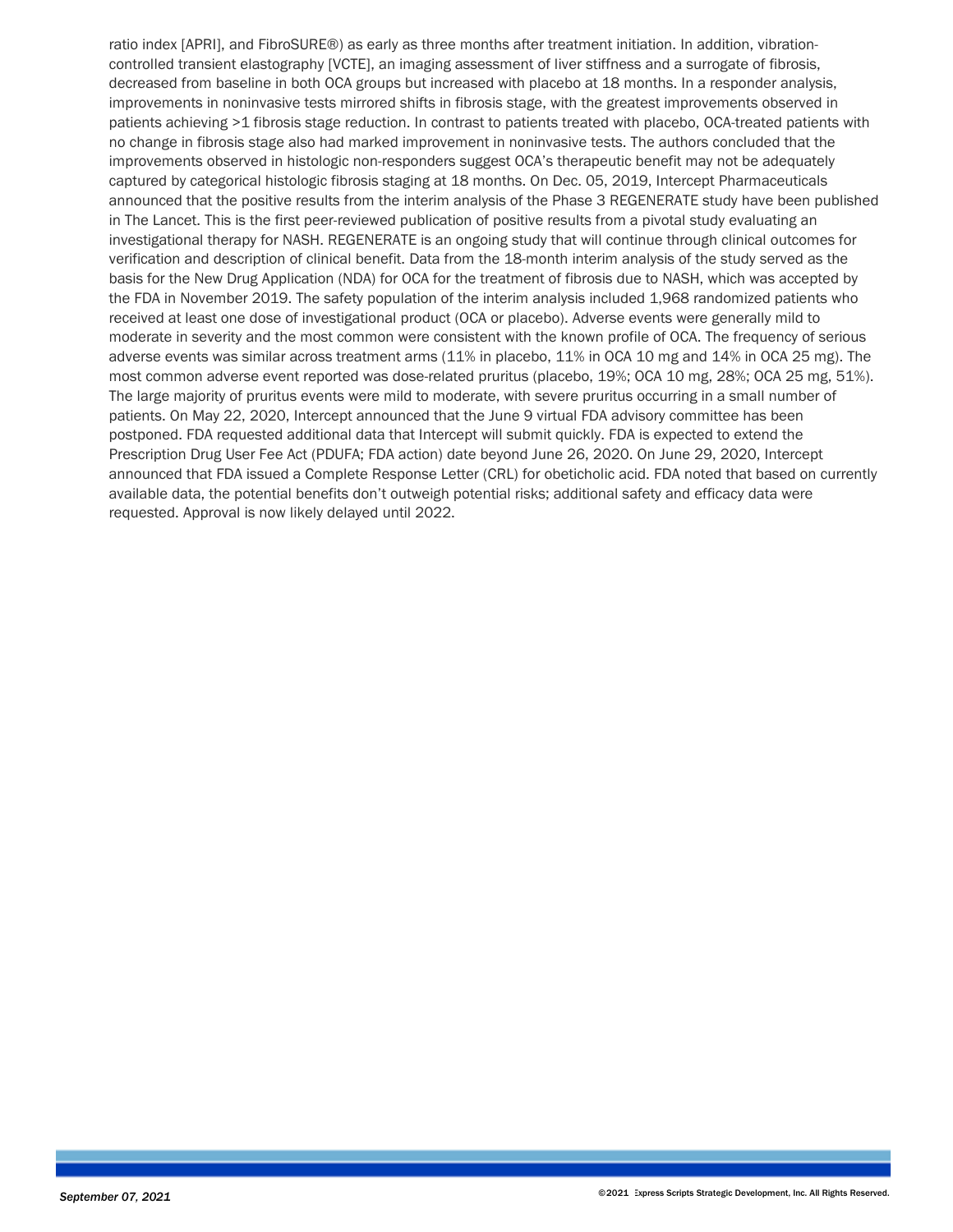Current Status: BLA filed. Orphan drug. Breakthrough therapy. Apr. 28, 2021: complete response letter. Approval may be delayed until early 2022.

Route of Administration/Dosing: Intravenous (IV) every two weeks at a dose of 1mg/kg or 2mg/kg every four weeks

Proposed Indication(s): treatment of Fabry disease

Mechanism of Action: Pegunigalsidase alfa is a proprietary plant cell-expressed, PEGylated, chemically modified recombinant alpha-galactosidase-A enzyme that is designed to be a more stable enzyme than currently marketed enzyme replacement therapies for Fabry disease.

Patient Impact: Fabry disease (FD) belongs to a group of lysosomal storage disorders. It is a rare genetic disease caused by mutations in galactosidase alpha gene (GLA), resulting in little to no α-galactosidase-A (α-Gal-A), a lysosomal enzyme. As a result, lysosomes are unable to break down and repurpose old cell materials, such as globotriaosylceramide (GL3) and glycosphingolipids. The fatty material, (GL3) can build-up within blood vessels and organs, such as the kidneys, heart and the central nervous system. There are two types of (FD), categorized as type 1 or "classic phenotype", which occurs at a young age and type 2 or "late-onset" phenotype. In both phenotypes, patients will have a decreased life expectancy typically due to renal failure, heart disease or cerebrovascular disease. Type 1 (FD) occurs early in childhood with nerve pain that occurs in the hands and feet which is exacerbated by increased activity, illness or stress. Furthermore, patients suffer from symptoms such as decreased sweating, gastrointestinal symptoms, whirl-like lesions of the eye, and small red or blue spots on the lower trunk area of the body, called angiokeratomas. Type 2 (FD) patients will develop heart disease or kidney disease by the age of 30 years or older, but lack many of the symptoms seen in type 1 (FD), so may go undiagnosed until organ failure is detected. (FD) typically affects males more severely than females due to their X-linked mutation. FD affects an estimated 1 in 40,000 to 60,000 males, while female prevalence remains unknown. There are about 7,000 patients in the US with Fabry disease.

## Cost Estimates (per Patient): \$300,000/yr

Current Therapies: Sanofi Genzyme's Fabrazyme® (agalsidase beta) was approved for (FD) on October 9, 2003. It is intravenously administered at a dose of 1mg/kg every two weeks. Fabrazyme is an enzyme replacement therapy (ERT) that works by lowering the amount of globotriaosylceramide (GL-3) that builds up and damages organs such as the kidney. The patent expired on September 27, 2015, therefore, biosimilar competition could be approved at any time. Amicus' Galafold® (migalastat) is the only approved oral therapy for the treatment of (FD) who has a certain genetic variant in GLA that is responsive to the drug. The dose for Galafold is 123mg taken orally every other day at the same time on an empty stomach. Galafold was approved on August 10, 2018, and has an annual cost of \$315,000 per year. Galafold works by binding to α-Gal and acts as a chaperone therapy, helping fold and stabilize the enzyme.

Pipeline Product(s): Idorsia Pharmaceuticals lucerastat is an oral drug in phase III development with Orphan drug designation. Lucerastat works by inhibiting glucosylceramide synthase to treat (FD) regardless of the genetic mutation type. So far, it has shown benefit in blood levels of GL3, improved neuropathic pain and gastrointestinal symptoms. The dose for lucerastat is 1000mg orally twice per day. It is expected to be approved second half of 2021.

Comments: Pegunigalsidase alfa has been studied multiple clinical trials including three major phase III trials. The BRIDGE study showed an improvement in renal function when switched from agalsidase alfa (Replagal - Takeda) to pegunigalsidase alfa, measured as mean annualized estimated Glomerular Filtration Rate (eGFR) in both males and females. Overall, the study met its primary and secondary endpoints evaluating the safety and effectiveness of pegunigalsidase alfa on renal function. Twenty-two patients were evaluated in the study, an open-label, single-arm switch over study where patients were given 1mg/kg every two weeks. The average eGFR slope improved in agalsidase alfa a patients from -5.90 mL/min/1.73m2/year compared to -1.19mL/min/1.73m2/year while on Pegunigalsidase alfa. Male patients improved -6.36 mL/min/1.73m2/year to 1.73 mL/min/1.73m2/year and female patients saw benefit from 5.03 mL/min/1.73m2/year to 0.21 mL/min/1.73m2/year. Most adverse drug reactions (ADRs) were self-limiting with the exception of two patients who withdrew due to hypersensitivity reactions. The BRIGHT study is an open-label, switch over trial evaluating the efficacy, safety and pharmacokinetics of pegunigalsidase alfa at 2mg/kg administered intravenous every four weeks for 52 weeks in patients with Fabry disease who are also on enzyme replacement therapy (ERT). The company plans to have results by the fourth quarter 2020. Another phase III study, BALANCE, is a randomized , double-blind, head to head, active control study evaluating 80 patients who have declining renal function on the superiority of pegunigalsidase alfa over agalsidase beta (Fabrazyme® - Sanofi Genzyme) on renal function, measured by the average change in slope of (eGFR) over 24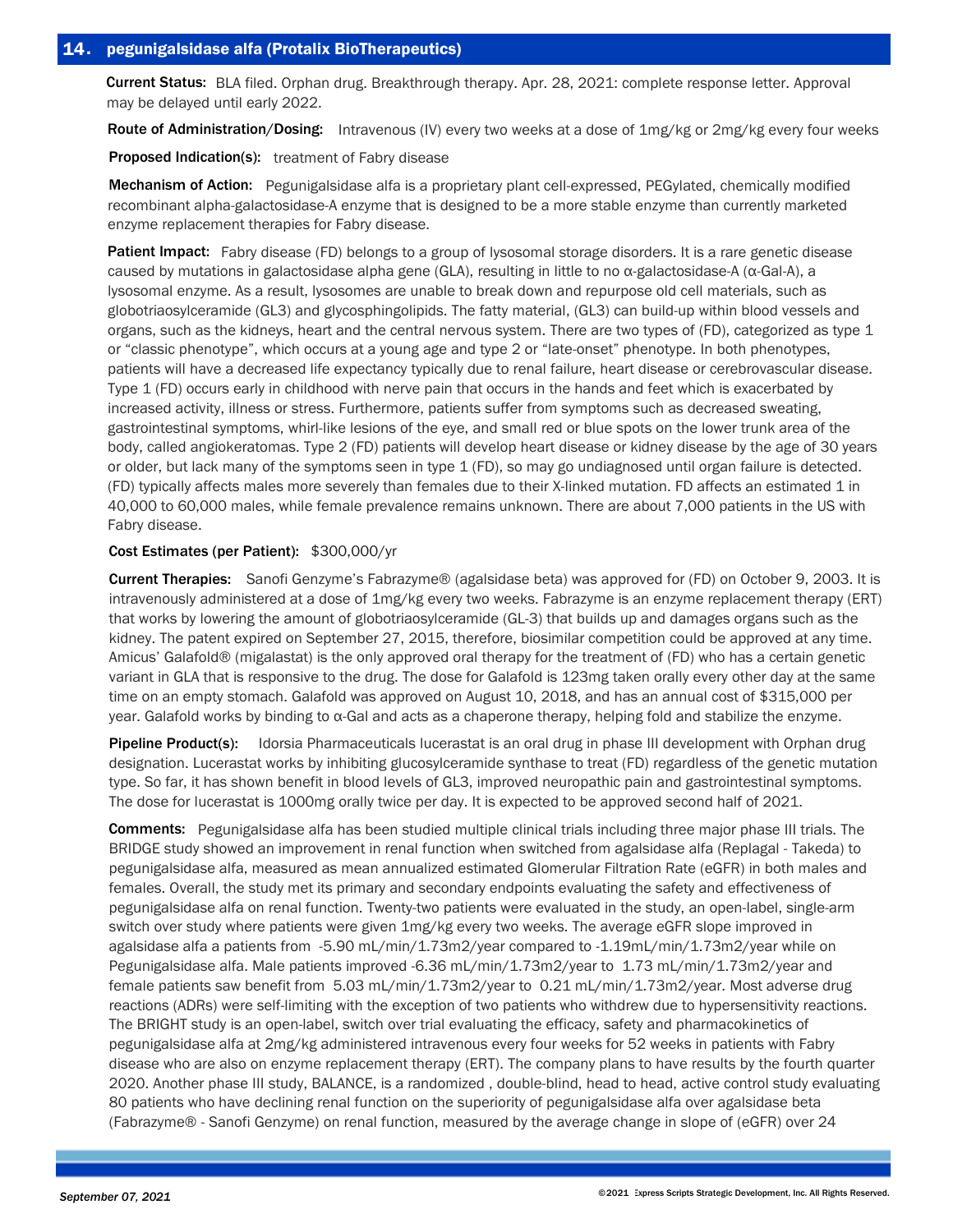months. The BALANCE study should have results in the second quarter of 2022. On Nov. 27, 2020, Protalix BioTherapeutics announced that the U.S. Food and Drug Administration (FDA) has extended the Prescription Drug User Fee Act (PDUFA) date for review of the Company's Biologics License Application (BLA) seeking accelerated approval of pegunigalsidase alfa for the proposed treatment of adult patients with Fabry disease. The FDA extended the PDUFA action date by three months to April 27, 2021, from January 27, 2021. On Dec. 30, 2020, Protalix BioTherapeutics and Chiesi announced final study results from the BRIDGE study, a Phase III 12 month open-label, single arm switch-over study evaluating the safety and efficacy of pegunigalsidase alfa, 1 mg/kg infused every two weeks, in up to 22 Fabry patients previously treated with agalsidase alfa (Replagal® - Takeda) for at least two years and on a stable dose for at least six months. Final results of the data generated in the study showed substantial improvement in renal function as measured by mean annualized estimated Glomerular Filtration Rate (eGFR slope) in both male and female patients who were switched from agalsidase alfa to pegunigalsidase alfa. Male patients improved from -6.36 mL/min/1.73m2/year to -1.73 mL/min/1.73m2/year and female patients improved from -5.03 mL/min/1.73m2/year to -0.21 mL/min/1.73m2/year. Of the 22 patients enrolled in the BRIDGE study, the majority of treatment emergent adverse events were mild or moderate in severity, with two patients (9.1%) withdrawing from the therapy due to hypersensitivity reaction that was resolved. The most common moderate treatment emergent adverse events were nasopharyngitis, headache and dyspnea. The FDA is not currently planning to hold an advisory committee meeting to discuss the application. On Feb. 23, 2021, Protalix BioTherapeutics, Inc. and Chiesi Global Rare Diseases announced positive topline results from the BRIGHT study. The BRIGHT study is a Phase III 12-month, open-label, switch-over study designed to evaluate the safety, efficacy and pharmacokinetics of pegunigalsidase alfa treatment, 2 mg/kg every four weeks, in up to 30 patients with Fabry disease previously treated with a commercially available enzyme replacement therapy (ERT) (agalsidase alfa – Replagal® or agalsidase beta – Fabrazyme®), for at least three years and on a stable dose administered every two weeks. Topline results indicate that 2 mg/kg of pegunigalsidase alfa administered by intravenous infusion every four weeks was found to be well tolerated among treated patients, and stable clinical presentation was maintained in adult Fabry patients. No new patients developed treatment-induced anti-drug antibodies (ADA) following the switch to pegunigalsidase alfa treatment. Study outcome measures showed plasma lyso–Gb3 concentrations remained stable during the study with a mean change of 3.01 nM from baseline (19.36 nM) to Week 52 (22.23 nM). Mean absolute change of eGFR values were stable during the 52–week treatment period, with a mean change from baseline of –1.27 mL/min/1.73 m2. Following a survey of participants using the Quality of Life EQ-5D-5L questionnaire, responses indicate that patient perception of their own health remained high and stable throughout the 52–week study duration, with overall health mean (SE) scores of 78.3 (3.1) and 82.1 (2.9) at baseline and Week 52, respectively, in a 0 to 100 scale. Using the short-form Brief Pain Inventory (BPI) questionnaire, approximately 75% of study participants had an improvement or no change in average pain severity at Week 52 (compared to baseline). The short-form BPI interference items also remained stable during the study. Pain-related results indicate that there was no increase and/or relapse in pain. No Fabry clinical events were reported during the study. The Company intends to report final data on the BRIGHT study in the second half of 2021. On Apr. 28, 2021, Protalix BioTherapeutics announced that it received a Complete Response Letter (CRL) received from the FDA. It was not due to any concerns relating to the potential safety or efficacy of pegunigalsidase alfa. The FDA noted that an inspection of Protalix's manufacturing facility in Carmiel, Israel, including the FDA's subsequent assessment of any related findings, is required before the FDA can approve the BLA. Due to travel restrictions, the FDA was unable to conduct the required inspection during the review cycle. The FDA explained that it will continue to monitor the public health situation as well as travel restrictions, and is actively working to define an approach for scheduling outstanding inspections.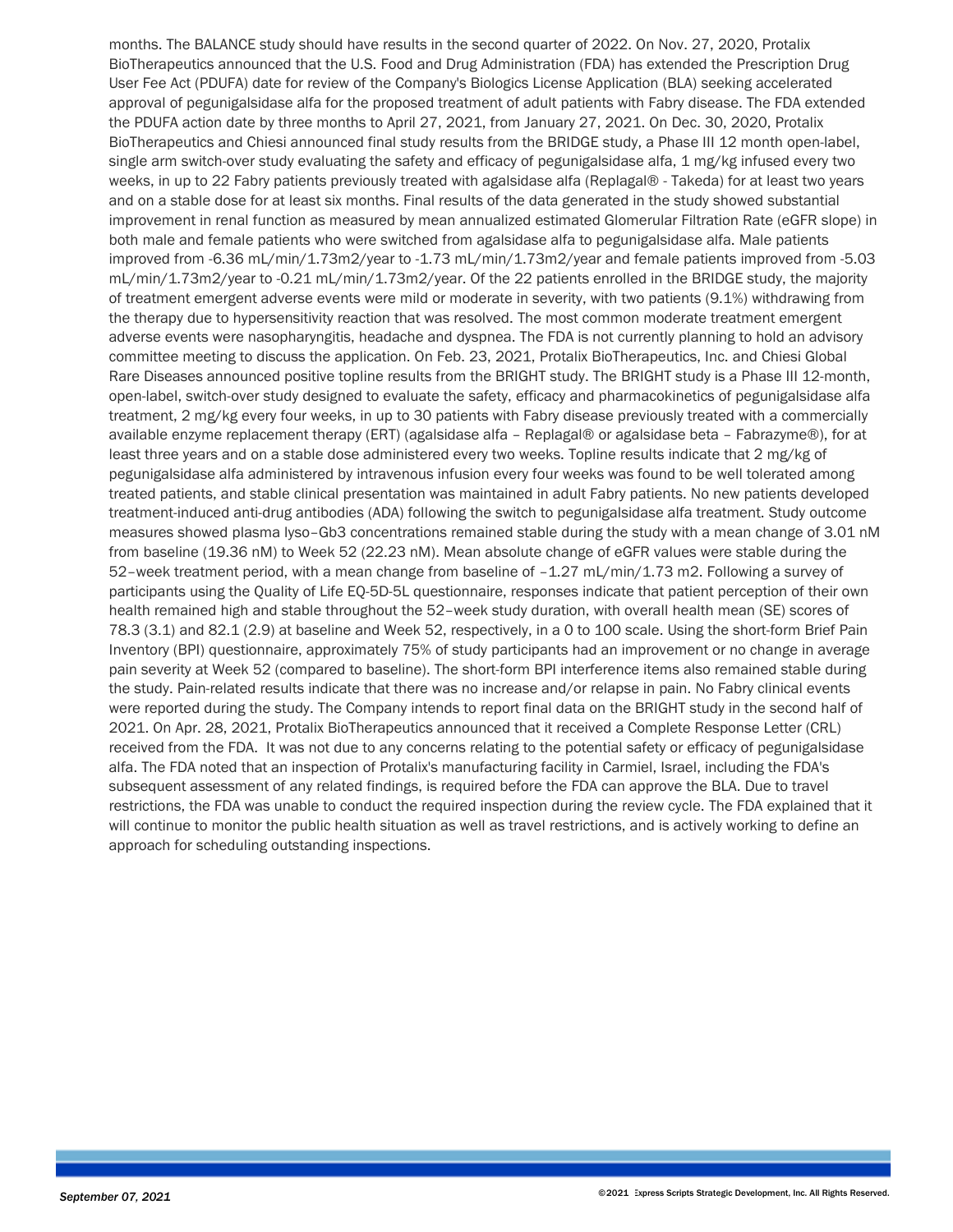# 15. sutimlimab (Sanofi)

Current Status: Orphan drug. Breakthrough therapy. BLA filed. Complete response letter. Approval expected in H1:2022

Route of Administration/Dosing: intravenous (IV) infusion (6.5gm or 7.5gm, depending on the patient's weight; on the first and seventh days of treatment, then once every other week)

**Proposed Indication(s):** cold agglutinin disease (CAD)

Mechanism of Action: C1s inhibitor; sutimlimab works by inhibiting C1s, a complement-cascade protease, to block signals for inflammation and cell destruction.

Patient Impact: CAD is a type of nonhereditary autoimmune hemolytic anemia. For patients who have it, an antibody, immunoglobulin M (IgM), sticks to the surface of red blood cells (RBCs). The complement part of the immune system attacks IgM when the patients experience low body temperatures. Usually diagnosed among older adults, primary cases of CAD probably result from abnormal B-cell production in bone marrow. The condition can be secondary to other conditions, such as autoimmune diseases, infections or some types of cancer, as well. At a prevalence of around 16 per 1 million people, an estimated 5,200 Individuals in the U.S. may be affected, but one-half or more of patients have mild forms of the condition. Typical symptoms include chronic anemia, fatigue and shortness of breath. Those who have it are more likely to experience blood clots. Symptoms tend to be variable, with most patients having periods of remission and episodes of more active disease. Acute hemolytic crisis – the sudden loss of more RBCs than the body can replace – can be life-threatening.

## Cost Estimates (per Patient): \$300,000+/yr

Current Therapies: Lifestyle factors, such as avoiding cold temperatures and protecting the head, fingers and toes from chills, are generally effective in preventing episodes for patients who have milder forms of CAD. For those who have CAD that is caused by another disorder, treating the underlying condition can reduce or even eliminate attacks. About one-half of patients who have severe cases of CAD receive blood transfusions to restore RBCs.

Presently, no drugs are FDA approved to treat the causes of severe primary CAD. Some patients have been treated offlabel with short courses of rituximab or other cancer drugs. Although many patients responded and the responses typically lasted around a year or longer, treatment effectiveness decreased for subsequent episodes and some of the drugs can cause serious side effects. Soliris® (eculizumab), a drug indicated to prevent breakdown of RBCs for patients who have rare chronic blood conditions, also sometimes is used -- especially as rescue for very severe CAD episodes. It introduces the risk of infections, though; and treatment with it probably would need to be continual. More research is needed before any of the tested drugs can be recommended for general treatment.

Pipeline Product(s): Apellis' pegcetacoplan is a complement factor C3 inhibitor in Phase 2 development for the treatment of autoimmune hemolytic anemia. It's given as a twice weekly SC injection. Approval is possible for this indication in 2022.

Comments: The open-label, phase III CARDINAL clinical trial is being conducted in two parts. First, 24 patients who needed blood transfusions within six months to manage severe primary CAD were treated with sutimlimab on the first day, one week later and then once every two weeks for a total of 26 weeks. For 13 patients, hemoglobin levels either reached at least 12gm/dL or improved by at least 2gm/dL. Normal hemoglobin ranges from about 14gm/dL to 17gm/dL for men and about 12gm/dL to 15gm/dL for women. Additionally, bilirubin levels (an indicator of RBC destruction) stabilized to near normal counts after about three weeks of treatment for most patients. After five weeks of treatment, 17 patients did not need any transfusions for the remainder of the study. Patients also reported less fatigue. Positive effects developed quickly and persisted throughout the trial. In data from the phase III CARDINAL trial, intravenous administration of sutimlimab in 24 patients with cold agglutinin disease resulted in at least one treatment emergent adverse event (TEAE) in 22 patients. At least one treatment emergent serious adverse event (TESAE) was reported in seven patients, however, as per investigator none were related to sutimlimab. Additionally, at least one TESAE of infection was experienced by two patients which were assessed to be in unrelated to sutimlimab by investigator. No meningococcal infections were identified and no patient discontinued sutimlimab due to infection. Twenty-two (91.7%) patients experienced ≥1 treatment-emergent adverse event (TEAE), with 7 (29.2%) patients experiencing a serious TEAE (TESAE). There were no TESAEs assessed as related to sutimlimab. There was 1 death in a patient with hepatic cancer that was assessed as unrelated to the study drug. Serious infections were reported, but no meningococcal infections were identified. There were no thromboembolisms and decreases in mean D-dimer and thrombin-antithrombin III complex thrombotic markers were observed Twenty-two patients now are continuing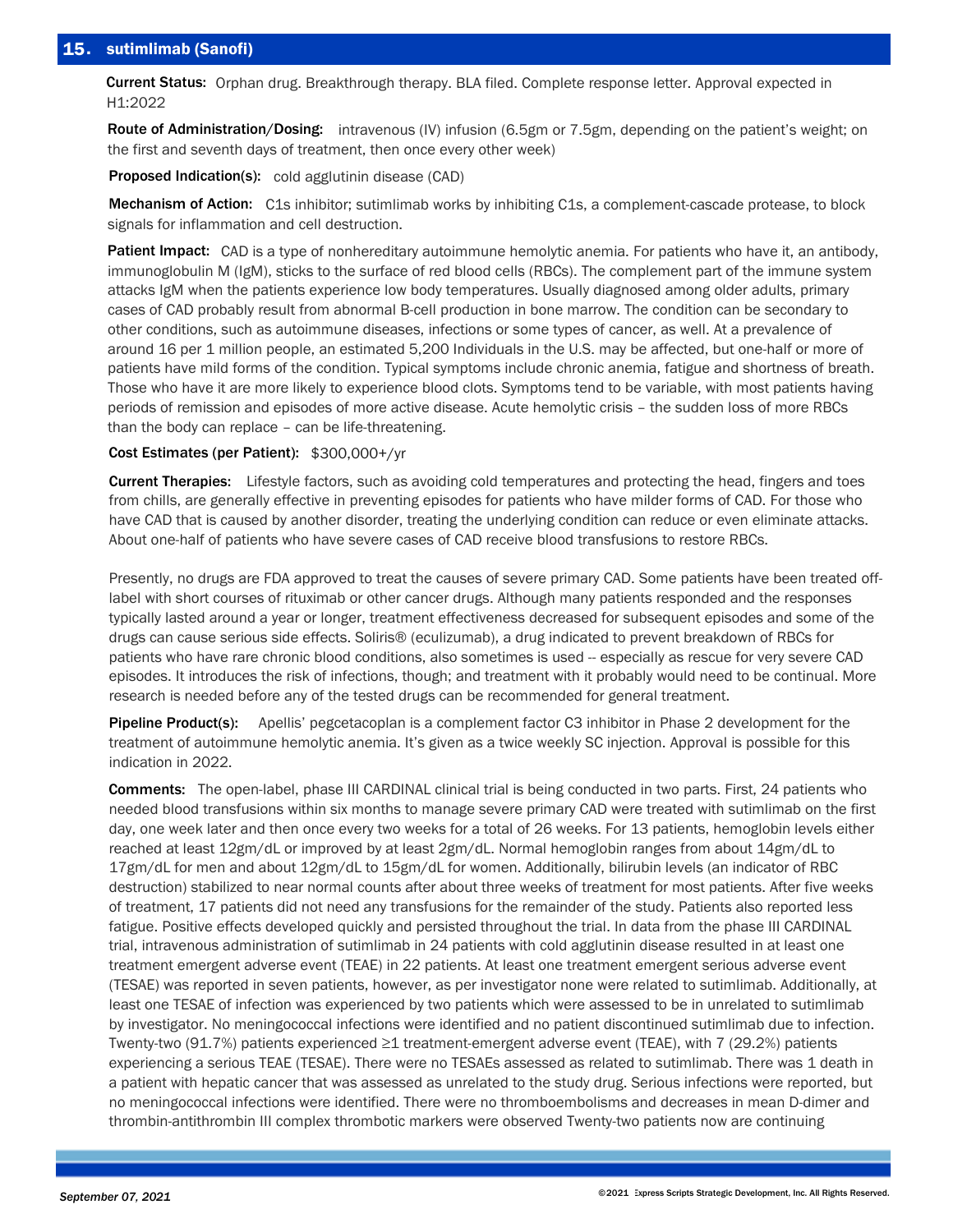treatment to establish the long-term effectiveness and safety of sutimlimab. Results for the second part of the study should available in 2021. A separate phase III trial, Cadenza, is comparing treatment with sutimlimab vs. placebo for patients who have primary CAD, but who did not need blood transfusions within six months of entering the study. It, too, has a 26-week stage followed by a year-long extension to evaluate safety and duration of response. In the second part, all patients will be receiving sutimlimab. On Nov. 14, 2020, Sanofi announced that FDA issued a Complete Response Letter (CRL) regarding the Biologics License Application (BLA) for sutimlimab. The FDA noted deficiencies in the facility that will be manufacturing the medication for Sanofi. Approval is likely delayed until 2021. On June 11, 2021, Sanofi announced results from Part A of CADENZA, a pivotal Phase 3 double-blind, placebo-controlled study evaluating the safety and efficacy of sutimlimab in people with cold agglutinin disease (CAD) without a recent history of blood transfusion (within the prior six months). The data demonstrated treatment with sutimlimab resulted in rapid and sustained inhibition of C1-activated hemolysis in people with CAD, noted within one week of treatment, and clinically significant improvements in hemoglobin and fatigue when compared to placebo during the course of the study. The primary efficacy outcome was the proportion of patients who met all three of the following components: improvement in hemoglobin ≥1.5 g/dL from baseline at treatment assessment timepoint, (average of Weeks 23, 25, and 26); avoidance of transfusions from Week 5 through Week 26; and avoidance of other CAD-related therapies beyond what was permitted from Week 5 through Week 26. The secondary efficacy measures assessed improvement from baseline in key indicators of the disease process including hemoglobin, bilirubin, lactate dehydrogenase (LDH) levels, and quality of life as measured by Functional Assessment of Chronic Illness Therapy (FACIT)-Fatigue Score. Seventy-three percent (n=16) of patients treated with sutimlimab met the primary composite endpoint, demonstrating improvement in hemoglobin ≥1.5 g/dL from baseline at treatment assessment timepoint (Weeks 23, 25, and 26); avoidance of transfusions from Week 5 through Week 26; and avoidance of other CAD-related therapies beyond what was permitted from Week 5 through Week 26 compared to 15% (n=3) in the placebo group (Odds Ratio=15.9, 95% CI: 2.9 to 88.0, p<0.001). Data showed sutimlimab increased and sustained mean hemoglobin levels from baseline to treatment assessment timepoint (Week 26) representing a statistically significant least squares (LS) mean difference of 2.6 g/dL (p<0.001; 95% CI:1.8 to 3.4) when compared with placebo. Hemoglobin improved rapidly, with a LS mean increase from baseline of ≥1 g/dL by Week 1 and ≥2 g/dL by Week 3. Overall mean hemoglobin levels were maintained >11 g/dL from Week 3 through treatment assessment timepoint, demonstrating a sustained effect throughout the remainder of the treatment period. A statistically significant improvement in fatigue as measured by FACIT-Fatigue assessment was achieved in patients treated with sutimlimab when compared to the placebo group, 10.8 points versus 1.9, respectively, with a LS mean difference of 8.9 points (p<0.001; 95% CI:4.0 to 13.9). A 5 or greater point increase in FACIT-Fatigue score suggests a clinically important change. Patients treated with sutimlimab had greater mean reductions in bilirubin, a key marker of hemolysis, from baseline to treatment assessment timepoint as compared with the placebo group (-22.1 μmol/L versus -1.8 μmol/L, respectively). Mean bilirubin levels were normalized below the upper limit of normal within 1 to 3 weeks in the sutimlimab group (upper limit of reference range 20.5 µmol/L) and maintained levels below the upper limit of normal to week 26. Treatment with sutimlimab led to meaningful improvements in LDH, an additional hemolysis marker, from baseline to treatment assessment timepoint compared to placebo (-150.8 U/L versus +7.6 U/L). Twenty-one patients (95.5%) in the sutimlimab group and 20 patients (100%) in the placebo group experienced at least one treatment emergent adverse event (TEAE). Three patients (13.6%) in the sutimlimab group experienced at least one treatment-emergent serious adverse event (TESAE) (n=4), including one TESAE assessed by the investigator as related to sutimlimab (cerebral venous thrombosis in a patient with a history of diabetes). One patient (5%) in the placebo group had three TESAEs. Treatment emergent adverse events reported more often in the sutimlimab group vs. placebo (difference of  $\geq$  3 patients between groups) were: headache (23% versus 10%), hypertension (23% versus 0%), rhinitis (18% versus 0%), Raynaud's phenomenon (18% versus 0%), and acrocyanosis (14% versus 0%). No deaths or meningococcal infections were reported. Sanofi plans to resubmit its Biologics License Application with the U.S FDA in the second half of 2021. Approval is expected in the 1H:2022.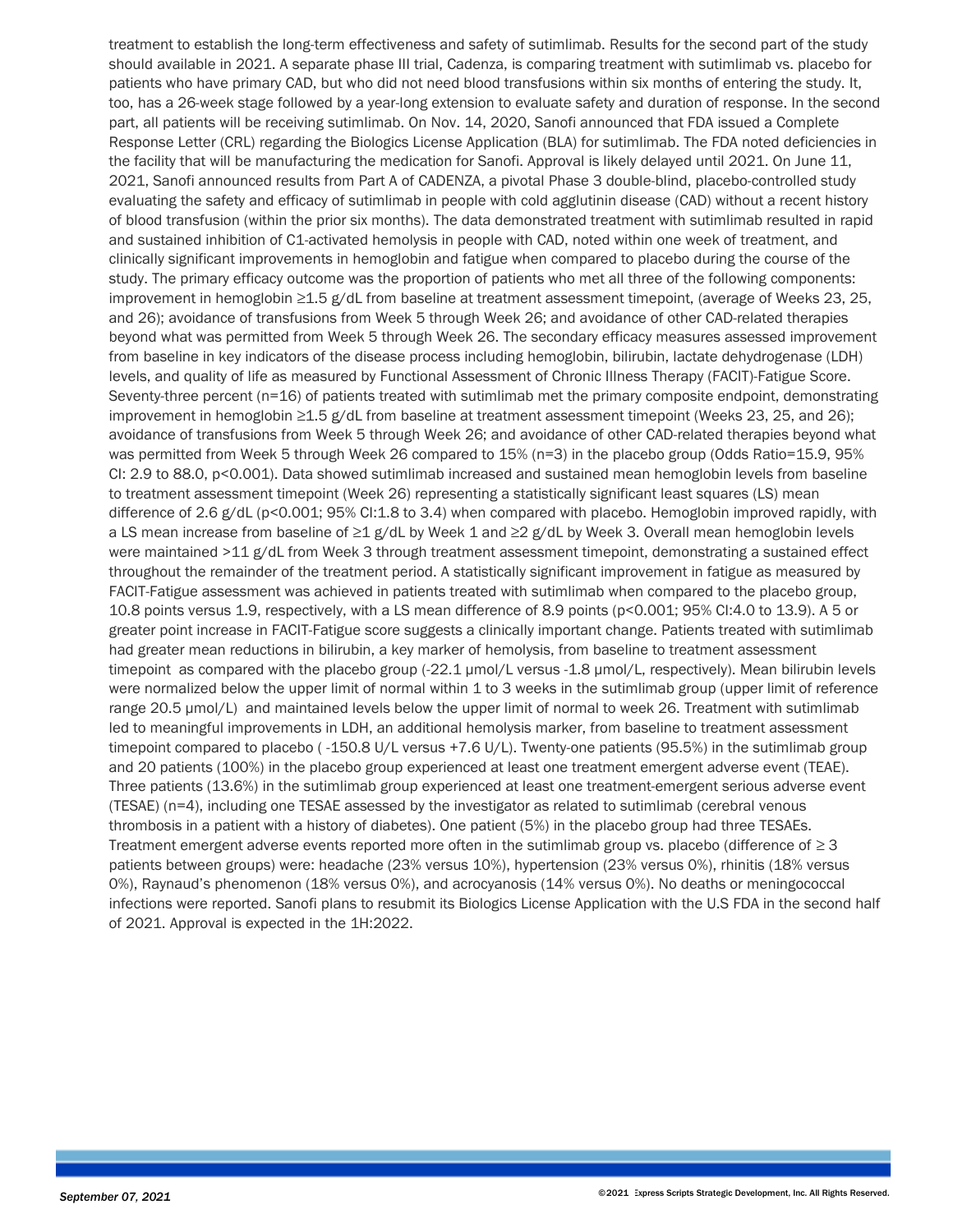# 16. teplizumab (Provention Bio)

Current Status: Breakthrough Therapy and Orphan Drug Designations. BLA filed. Priority Review.July 2, 2021: Complete Response Letter. Approval likely delayed until 4Q:2021 or 1Q:2022.

Route of Administration/Dosing: Intravenous (IV) infusion. Two courses are given six months apart. Each course includes daily infusions for 12 to 14 days. Given at doses of 51 mcg per square meter of body-surface area day 0 and titrating to 826 mcg per square meter of body-surface by day 4 and continue to day 13.

Proposed Indication(s): Prevent or delay clinical type one diabetes (T1D) in at-risk individuals

Mechanism of Action: Humanized anti-CD-3 specific monoclonal antibody that binds to and eliminates autoreactive T-cells while sparing regulatory T-cells

Patient Impact: Newly diagnosed T1D, also known as juvenile diabetes, is considered an orphan indication due to its high disease burden and unmet need in the U.S. Over 75% of people with T1D have poor control of their blood glucose levels, considered an HbA1c >7%. Poor control leads to complications that can result in kidney disease, cardiovascular disease, retinopathy and metabolic syndrome. Around half of the newly diagnosed T1D patients present with diabetic ketoacidosis (DKA), a life-threatening condition. For patients who are diagnosed before the age of 10 years old their life expectancy is estimated to be reduced by sixteen years. T1D is the second most common chronic childhood disease, behind asthma only. An estimated 64,000 new cases of T1D is diagnosed in the U.S. annually with 1 million to 1.5 million who currently have T1D. The average medical costs for someone with T1D is \$16,752, annually. There is a genetic predisposition to inheriting T1D and an environmental trigger that leads to certain autoantibodies that lead to the self-destruction of the β-cells in the islets of Langerhans of the pancreas. Caucasians have the highest rate of inheriting T1D, mostly due to the presence of autoimmune related HLA-DR3 and HLA-DR4 genes. Known environmental triggers are not for certain, however, it is believed that around 60% of cases are associated with coxsackievirus B infection. Other environmental triggers can include living in cold weather climates and diet early in life. Over 300,000 people have two or more autoantibodies that put them at risk and of those, 200,000 also having dysglycemia. Provention Bio believes teplizumab could have a target population of 30,000 annually, representing about 15% of the 200,000 who have two or more autoantibodies, dysglycemia and would be genetic relatives at risk for TD1. The company also believes that awareness will lead to further screening of T1D relatives and could encourage broader testing globally with a total addressable patient population of 2.3 million people.

### Cost Estimates (per Patient): \$500,000 per patient over two cycles

Current Therapies: There is no prevention for T1D or disease modifying agents. Insulin is the backbone treatment for T1D with rapid-acting analogs typically recommended versus regular human insulin for T1D. Examples of rapid acting insulins include; Admelog® (insulin lispro injection – Sanofi-Aventis), Apidra® (insulin glulisine injection – Sanofi-Aventis), Fiasp® (insulin aspart injection – Novo Nordisk), Humalog® (insulin lispro injection – Eli Lilly [U-100 and U-200], authorized generics for U-100), Humalog® 50/50 mix (50% insulin lispro protamine suspension/50% insulin lispro injection – Eli Lilly), Humalog® Mix 75/25 (75% insulin lispro protamine suspension/25% insulin lispro injection – Eli Lilly, authorized generic), Lyumjev™ (insulin lispro-aabc injection – Eli Lilly), NovoLog® (insulin aspart injection – Novo Nordisk, authorized generic) and NovoLog Mix 70/30® (70% insulin aspart protamine suspension/30% insulin aspart injection – Novo Nordisk, authorized generic). Some analogs may be used in insulin pumps. Examples of human or regular insulin include; Humulin® N (NPH, human insulin isophane suspension [recombinant DNA {rDNA} origin] injection [vials and KwikPen] – Lilly), Humulin® R (regular insulin human injection [rDNA origin] U-100 and U-500 [vials] – Lilly), Humulin® 70/30 (70% NPH, human insulin isophane suspension and 30% regular human insulin injection [rDNA origin] [vials and KwikPen] – Lilly), Novolinreplace N and ReliOn® Novolin N® (NPH, human insulin isophane suspension [rDNA origin] injection [vials and FlexPen] – Novo Nordisk), Novolin® R and ReliOn® Novolin R® (regular human insulin injection [rDNA origin] solution [vials and FlexPen] – Novo Nordisk) and Novolin® 70/30 and ReliOn® Novolin 70/30® (70% NPH, human insulin isophane suspension and 30% regular human insulin [rDNA origin] injection [vials and FlexPen] – Novo Nordisk). Affreza® (insulin human - Mannkind) oral inhalation powder is a rapid acting insulin that is absorbed through the lungs. Long-acting insulin analogs include Levemir® (insulin detemir injection – Novo Nordisk), Lantus® (insulin glargine injection – Sanofi Aventis), Basaglar® (insulin glargine injection – Eli Lilly), Tresiba® (insulin degludec injection – Novo Nordisk) [U-100 and U-200], Toujeo® (insulin glargine – Sanofi Aventis) and Semglee® (insulin glargine injection – Viatris). Symlin® (pramlintide acetate pen injection – Astra Zeneca), a synthetic analog of amylin, is the only non-insulin approved for T1D. In addition to insulin, therapy patients may control blood glucose levels with finger stick monitoring, continuous glucose monitoring (CGM), diet and exercise. An "artificial pancreas" or "closed loop system" are terms used to describe insulin pumps when combined with CGM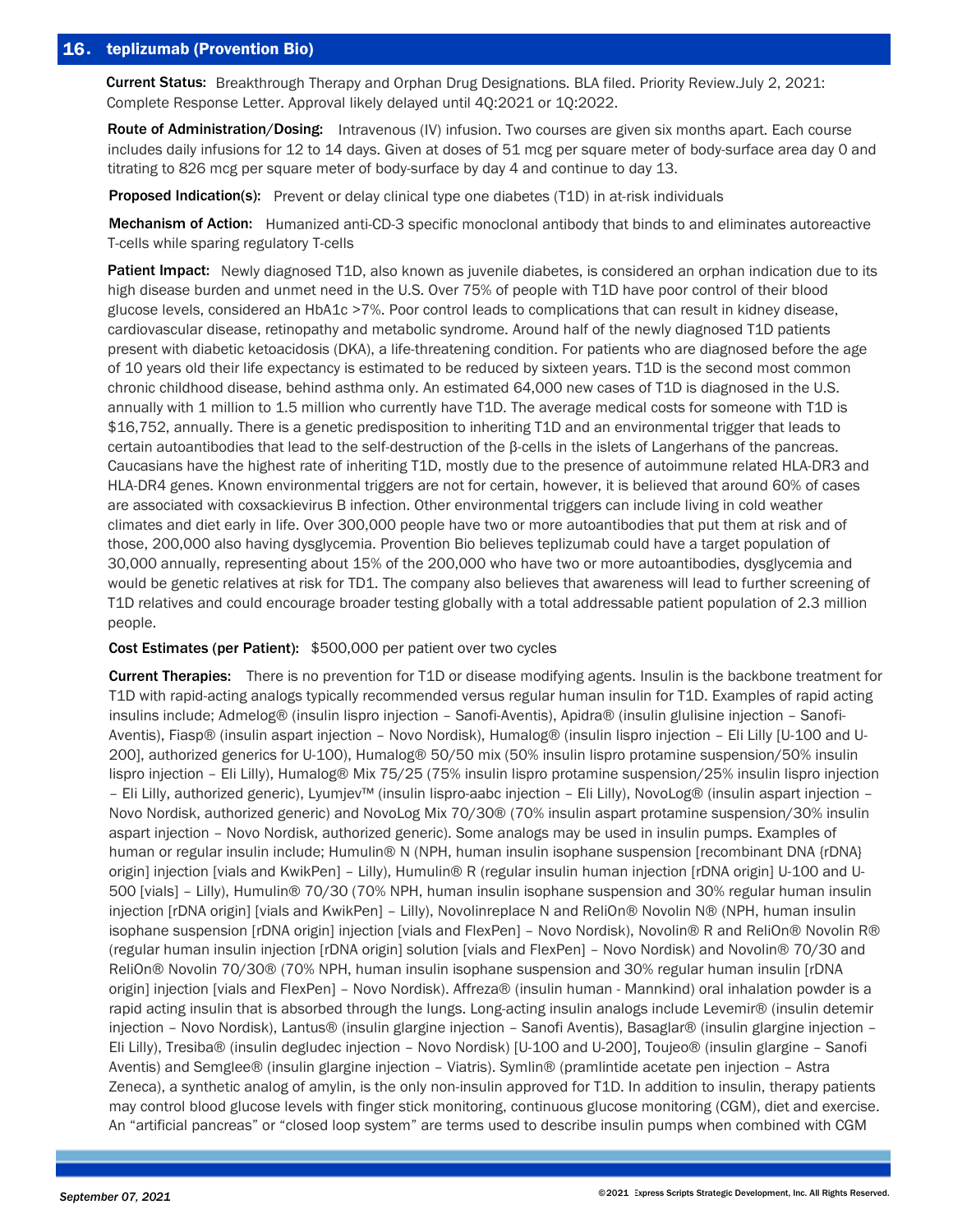to control T1D.

Pipeline Product(s): There are no drugs in late-phase development to prevent or delay T1D in at-risk individuals. Celltrans is developing donislecel, an allogenic human islets of Langerhans transplantation for patients with brittle T1D. Celltrans has a FDA advisory committee meeting scheduled to discuss the BLA on April 15, 2021. Once-weekly subcutaneous (SC) basal insulin icodec is being developed by Novo Nordisk and is currently in Phase III with projected approval in 2024. Biosimilars in development for other approved insulins include; SC insulin aspart from Lannett, Sanofi and Mylan/Biocon (Kixelle®). Semglee® (insulin glargine injection –Viatris) is seeking interchangeability with SC insulin glargine with a PDUFA date August 31, 2021. Lannett is also developing a biosimilar for SC insulin glargine, currently in phase III, with an estimated approval in 2023. Oramed is developing an orally administered insulin, which is currently in phase 3 with projected approval in 2025.

Comments: The National Institutes of Health (NIH), National Institute of Diabetes and Digestive and Kidney Disease (NIDDK) and Juvenile Diabetes Research Foundation (JDRF) sponsored the phase II pivotal trial, named "At-Risk", which enrolled 76 non-diabetic participants at high risk for T1D. Patients were 8 to 49 years of age (72% under the age of 18), who had two or more T1D autoantibodies and dysglycemia, were double-blinded and randomized 1:1 to receive one 14-day course of teplizumab or placebo. After 40 participants developed T1D, the study was un-blinded to analyze the data and then blinded again, indefinitely. At the 2.5-year follow-up, 50% of teplizumab treated patients remained free of clinical T1D versus 22% in the placebo group, respectively. In patients treated with teplizumab, the median time to develop clinical T1D was approximately 5 years (59.6 months) versus 2 years (27.1 months) in the placebo group. Onset of clinical T1D was delayed by almost 3 years (32.5 months) in treated patients with one patient who has yet to develop T1D more than 8.5 years after starting treatment. Additionally, patients treated with teplizumab saw beta cell function improvement, increased C-peptide levels and improved insulin secretory capacity reflecting normal beta cell glucose sensitivity. Adverse events (AEs) were similar from previous trials, with decreased lymphocyte count with nadir by day 5 in 72.3% of patients. The reduction in blood cell counts improved by day 45 in the majority of patients. Rash that spontaneously resolves occurred in 36% of treated patients. Epstein-Barr virus (EBV) reactivation is common for anti-CD3 monoclonal antibodies. In the trial, quantifiable EBV DNA was found in blood samples in 50% of the teplizumab treated patients with just one patient who had symptoms. On average EBV levels decreased by day 77. Also, Provention Bio plans to develop and expand teplizumab for the treatment of newly diagnosed T1D patients. On April 8, 2021, Provention Bio announced that FDA recently identified deficiencies in the application for approval. The pharmacokinetic (PK) profiles of the drugs used in the bridging study were not comparable and that additional data would be required. It's possible that approval could be delayed for up to one year. On May 27, 2021, the FDA's Endocrinologic and Metabolic Drugs Advisory Committee (EMDAC) voted 10 yes and 7 no that the benefits of teplizumab outweigh the risks in support of approval to delay clinical type 1 diabetes mellitus. The EMDAC based its recommendation on safety and efficacy data from the pivotal TN-10 Study in which a single 14-day course of teplizumab delayed insulin-dependent, clinical-stage disease by a median of at least two years in presymptomatic patients with Stage 2 type 1 diabetes (T1D) compared to placebo. If approved, teplizumab will be the first disease-modifying therapy in T1D. On July 2, 2021, the FDA issued a Complete Response Letter (CRL) for Provention Bio's Biologics License Application (BLA) for teplizumab for the delay of clinical type 1 diabetes (T1D) in at-risk individuals. The FDA stated that a single, low-dose pharmacokinetic/pharmacodynamic (PK/PD) bridging study in healthy volunteers to compare planned commercial product with drug product originating from drug substance manufactured for historic clinical trials had failed to show PK comparability. The FDA indicated that the company needs to establish PK comparability appropriately between the intended commercial product and the clinical trial product or provide other data that adequately justify why PK comparability is not necessary. Provention Bio plans to collect this data from a PK/PD substudy in patients receiving 12-days of therapy in the ongoing Phase 3 PROTECT trial in newly diagnosed T1D patients later in the third quarter. The FDA also requested updated safety information as part of the BLA resubmission, likely related to the higher incidence of diabetic ketoacidosis in treated patients in the clinical trial vs. placebo. Provention Bio indicated that product quality issued cited by the FDA have already been addressed in amendments submitted by the company or can be addressed in the short-term. There are also manufacturing issues that need to be resolved prior to approval. Approval is likely delayed until 4Q:2021 or 1Q:2022.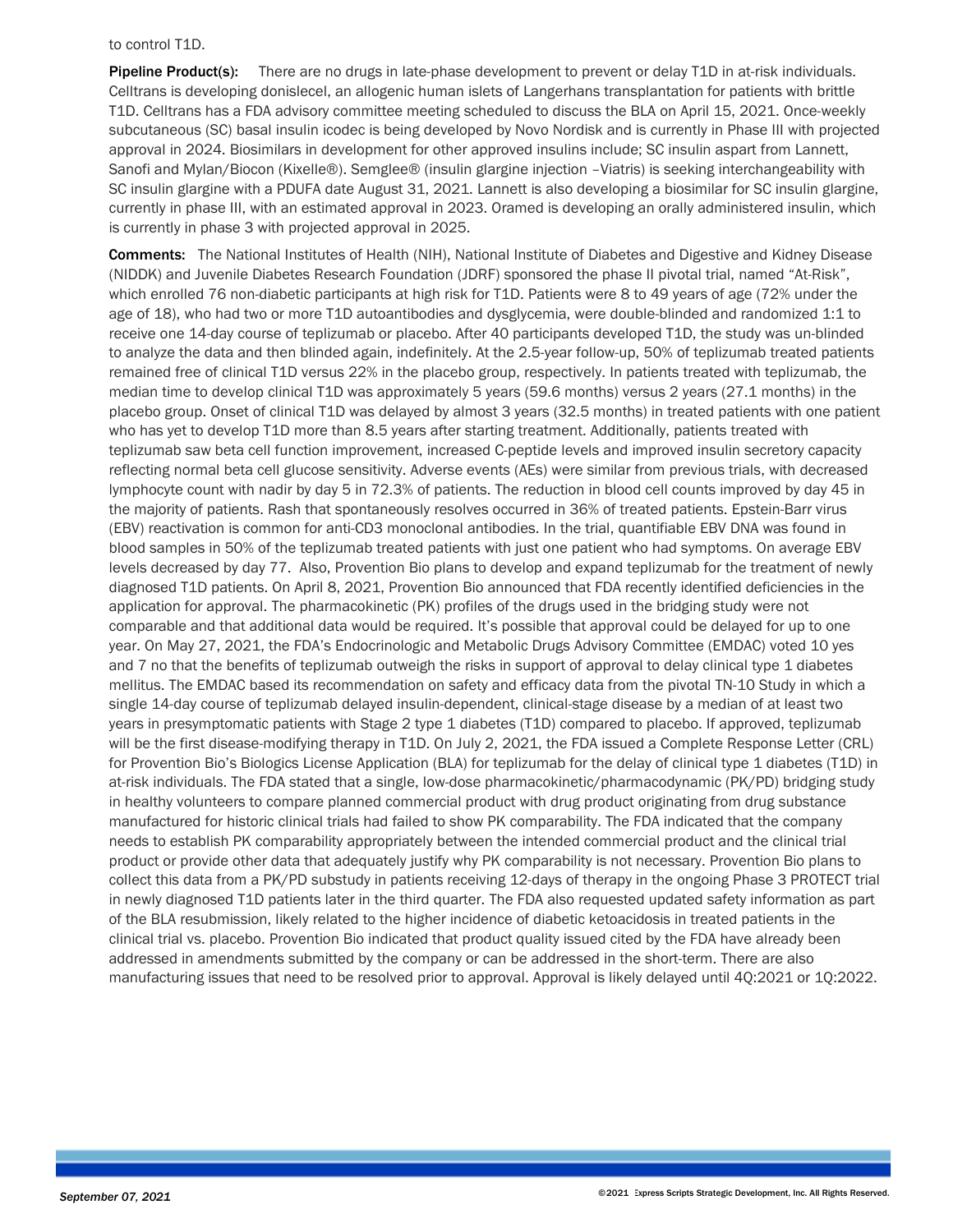Current Status: Breakthrough therapy. BLA submitted May 10, 2021. Priority review. Approval expected by Jan. 10, 2022.

Route of Administration/Dosing: subcutaneous (SC) injection (210mg once every four weeks)

Proposed Indication(s): Treatment of patients with severe, uncontrolled asthma

Mechanism of Action: thymic stromal lymphopoietin (TSLP) inhibitor; monoclonal antibody that inhibits an inflammatory cytokine believed to initiate and prolong the inflammatory processes involved in asthma

Patient Impact: Allergens, dust, viruses and other irritants may prompt the production of TSLP, which then triggers immune cells to release inflammatory substances. Many patients who have severe asthma also have high levels of biomarkers, such as immunoglobulin E (IgE) and/or eosinophils (a type of white blood cells) in their blood. Another indicator of asthma's severity is fractional exhaled nitric oxide (FeNO), a sign of airway inflammation measured through a breath test. However, about one-third of those whose asthma is not well managed by current medications are believed to have numerous inflammation triggers or ones that do not have clear markers. High levels of TSLP seem to correlate with more severe asthma.

Amgen estimates that about one million U.S. patients have severe asthma that cannot be managed despite adherence to currently available treatments. Although patients who have severe, uncontrolled asthma represent only a small percentage of patients who have asthma, they account for as much as one-half of direct and indirect costs associated with the condition.

# Cost Estimates (per Patient): \$35,000/yr

Current Therapies: Most patients who have severe asthma presently are treated with high and/or more frequent doses of an ICS, such as Flovent® HFA (fluticasone) Inhalation Suspension, and a second type of asthma controller, such as montelukast tablets or Serevent® Diskus (salmeterol) Powder for Inhalation. Several inhalers, including Symbicort® (budesonide/formoterol) Inhalation Aerosol and Advair Diskus® (fluticasone/salmeterol) Powder for Inhalation, combine more than one type of medication in a single inhaler. Many patients also need OCS to manage asthma.

Other biologics that are FDA approved in combination with additional asthma drugs to treat some forms of severe asthma include: Xolair® (omalizumab - Genentech) injection. Approved in June 2003, Xolair interferes with IgE to treat patients as young as six years old for asthma symptoms not controlled by an ICS. It is given SC once every two weeks or four weeks, with doses depending on IgE levels and weight. Nucala® (mepolizumab – GlaxoSmithKline) injection. An interleukin-5 (IL-5) antagonist monoclonal antibody administered SC once every four weeks at 100mg for patients age 12 and older and 40mg for younger patients, Nucala was FDA approved in November 2015 for maintenance treatment of patients who have severe asthma with an eosinophilic phenotype. It is indicated for patients age six and older. Cinqair® (reslizumab – Teva) injection. Also an IL-5 inhibitor, Cinqair was approved in March 2016 as add-on maintenance treatment of adults who have severe eosinophilic asthma. It is given by weight-based IV infusions once every four weeks. Fasenra® (benralizumab – AstraZeneca) injection. As the third FDA-approved IL-5 blocker (November 2017), Fasrena is indicated for patients at least 12 years old who have severe asthma that has an eosinophilic phenotype. Dosing is 30mg SC once every eight weeks following three doses spaced four weeks apart. Dupixent® (dupilumab – Sanofi/Regeneron) injection is an IL-4α antagonist indicated in October 2018 as an add-on maintenance treatment for patients age 12 years and older who have moderate-to-severe eosinophilic asthma or who are dependent on OCS. Dosing is once every two weeks by SC injection. For patients weighing under 60kg (132 pounds) the dose is weight based; for heavier patients the dose is 300mg after one 600mg loading dose.

Pipeline Product(s): AB Science's masitinib is an oral tyrosine kinase inhibitor in Phase III development for the treatment of patients with severe, uncontrolled asthma. Approval is possible in 2022. Biosimiliars to Xolair may be launched in 2022.

Comments: Two phase III clinical trials and a follow-up collectively called PATHFINDER have been adding tezepelumab to standard treatments -- typically an inhaled corticosteroid (ICS), other asthma controllers and, often, an oral corticosteroid (OCS) -- for various populations who have severe, unmanaged asthma. In the trials, the most common side effects, which were similar in the placebo groups and the actively treated participants, included nasopharyngitis, upper respiratory infections and headaches. NAVIGATOR includes two groups of patients – one between the ages of 12 and 17 years, and one between 18 years old and 80 years old -- totaling more than 1,000 participants. At the beginning of the trial, all patients had uncontrolled asthma despite treatment with ICS and one or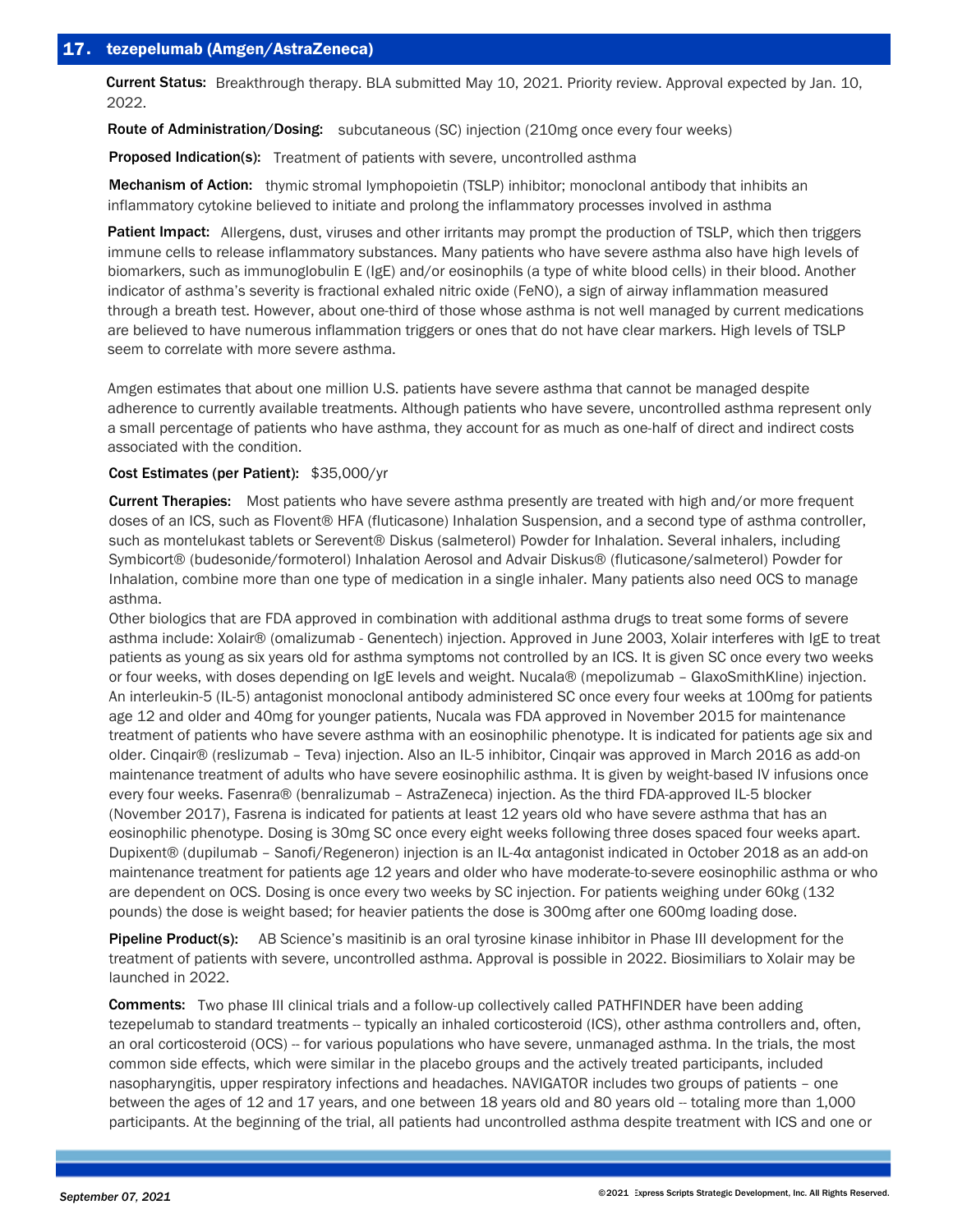more added drugs to control asthma episodes. Some took an OCS, as well. Following up to six weeks of screening, patients received either tezepelumab or placebo along with their usual medications for one year. Overall, tezepelumab-treated patients showed a 56% reduction in annualized asthma exacerbation rates (AAER). For patients whose eosinophil levels were low (less than 300 cells/microliter), AAERs decreased by 41%. Those with eosinophil levels of 300 cells/microliter, averaged decreases of 77% in AAERs and 85% in hospitalizations for asthma. Tezepelumab-treated patients also reported better asthma control, lung function and health-related quality of life (QoL). The 48-week-long, phase III SOURCE trial tested the effect of tezepelumab to reduce dependence on OCS for 150 adults who need maintenance therapy with both ICS and OCS plus a long-acting beta2 agonist (LABA) to manage asthma. Approximately one-third of patients had eosinophil levels of 300 cells/microliter or above. Patients were treated with tezepelumab or given a placebo once a month as OCS doses were tapered off over 36 weeks. Although the percentage of treated patient (54.1%) who were able to gradually eliminate 90% or more of their OCS was higher than the percentage of patients who got a placebo (46.1%), the difference was not statistically significant enough to meet criteria for success. DESTINATION is a two-year extension study to evaluate the safety of tezepelumab for patients who participated in either NAVIGATOR or SOURCE. Patients treated with tezepelumab will continue on it; those who received placebo will get either tezepelumab or placebo. All patients will keep using their other asthma controller medications. Other studies: In PATHWAY, a IIb trial, 82% of patients treated with tezepelumab plus their usual therapies felt their asthma was well controlled compared to 70% of those receiving a placebo. Actively treated patients also reported better QoL than patients receiving placebo (77% vs 64%). Across varying eosinophil, FeNO and other asthma indicator levels, up to 71% of asthma attacks were prevented in the actively treated group after 52 weeks of treatment. The phase II CASCADE study is examining the change in inflammatory cells, including eosinophils, in the airways of patients between 18 and 80 years old who have uncontrolled moderate-to-severe asthma and differing levels of biomarkers and FeNO.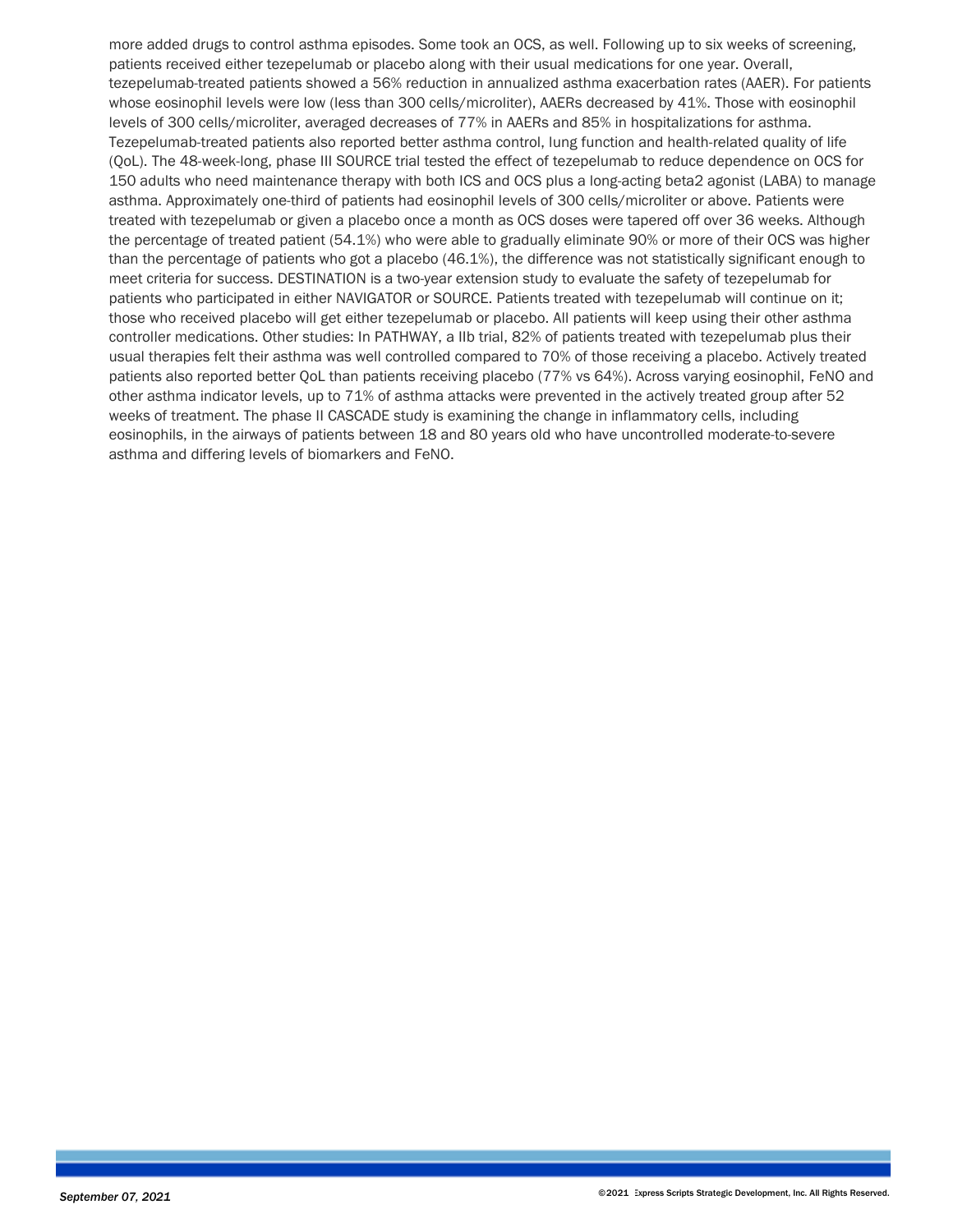Current Status: BLA filed. Complete response letter on Apr. 29, 2021. Approval likely delayed until Q4:2021 or Q1:2022

Route of Administration/Dosing: SC injection (300mg every 2 weeks)

Proposed Indication(s): treatment for moderate-to-severe atopic dermatitis (AD) in adults

Mechanism of Action: Interleukin-13 inhibitor

Patient Impact: Atopic dermatitis (AD) is a chronic skin disease characterized by inflammation of the skin and skin barrier defects. Children are often affected by AD during their first year of life and it will appear as dry, scaly patches on the scalp, arms and legs. The affected areas are often very itchy, which can range in severity, but is generally associated with inability to sleep and increased risk of skin infection. AD can be long-lasting and continue throughout adulthood. If left untreated, affected skin can become bumpy, discolored, and remain persistently itchy. The American Academy of Dermatology (AAD) estimates that between 10% and 20% of children and about 1% to 3% of adults are affected by AD. Most patients (90%) have disease onset before 5 years of age, as AD rarely begins in adulthood. Incidence of AD has increased 2- to 3-fold since the 1970s and is commonly associated with additional atopic manifestations, such as food allergies, allergic rhinitis, and asthma. About 20% of children who develop AD before 2 years of age will have persisting symptoms of disease and 17% will have intermittent symptoms by 7 years of age. In many cases, childhood AD resolves by the time a child reaches adulthood, but approximately 10% to 30% of patients will continue to have symptoms of disease throughout their lifetime.

#### Cost Estimates (per Patient): \$40,000/yr

Current Therapies: Dupixent (dupilumab), a monoclonal antibody that antagonizes interleukin (IL)-4 and IL-13. Following a one-time loading dose of 600 mg (administered as two 300 mg subcutaneous injections), the recommended dose of Dupixent is 300 mg subcutaneously every other week. Other therapies to treat atopic dermatitis include topical steroids; phototherapy; topical immunomodulators (calcineurin inhibitors) such as Protopic (tacrolimus) and Elidel (pimecrolimus); Xolair (omalizumab), a monoclonal antibody that blocks IgG function that is sometimes used off label for AD. Methotrexate, cyclosporine, and mycophenylate mofetil are also sometimes used in patients with severe disease.

Pipeline Product(s): Lilly and Incyte's Olumiant (baricitinib) is a once-daily oral JAK inhibitor that has greater inhibitory potency at JAK1, JAK2, and tyrosine kinase (TYK)-2 relative to JAK3. It received FDA approval for moderatelyto-severely active rheumatoid arthritis (RA) in May 2018 and is currently in phase III development for moderate-tosevere AD with approval possible in 2021. AbbVie's Rinvoq (upadacitinib) is a once-daily oral selective JAK1 inhibitor that was approved in Aug. 2019 for moderate-to-severe RA. It's currently in phase III development for moderate-tosevere AD with approval possible in 2021. Lilly and Incyte's Incyte (ruxolitinib) is an oral JAK inhibitor with approved indications for myelofibrosis, polycythemia vera, and steroid-refractory acute graft-versus-host disease. Ruxolitinib topical cream is currently in phase III development for moderate-to-severe AD. Approval is possible in 2021. Xbiotech's bermekimab is a monoclonal antibody that selectively inhibits IL-1-alpha. Bermekimab is a novel agent in phase II development for atopic dermatitis. Approval is possible in 2023. Dermira's lebrikizumab is a monoclonal antibody that targets IL-13 and is currently in phase II development for AD with approval possible in 2023.

Comments: On Dec. 11, 2019, LEO Pharma A/S announced that tralokinumab met all primary and secondary endpoints in its three pivotal Phase 3 studies (ECZTRA 1-3) for the treatment of moderate-to-severe atopic dermatitis (AD) in adults. During the studies, the overall adverse event rate was comparable between tralokinumab and placebo. ECZTRA 1 and ECZTRA 2 (ECZema TRAlokinumab studies no. 1 and 2), are randomized, double-blind, placebocontrolled, multinational, 52-week studies, which included 802 and 794 adult patients respectively, to evaluate the efficacy and safety of tralokinumab as monotherapy in adults with moderate-to-severe AD who are candidates for systemic therapy. ECZTRA 3 is a randomized, double-blind, placebo-controlled, multinational 32-week study, which included 380 adult patients, to evaluate the efficacy and safety of tralokinumab in combination with topical corticosteroids (TCS) in patients with moderate-to-severe AD who are candidates for systemic therapy. The primary endpoints in the three studies were an Investigator Global Assessment (IGA) score of clear (0) or almost clear (1) skin at week 16 and at least a 75 percent or greater change from baseline in their Eczema Area and Severity Index (EASI) score at week 16. A change from baseline to week 16 in SCORing of Atopic Dermatitis (SCORAD), Pruritus Numeric Rating Scale (NRS) of at least 4, and Dermatology Life Quality Index (DLQI) were secondary endpoints. Results from the phase III ECZTRA 1 trial (n=802) showed that the overall frequency (76% for tralokinumab and 77% for placebo) and severity of AEs in ECZTRA 1 were comparable across the treatment groups over 16 weeks. The most commonly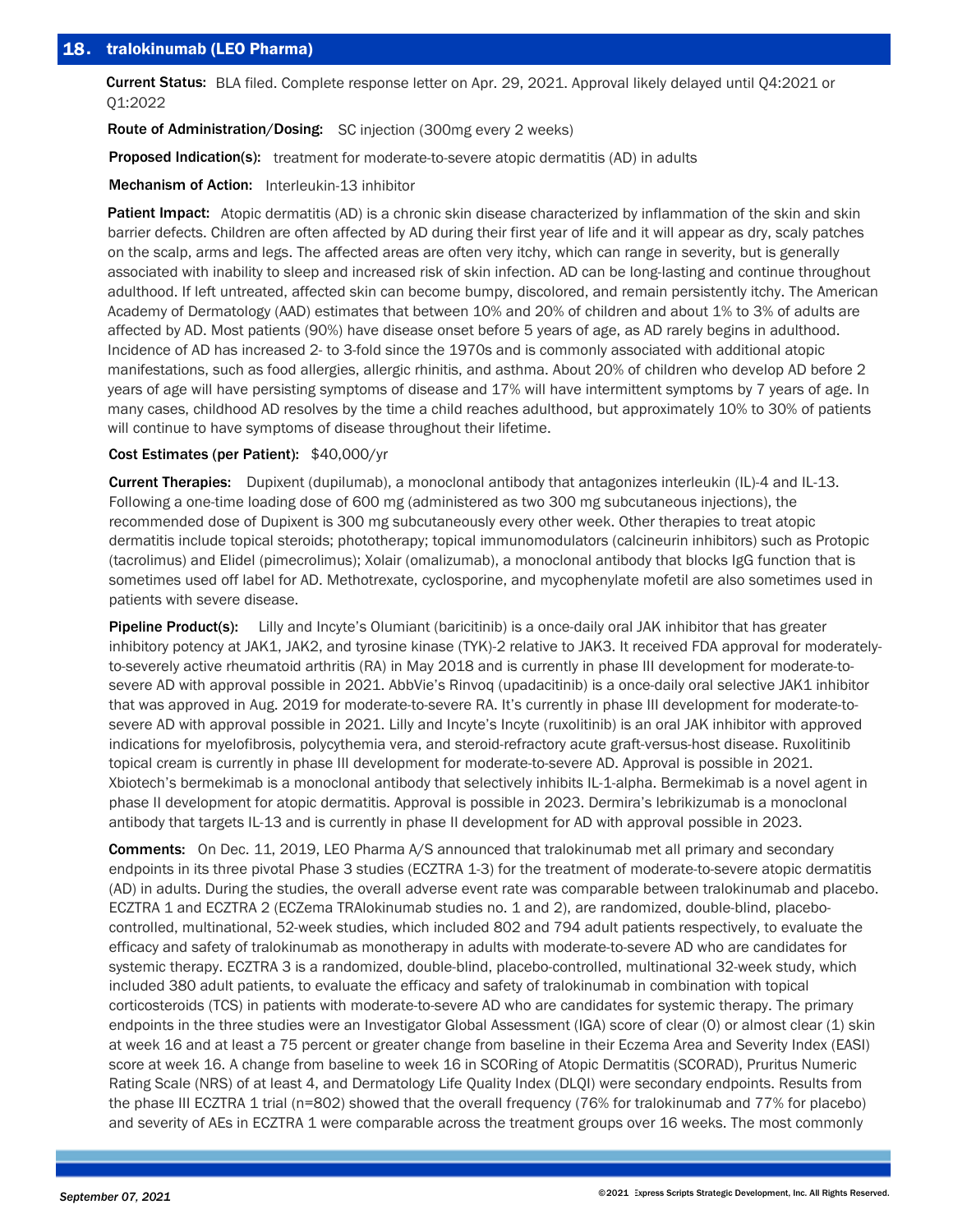reported AEs that were higher with tralokinumab included viral upper respiratory tract infections (23% tralokinumab; 21% placebo) and conjunctivitis (7% tralokinumab; 2% placebo). In the phase III ECZTRA 2 trial (n=794), the overall frequency (62% for tralokinumab and 66% for placebo) and severity of AEs in ECZTRA 2 were comparable across the treatment groups over 16 weeks. The most commonly reported AEs that were higher with tralokinumab included upper respiratory tract infections (10% tralokinumab; 9% placebo) and conjunctivitis (3% tralokinumab; 2% placebo). In the phase III ECZTRA 3 combination trial (n=380), the overall frequency (71% for tralokinumab plus topical corticosteroid (TCS) and 67% for placebo plus TCS) and severity of AEs were comparable across the treatment groups over 16 weeks. The most commonly reported AEs that were higher with tralokinumab plus TCS included viral upper respiratory tract infections (19% tralokinumab plus TCS; 11% placebo plus TCS), conjunctivitis (11% tralokinumab plus TCS; 3% placebo plus TCS), headache (9% tralokinumab plus TCS; 5% placebo plus TCS), upper respiratory tract infections (8% tralokinumab plus TCS; 5% placebo plus TCS) and injection site reactions (7% tralokinumab plus TCS; 0.0% placebo plus TCS). Tralokinumab plus TCS was associated with lower rates of severe and serious infections and eczema herpeticum versus placebo plus TCS. On July 9, 2020, LEO Pharma announced that the Biologics License Application (BLA) for tralokinumab for the treatment of adults with moderate-to-severe atopic dermatitis (AD) has been accepted for review by the FDA. The FDA has set a target action date in the second quarter of 2021. According to the manufacturer, the PDUFA date is Apr. 27, 2021. On Apr. 29, 2021, LEO Pharma announced that the FDA has issued a Complete Response Letter requesting additional data relating to a device component of tralokinumab. FDA did not request any new data on the clinical efficacy or safety of the drug. LEO plans to provide this info as quickly as possible. Approval is likely delayed until the fourth quarter of 2021 or the first quarter of 2022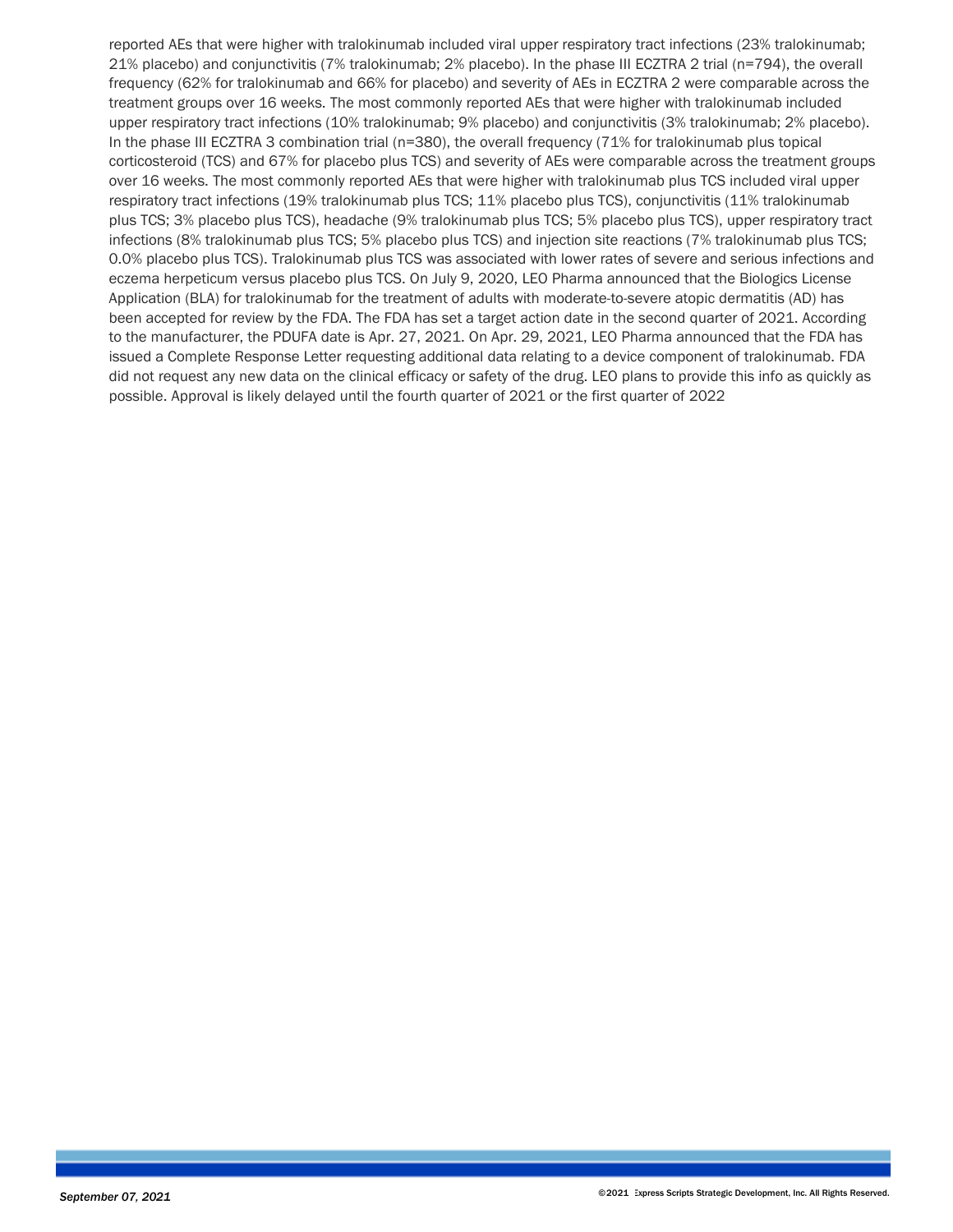Current Status: Orphan drug. Breakthrough therapy. Aug. 2020: Complete response letter. Resubmission expected in Q2:2022. Approval likely delayed until late 2022 or early 2023

Route of Administration/Dosing: intravenous (IV) infusion [one-time; 6x1013 vector genomes (vg)/kg]

Proposed Indication(s): treatment of adult patients with severe hemophilia A

Mechanism of Action: Valrox is a gene therapy. Through an adeno-associated virus (AAV) vector that can penetrate cells without harming them, it replaces the missing gene needed to produce factor VIII.

Patient Impact: Hemophilia is a mainly inherited condition that affects about 16,000 Americans - predominantly boys and men. Around one-third of newly diagnosed patients do not have a family history of the disorder, however. Their hemophilia results from a new mutation. For patients who have hemophilia, A deficiency in one or more natural clotting factors means that their blood does not clot properly. Uncontrolled and often spontaneous bleeding causes sometimes intense pain, irreversible joint damage and potentially life-threatening hemorrhages. In hemophilia A, patients do not produce enough of a protein designated as factor VIII. Approximately four-fifths of patients who have hemophilia have the A type, which tends to be more severe than other types. Up to 35% of patients who have hemophilia A develop inhibitors, antibodies that reduce the effectiveness of factor VIII replacement. Approximately 50- 60% of patients have severe hemophilia A (factor VIII < 2% of normal). According to BioMarin, about 2,400 patients in the US will be candidates for treatment with Valrox.

### Cost Estimates (per Patient): \$2-3 million

Current Therapies: Hemophilia presently cannot be cured. However, several recombinant factor VIII products have been approved by the FDA to treat and prevent bleeds. Most are administered by IV infusion, usually two times to four times a week to prevent bleeding episodes. To control acute bleeding, varying amounts are infused depending on severity of the bleed. Infused factor VII products include Advate (Baxalta), Kogenate FS (Bayer), Kovaltry® (Bayer), Novoeight® (Novo Nordisk), Nuwiq® (coagulation factor VIII [Factor VIII] - Octapharma), Recombinate (Baxalta) and Xyntha® Solofuse® (Pfizer). Long-acting formulations, Adynovate® (antihemophilic Factor [Recombinant], PEGylated – Baxalta), Afstyla® antihemophilic factor [recombinant], single chain – CSL Behring), Eloctate® (antihemophilic factor [Recombinant], Fc Fusion Protein – Bioverativ) and Jivi® (antihemophilic factor [recombinant], PEGylated-aucl - Bayer) also are available. Other infused factor VIII products on the market are derived from human plasma and some also include another clotting factor.

Genentech's Hemlibra® (emicizumab-kxwh) currently is the only subcutaneously (SC) administered (weekly) product for routine prophylaxis to prevent or reduce the frequency of bleeding episodes in adult and pediatric patients with hemophilia A that has developed factor VIII inhibitors. Later approved for patients with hemophilia A without inhibitors.

Pipeline Product(s): Other gene therapies for hemophilia A in the pipeline include DTX-201 (Ultragenyx/Bayer), giroctocogene fitelparvovec (Sangamo/Pfizer), SPK-8011 (Spark Therapeutics) and TAK-754 (Takeda). These may compete in the market in 2022+.

Comments: On July 8, 2019, BioMarin announced that it plans to submit its BLA to FDA in 4Q:2019. Filing will be based on the updated three-year Phase 1/2 data and the recently completed Phase 3 interim analysis of patients treated with valoctocogene roxaparvovec. The three-year update of the 6e13 vg/kg dose cohort in the Phase 1/2 study demonstrated that bleed rate control and reduction in Factor VIII usage was maintained for a third year following a single administration of valoctocogene roxaparvovec. In the year prior to study entry, the mean Annualized Bleed Rate (ABR) was 16.3 and the median was 16.5. Over three years, the ABR was reduced to a mean of 0.6 and a median of zero. This represents a 96% reduction in participants' mean ABR, and there is 100% resolution of target joints. There was also a 96% reduction in participants' mean annualized Factor VIII usage rate over three years, and all participants remain off Factor VIII prophylaxis. Factor VIII levels sustained over a three-year period were sufficient to achieve striking hemostatic efficacy. Factor VIII expression has entered a plateau phase where the rate of decline has substantially slowed, which could be indicative of durable, long-term expression. Overall, valoctocogene roxaparvovec is well-tolerated. No participants developed inhibitors to Factor VIII, and no participants withdrew from the study. All participants have remained off Factor VIII prophylaxis. Corticosteroid use was transient with no longlasting clinical sequelae. No participants have developed thrombotic events. Transient liver biomarker abnormalities and infusion-associated reactions have been the primary treatment-related adverse events, with no emergence of any delayed adverse events. A phase III study, GENEr8-1, is enrolling patients with a goal of 130 participants by midautumn 2019. In preliminary results released at the end of May, 2019, eight of the 16 study patients who had been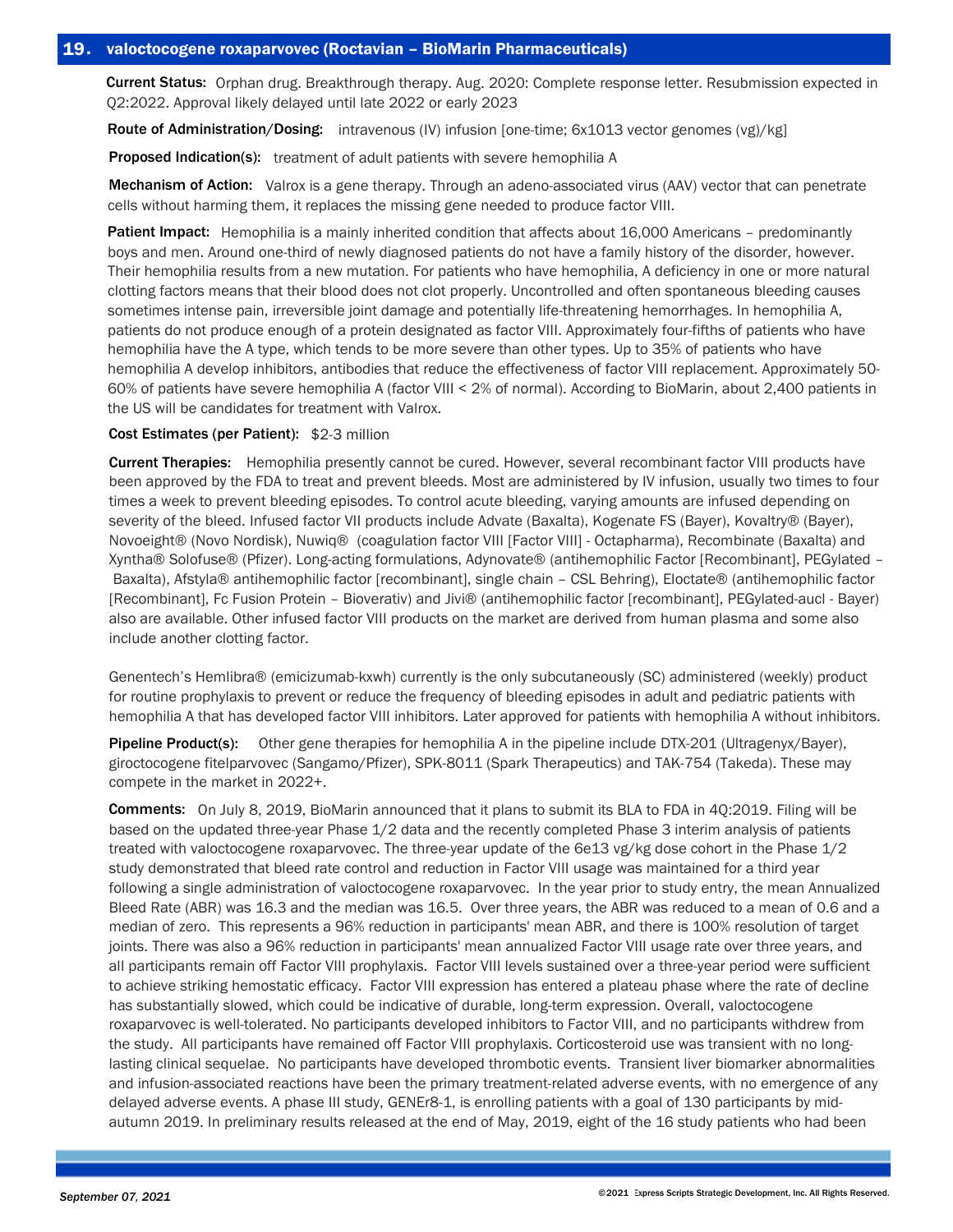treated 26 weeks earlier with 6x1013 vg/kg of valrox, achieved the study's goal to increase factor VIII levels to 40 IU/dL. Estimates are that annual averages for both the bleeding rate and the use of factor VIII replacement will drop by at least 80%. Although over 30% of the 22 patients now in the study have reported side effects such as elevated liver enzymes, nausea, headache and back pain; only three side effects were considered to be severe. No one has withdrawn from the study and no patients have developed inhibitors to factor VIII. The Phase III study is expected to complete enrollment in the fourth quarter of 2019, with one-year data from 130 patients expected by the end of 2020 or in early 2021. A second phase III trial, GENEr8-2, which was testing a lower dose (4x1013 vg/kg) of valrox for 40 patients, has been discontinued in favor of the higher dose. On Dec. 23, 2019, BioMarin announced that the company submitted a Biologics License Application (BLA) to the FDA for valoctocogene roxaparvovec for adults with hemophilia A. Approval is expected by Aug. 21, 2020. On May 31, 2020, BioMarin announced an update to its previously reported results of an open-label Phase 1/2 study of valoctocogene roxaparvovec. The four-year update for the 6e13 vg/kg and three-year update for the 4e13 vg/kg cohorts demonstrated that all subjects in both cohorts remain off prophylactic Factor VIII treatment since receiving their single dose of valoctocogene roxaparvovec. Cumulative mean annualized bleed rates (ABR) remain less than one (1) in both cohorts and below pre-treatment baseline levels. The mean ABR in year four for the 6e13 vg/kg cohort was 1.3, and the mean ABR in year three for the 4e13 vg/kg cohort was 0.5. Over the past year, six of the seven participants in the 6e13 vg/kg cohort and five of the six participants in the 4e13 vg/kg cohort remain free of spontaneous bleeds. Factor VIII activity levels declined commensurate with the most recent years' observations and remain in a range to provide hemostatic efficacy. Overall, the safety profile of valoctocogene roxaparvovec remains consistent with previously reported data with no delayedonset treatment related events. No participants developed inhibitors to Factor VIII, and no participants withdrew from the study. No participants have developed thrombotic events. The most common adverse events associated with valoctocogene roxaparvovec occurred early and included transient infusion-associated reactions and transient, asymptomatic, and mild to moderate rise in the levels of certain proteins and enzymes measured in liver function tests with no long-lasting clinical sequelae. On Aug. 19, 2020, BioMarin announced that the FDA issued a Complete Response Letter (CRL) for valoctocogene roxaparvovec. FDA is requesting two-year data from BioMarin's ongoing Phase III study to determine if there's sufficient evidence of a durable effect using Annualized Bleeding Rate (ABR) as the primary endpoint. Results from the Phase III study are expected in Nov. 2021. Approval is likely delayed until 2022. On Jan. 10, 2021, BioMarin announced positive topline results from its ongoing global Phase 3 GENEr8-1 study of valoctocogene roxaparvovec in 134 participants. All participants in the study received a single dose of valoctocogene roxaparvovec and completed a year or more of follow-up. Data from the study with a mean follow-up of 71.6 weeks showed that in the pre-specified primary analysis for Annualized Bleeding Rate (ABR) a single dose of valoctocogene roxaparvovec significantly reduced ABR by 84% from a prospectively collected 4.8 (median 2.8) at baseline to 0.8 (median 0.0) bleeding episodes per year (p-value <0.0001), among a pre-specified group of prior participants in a non-interventional baseline observational study (rollover population; N=112). 80% of participants were bleed-free starting at week five after treatment. Valoctocogene roxaparvovec also significantly reduced the mean annualized Factor VIII in the rollover population by 99% from 135.9 (median 128.6) to 2.0 (median 0.0) infusions per year (p-value <0.0001). At the end of the first year post-infusion with valoctocogene roxaparvovec, participants in the modified intent-to-treat (mITT) population (N=132) had a mean endogenous Factor VIII expression level of 42.9 (SD 45.5, median 23.9) IU/dL, as measured by the chromogenic substrate (CS) assay, supporting the marked clinical benefits observed with abrogation of bleeding episodes and Factor VIII infusion rate. Factor VIII expression declined at a slower rate compared to the Phase 1/2 study, and remained in a range to provide hemostatic efficacy. In a subset of the mITT population that had been dosed at least two years prior to the data cut date  $(N=17)$ , Factor VIII expression declined from a mean of 42.2 (SD 50.9, median 23.9) IU/dL at the end of year one to a mean of 24.4 (SD 29.2, median 14.7) IU/dL at the end of year two with continued hemostatic efficacy demonstrated by a mean ABR of 0.9 (median 0.0) bleeding episodes per year. Overall, in the Phase 3 study, valoctocogene roxaparvovec has been well tolerated by the 134 participants who received a single 6e13 vg/kg dose. No participants developed inhibitors to Factor VIII, or thromboembolic events. One participant was lost to follow-up. Infusion-related reactions were effectively mitigated by managing infusion rates. Alanine aminotransferase (ALT) elevation (115 participants, 86%), a laboratory test of liver function, remained the most common adverse event (AE). Other common adverse events were headache (51 participants, 38%), nausea (50 participants, 37%), aspartate aminotransferase (AST) elevation (47 participants, 35%), arthralgia (38 participants, 28%) and fatigue (37 participants, 27%). Twenty-two (16.4%) participants experienced a total of 43 serious adverse events (SAEs), and all SAEs resolved. Common, steroid-related side effects can occur with temporary use of corticosteroid (or alternative immunosuppressants) to manage ALT elevation. On Apr. 29, 2021, BioMarin announced that it plans to resubmit its application for approval to FDA in the second quarter of 2022, followed by a 6 month FDA review. Approval is expected in late-2022 or early-2023. On May 19, 2021, BioMarin announced an update to its previously reported results from an open-label Phase 1/2 study. Five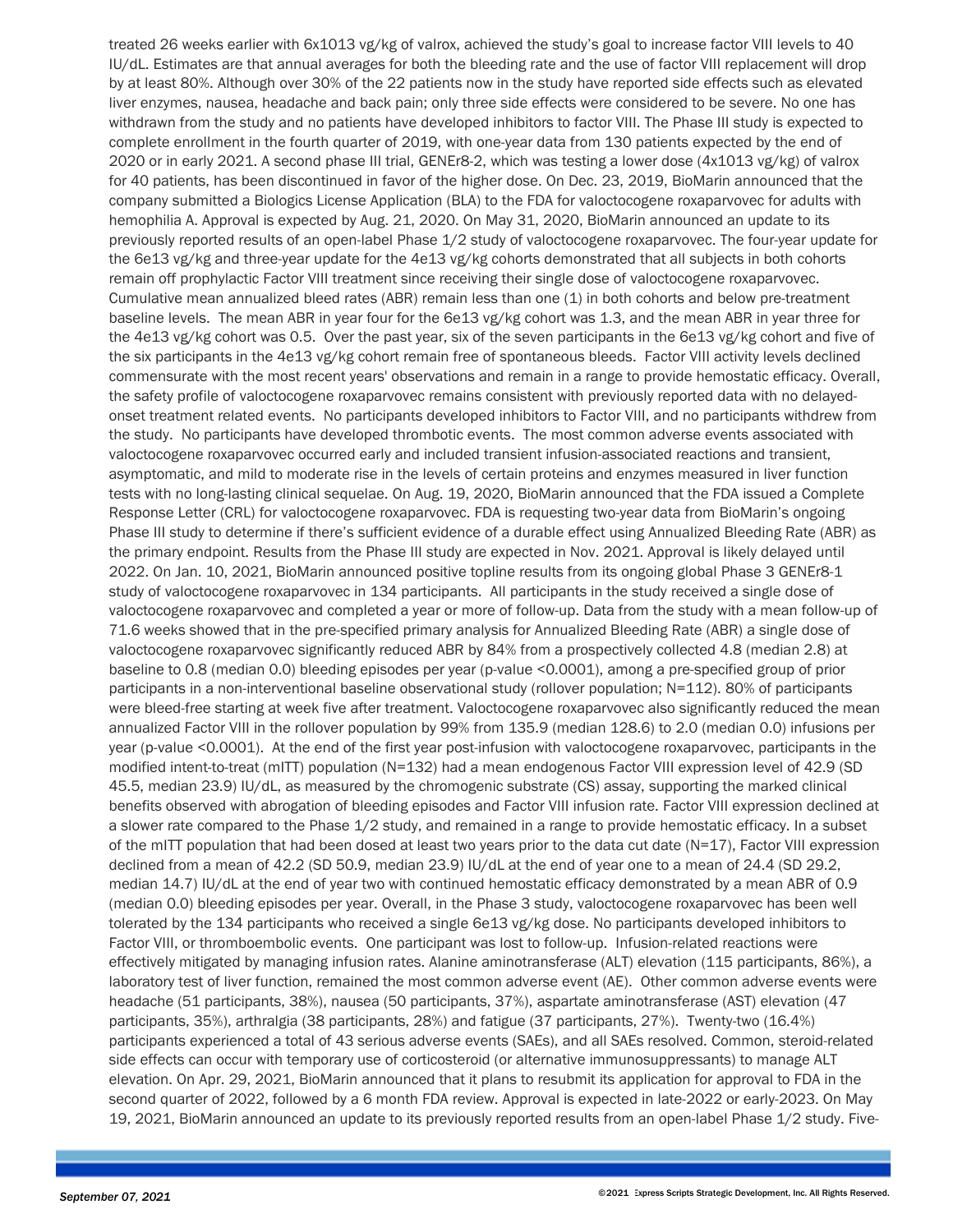year and four-year post-treatment follow-up of the 6e13 vg/kg and 4e13 vg/kg cohorts, respectively, shows a sustained treatment benefit of valoctocogene roxaparvovec. All participants in both cohorts remain off prophylactic Factor VIII treatment. Mean cumulative annualized bleed rates (ABR) remain less than one in the 6e13 vg/kg cohort and substantially below pre-treatment baseline levels; the mean ABR in year five for the 6e13 vg/kg cohort was 0.7 with an ABR reduction of 95% and Factor VIII use reduction of 96% through five years, compared to pre-infusion. The mean ABR in year four for the 4e13 vg/kg cohort was 1.7 with a mean cumulative ABR reduction of 92% and Factor VIII use reduction of 95% through four years, compared to pre-infusion. Factor VIII activity levels declined commensurate with the most recent years' observations and continue to remain in a range to provide hemostatic efficacy. BioMarin is targeting a Biologics License Application (BLA) submission in the second quarter of 2022 assuming favorable Phase III study results, followed by an expected six-month review procedure by the FDA. On July 19, 2021, BioMarin announced new data for valoctocogene roxaparvovec. GENEr8-1 is a pivotal Phase 3 study with 134 participants. All patients have received a single dose and completes a year or more follow-up. Over 90 percent (N=134) of all participants in the GENEr8-1 study had an annualized bleed rate (ABR) of zero or a lower bleed rate than baseline after week 4 after treatment with valoctocogene roxaparvovec. Mean annualized Factor VIII utilization rate, among a pre-specified group of prior participants in a non-interventional baseline observational study (rollover population; N=112) decreased from baseline on Factor VIII prophylaxis by 99% from 3961.2 (median 3754.4) to 56.9 (median 0) IU/kg/year after week 4 after treatment with valoctocogene roxaparvovec (p-value <0.001). As previously shared in January 2021, data from the pre-specified rollover population (N=112) in the GENEr8-1 study with a mean follow-up of 71.6 weeks demonstrated that in the pre-specified primary analysis for ABR, calculated through each subject's last assessment, a single dose of valoctocogene roxaparvovec significantly reduced mean ABR by 84% from a prospectively collected 4.8 (median 2.8) at baseline to 0.8 (median 0.0) bleeding episodes per year (p-value <0.001). In addition, the mean annualized Factor VIII infusion rate was reduced by 99% from 135.9 (median 128.6) to 2.0 (median 0.0) infusions per year (p-value <0.001). Overall, in the Phase 3 study, valoctocogene roxaparvovec has been well tolerated by the 134 participants who received a single 6e13 vg/kg dose. No participants withdrew due to adverse events. No participants developed inhibitors to Factor VIII, or experienced thromboembolic events. One participant was lost to follow-up. Infusion reactions were defined as any AEs occurring within 48 hours post-infusion. The most common infusion reactions were nausea (14.2%), fatigue (7.5%), and headache (6.0%). Systemic hypersensitivity during or following infusion was mitigated by slowing or pausing infusion and treating with supportive medications, as indicated. All four (3.0%) participants with an interruption due to infusion-related symptoms were able to complete their infusion. Twenty-two (16.4%) participants experienced a total of 43 serious adverse events (SAEs), and all SAEs resolved.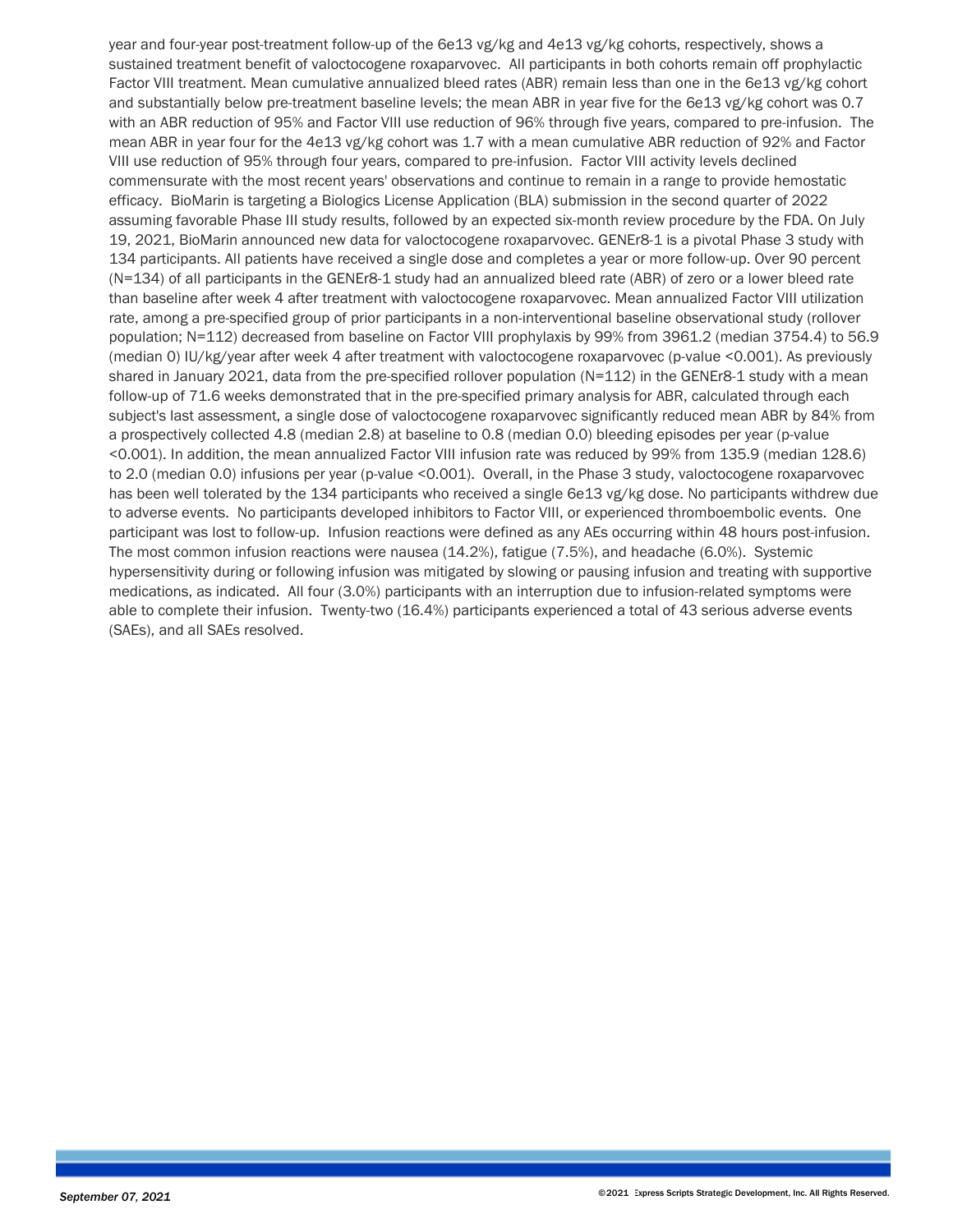Current Status: Orphan drug. Review was extended three months to Nov. 20, 2021.

Route of Administration/Dosing: subcutaneous (SC) self-injection (15mcg/kg once daily)

**Proposed Indication(s):** for the treatment of children who have achondroplasia

Mechanism of Action: C-type Natriuretic Peptide (CNP) analog. In achondroplasia, fibroblast growth receptor factor 3 (FGFR3) is overactive, severely decreasing bone development. Vosoritide is a long-acting derivative of CNP, a naturally produced substance that regulates the growth of bones. By blocking FGFR3 receptors, it helps to reduce the activity of FGFR3 for children whose bones have not yet stopped growing.

Patient Impact: The most common form of disproportionate short stature in humans, achondroplasia results from mutations of FGFR3 genes. It is inherited for about one-fifth of individuals who have it, but the majority of cases are random. Characteristics of achondroplasia are due to malformation of bones. They include overall shortness (usually under five feet), short arms, short bowed legs, spinal curvature and unusually large heads with bulging foreheads and flattened facial areas (frontal bossing). Individuals who have it also may have breathing and lung conditions, such as sleep apnea, mainly resulting from narrow upper airways and small ribcages. Ear infections are more common, as well.

Achondroplasia affects about one birth in 10,000 to 30,000; or around 100 to 400 babies per year in the United States. Among the estimated 30,000 Americans living with the condition, roughly one-quarter of individuals are under the age of 18 – the years when growth plates in bones typically remain open, allowing for increases in height.

# Cost Estimates (per Patient): \$350,000/yr

Current Therapies: No treatments are FDA approved specifically to treat achondroplasia. Off-label therapy with growth hormones is not particularly successful for most children. Some children may need surgical procedures to correct spinal abnormalities that threated mobility. However, surgery to lengthen bones, which requires multiple operations, increases height by only few inches. Additionally, operations frequently have complications such as infections, fractures and uneven limb length. Other current therapies are used only to manage achondroplasia's symptoms and co-morbidities.

Pipeline Product(s): Ascendis Pharma's ACP-015 is an antagonist of fibroblast-growth-factor-receptor 3 (FGFR3) that is in Phase II development for the treatment of achondroplasia. It's administered as a weekly SC injection. Approval is possible in 2023.

Comments: In December 2017, a phase III continuation study enrolled 121 children (ages five years to 14 years) with achondroplasia. Participants were randomized to receive either 15mcg/kg of vosoritide or a placebo injected SC once daily. On Dec. 16, 2019, BioMarin reported final Phase III trial results. Treated children averaged 1.6cm (about 0.6 inch) more growth during the first year than those receiving placebo injections. All but two of the children are continuing to receive vosoritide in the study's extension until the planned end date of December 2024. In the study, vosoritide was generally well tolerated. The majority of adverse events (Aes) were mild and no serious adverse events were reported as study drug-related. Injection site reactions were the most common drug-related Aes, and all were transient. No clinically significant blood pressure decreases or new safety findings were observed. In a phase II clinical trial of 35 children, a daily dose of 15mcg/kg or 30mcg/kg maintained increased growth rates for as long as 42 months. The average increase was between 1.1cm (about one-half inch) and 2.3cm (slightly less than one inch) per year. The 30mcg dose did not offer any advantages over 15mcg/day, and its chance of side effects was much higher, so subsequent trials will focus on the 15mcg/kg. Started in 2018, a separate phase II study is comparing treatment with vosoritide with placebo for approximately 70 children. Results are expected in May 2021. On Aug. 20, 2020, BioMarin announced that it has submitted a New Drug Application (NDA) to the FDA for vosoritide for children with achondroplasia, the most common form of disproportionate short stature in humans. If standard review, approval is expected by Aug. 20, 2021. Some experts anticipate rapid uptake, with 50% of eligible patients on the drug within the first year on the market. On Dec. 21, 2020, BioMarin announced that children in the open-label longterm extension of the Phase 3 study of vosoritide maintained an increase in Annual Growth Velocity (AGV) through the second year of continuous treatment. These analyses are the result of the combination of data of the same patients enrolled in three consecutive trials. In the first trial, a "run in" period consisted of longitudinal measurement of height in all patients prior to receiving treatment. After at least six months observation in the run-in trial, 121 patients were randomized 1:1 to receive either placebo or vosoritide at a dose of 15 ug/kg/day. One year later, patients previously receiving placebo were crossed over to receive vosoritide in an open-label treatment extension study, while those